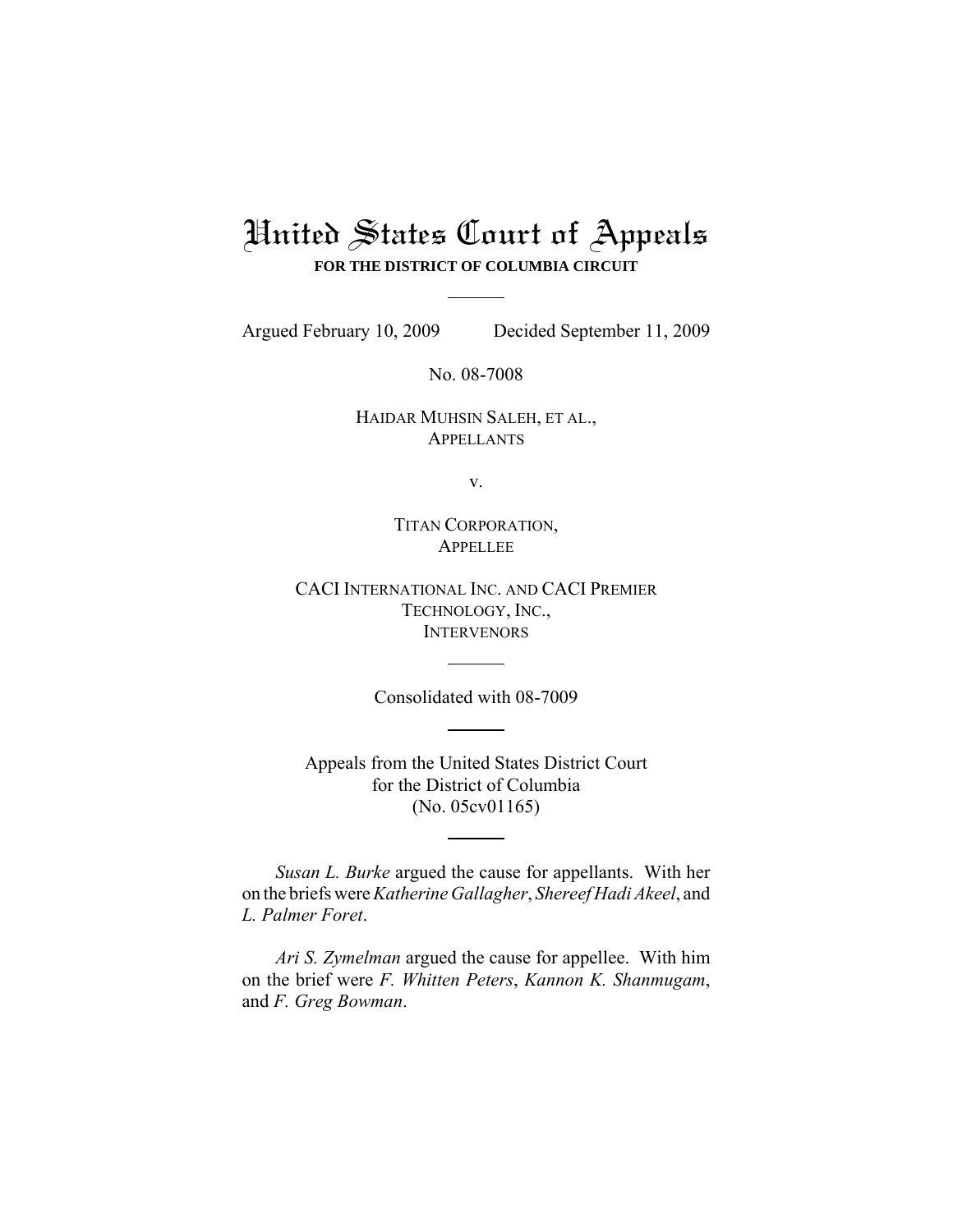*J. William Koegel Jr.* argued the cause for intervenors CACI International Inc. and CACI Premier Technology, Inc. With him on the brief was *John F. O'Connor.*

Before: GARLAND and KAVANAUGH, *Circuit Judges*, and SILBERMAN, *Senior Circuit Judge*.

Opinion for the Court filed by *Senior Circuit Judge* SILBERMAN.

Dissenting opinion filed by *Circuit Judge* GARLAND.

SILBERMAN, *Senior Circuit Judge*: Plaintiff Iraqi nationals brought separate suits against two private military contractors that provided services to the U.S. government at the Abu Ghraib military prison during the war in Iraq. The district court granted summary judgment in behalf of one of the contractors, Titan Corp., on grounds that the plaintiffs' state tort claims were federally preempted. But the court denied summary judgment on those grounds to the other contractor, CACI International Inc. The court also dismissed claims both sets of plaintiffs made under the Alien Tort Statute (which is appealed only by the Titan plaintiffs) and reserved for further proceedings in the CACI case that contractor's immunity defense. We have jurisdiction over this interlocutory appeal under 28 USC §§ 1291 and 1292(b). We affirm the district court's judgment in behalf of Titan, but reverse as to CACI.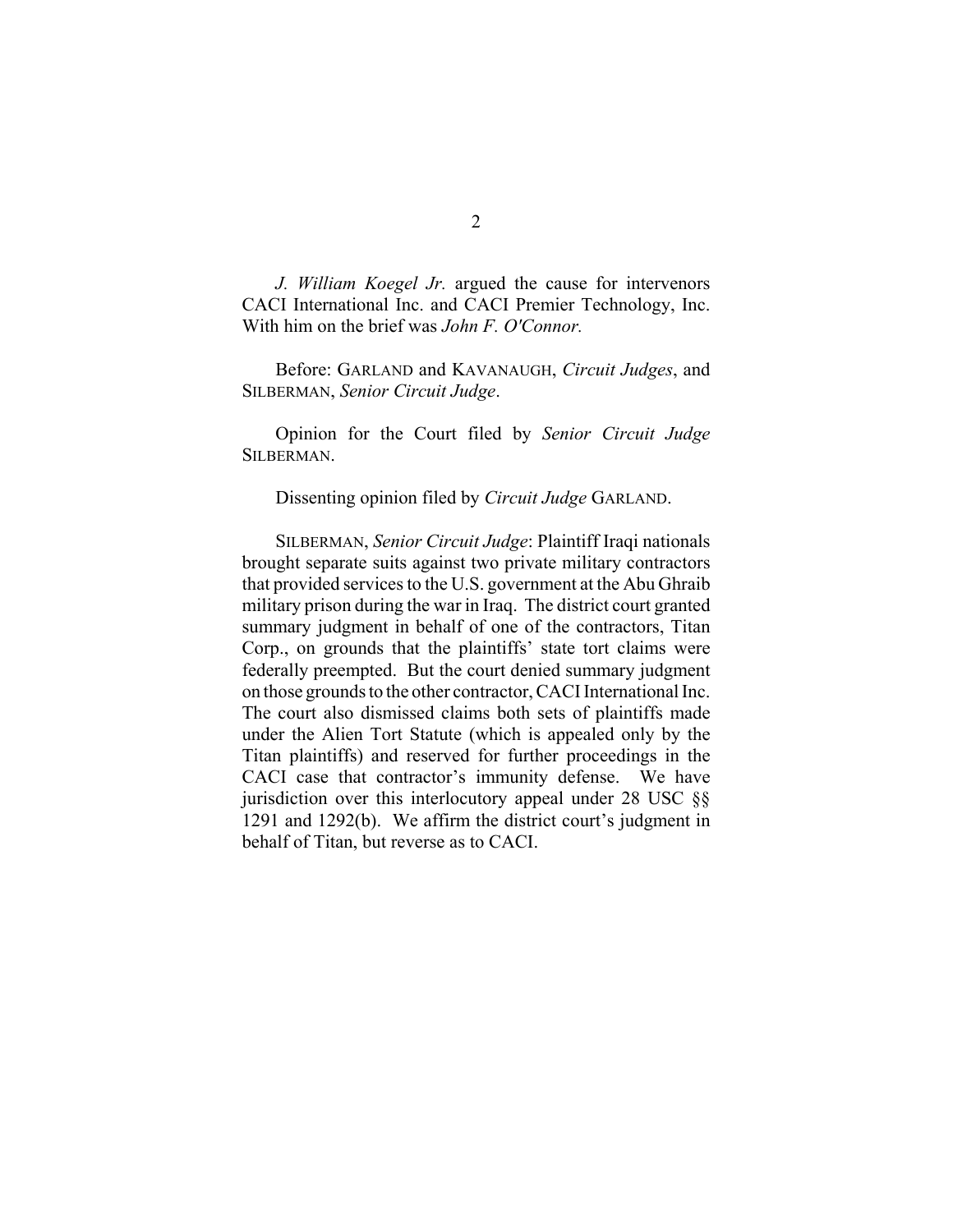Defendants CACI and Titan contracted to provide in Iraq interrogation and interpretation services, respectively, to the U.S. military, which lacked sufficient numbers of trained personnel to undertake these critical wartime tasks. The contractors' employees were combined with military personnel for the purpose of performing the interrogations, and the military retained control over the tactical and strategic parameters of the mission. Two separate groups of plaintiffs, represented by the named plaintiffs Haidar Muhsin Saleh and Ilham Nassir Ibrahim, brought suit alleging that they or their relatives had been abused by employees of the two contractors during their detention and interrogation by the U.S. military at the Abu Ghraib prison complex. While the allegations in the two cases are similar, the Saleh plaintiffs also allege a broad conspiracy between and among CACI, Titan, various civilian officials (including the Secretary and two Undersecretaries of Defense), and a number of military personnel, whereas the Ibrahim plaintiffs allege only that CACI and Titan conspired in the abuse.

As we were told, a number of American servicemen have already been subjected to criminal court-martial proceedings in relation to the events at Abu Ghraib and have been convicted for their respective roles. While the federal government has jurisdiction to pursue criminal charges against the contractors should it deem such action appropriate, *see* 18 U.S.C. §§ 2340A, 2441, 3261, and although extensive investigations were pursued by the Department of Justice upon referral from the military investigator, no criminal charges eventuated against the contract employees. (Iraqi contract employees are also subject to criminal suit in Iraqi court.) Nor did the government pursue any contractual remedies against either contractor. The U.S. Army

I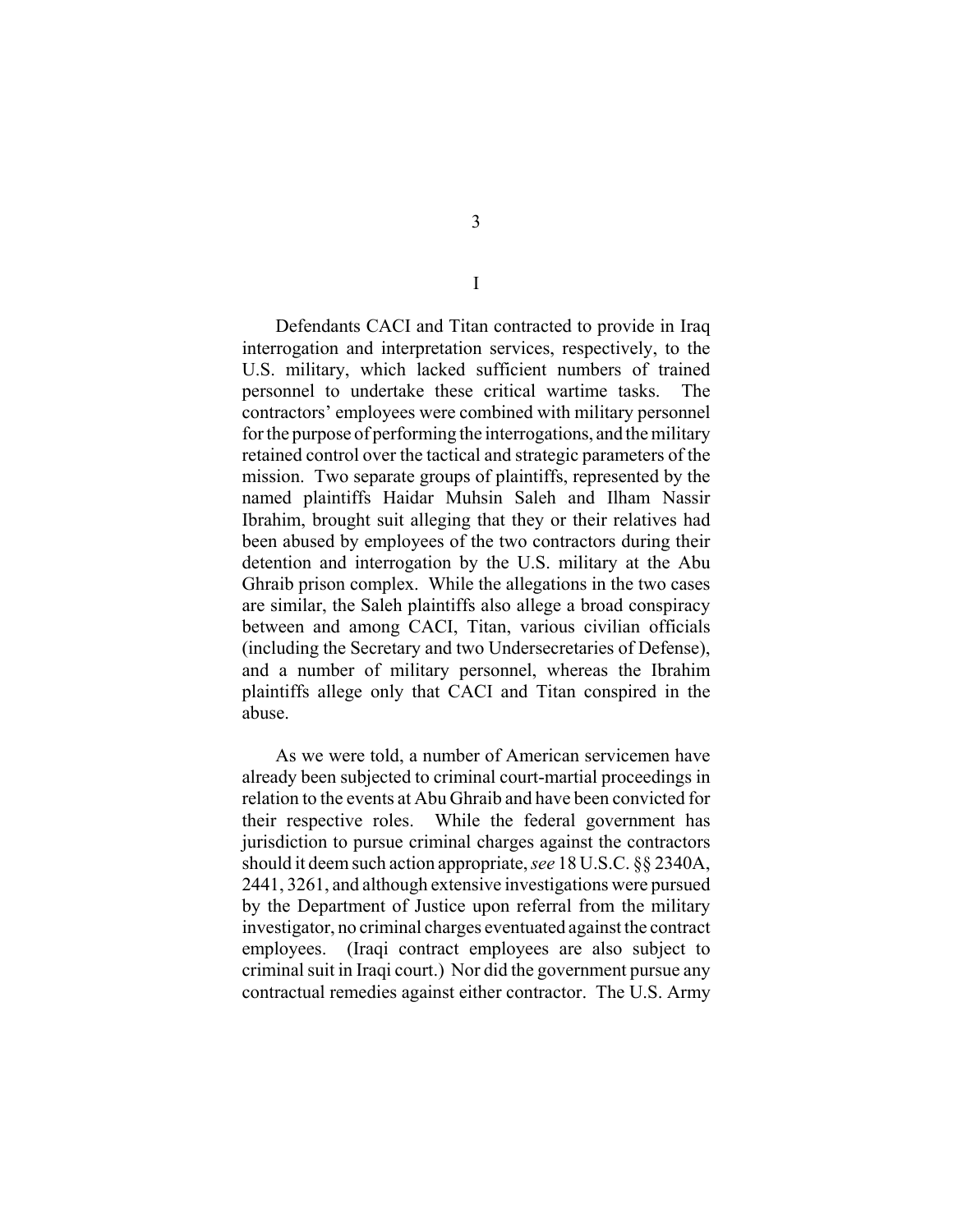Claims Service has confirmed that it will compensate detainees who establish legitimate claims for relief under the Foreign Claims Act, 10 U.S.C. § 2734. Saleh pursued such a route, succeeding in obtaining \$5,000 in compensation, despite the fact that the Army's investigation indicated that Saleh was never actually interrogated or abused.

While the terms "torture" and "war crimes" are mentioned throughout plaintiffs' appellate briefs and were used sporadically at oral argument, the factual allegations in the plaintiffs' briefs are in virtually all instanceslimited to claims of "abuse" or "harm." To be sure, as the dissent emphasizes, certain allegations in the complaints are a good deal more dramatic. But after discovery and the summary judgment proceeding, for whatever reason, plaintiffs did not refer to those allegations in their briefs on appeal. Indeed, no accusation of "torture" or specific "war crimes" is made against Titan interpreters in the briefs before us. We are entitled, therefore to take the plaintiffs' cases as they present them to us. And although, for purpose of this appeal, we must credit plaintiffs' allegations of detainee abuse, defendants point out–and it is undisputed–that government investigationsinto the activities of the apparently relevant Titan employees John Israel and Adel Nakhla suggest that these individuals were not involved in detainee abuse at all. Other linguists mentioned in plaintiffs' briefs–"Iraqi Mike," Etaf Mheisen, and Hamza Elsherbiny–are not alleged to have engaged in abuse involving the plaintiffs. Steven Stefanowicz, alleged in one set of complaints to have been an employee of Titan, was in fact an employee of CACI. And only one specified instance of activity that would arguably fit the definition of torture (or possibly war crimes) is alleged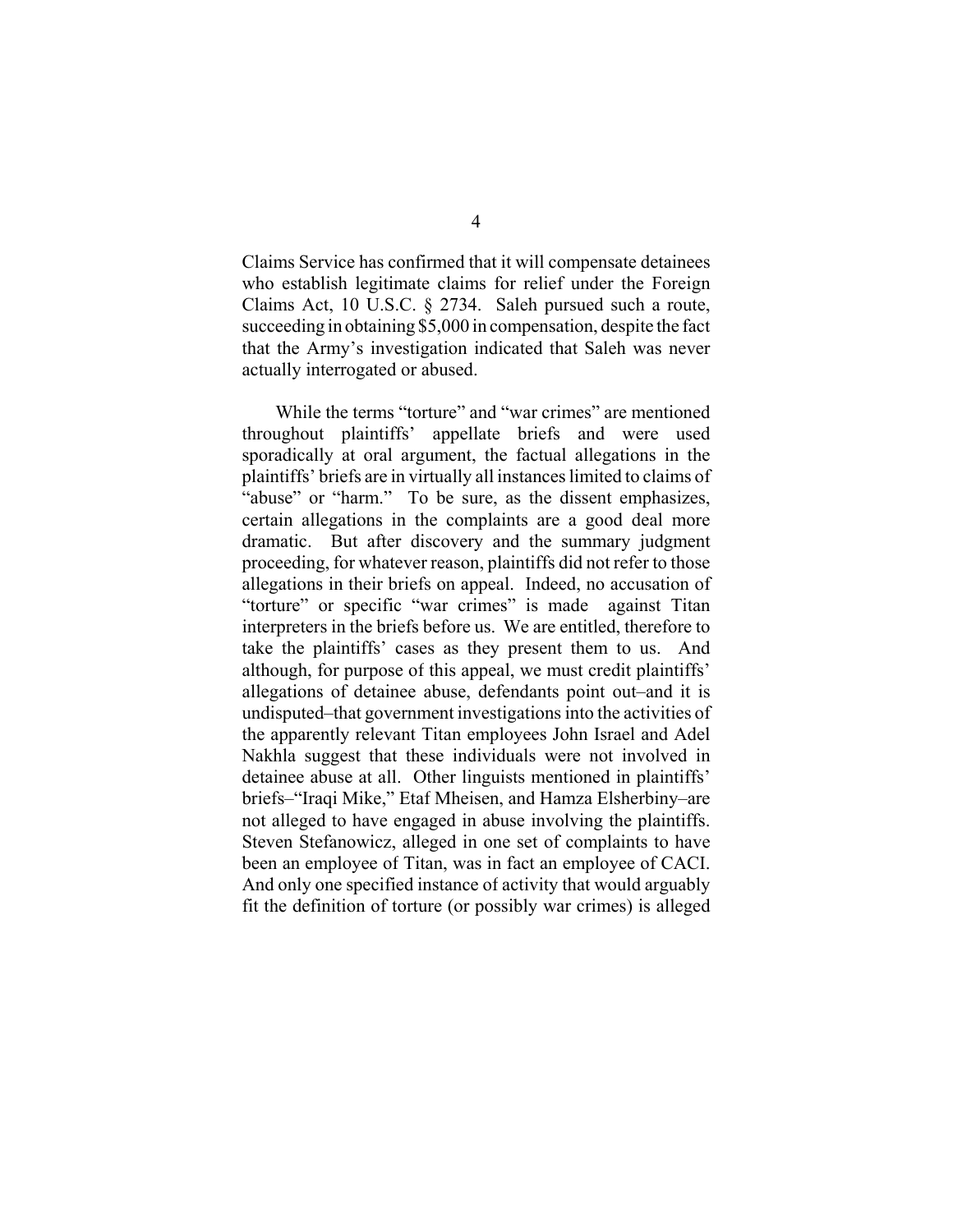with respect to the actions of a CACI employee. *Titan* J.A. 567-  $570.<sup>1</sup>$ 

Plaintiffs brought a panoply of claims, including under the Alien Tort Statute ("ATS"), 28 U.S.C. § 1350, the Racketeer Influenced and Corrupt Organizations Act, 18 U.S.C. § 1961 *et seq*., government contracting laws, various international laws and agreements, and common law tort. In a thoughtful opinion, District Judge Robertson dismissed all of the Ibrahim plaintiffs' claims except those for assault and battery, wrongful death and survival, intentional infliction of emotional distress, and negligence. *Ibrahim v. Titan Corp.*, 391 F. Supp. 2d 10 (D.D.C. 2005). Following our decisions in *Tel-Oren v. Libyan Arab Republic*, 726 F.2d 774 (D.C. Cir. 1984) (Edwards, J., concurring), and *Sanchez-Espinoza v. Reagan*, 770 F.2d 202 (D.C. Cir. 1985), the district court held that because there is no consensus that *private* acts of torture violate the law of nations,

<sup>&</sup>lt;sup>1</sup> The Torture Victim Protection Act,  $\frac{83(b)(1)}{28}$  U.S.C.  $\frac{81350}{260}$ defines "torture" as "any act, directed against an individual in the offender's custody or physical control, by which severe pain or suffering (other than pain or suffering arising only from or inherent in, or incidental to, lawful sanctions), whether physical or mental, is intentionally inflicted on that individual *for such purposes* as obtaining from that individual or a third person information or a confession, punishing that individual for an act that individual or a third person has committed or is suspected of having committed, intimidating or coercing that individual or a third person, or for any reason based on discrimination of any kind." (emphasis added) *See Price v. Socialist People's Libyan Arab Jamalhiriya*, 294 F.3d 82, 91- 94 (D.C. Cir. 2002). There is an allegation that one of *CACI*'s employees observed and encouraged the beating of a detainee's soles with a rubber hose, which could well constitute torture or a war crime.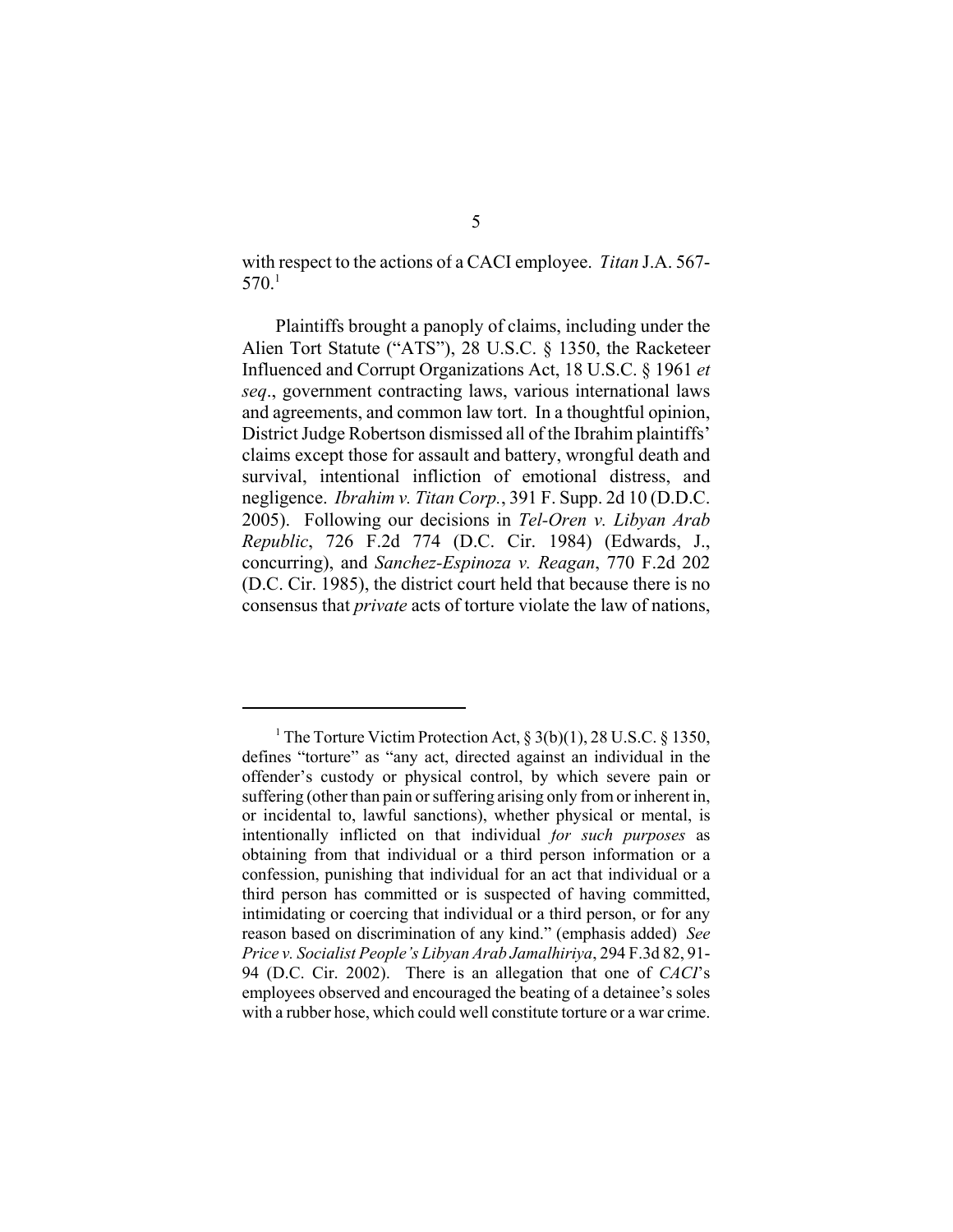such acts are not actionable under the ATS's grant of jurisdiction. *Ibrahim*, 391 F. Supp. 2d at 14-15.<sup>2</sup>

As for the remaining claims, the district court found that there was, as yet, insufficient factual support to sustain the application of the preemption defense, which the defendants had asserted. The judge ordered limited discovery regarding the military's supervision of the contract employees as well as the degree to which such employees were integrated into the military chain of command. *Id*. at 19. A year later, the district court dismissed the federal claims of the Saleh plaintiffs. *Saleh v. Titan Corp.*, 436 F. Supp. 2d 55 (D.D.C. 2006). The two sets of cases were consolidated for discovery purposes.

Following discovery, the contractors filed for summary judgment, again asserting that all remaining claims against them should be preempted as claims against civilian contractors providing services to the military in a combat context. In the absence of controlling authority, the district judge fashioned a test of first impression, according to which this preemption defense attaches only where contract employees are "under the direct command and *exclusive* operational control of the military chain of command." *Ibrahim v. Titan Corp.*, 556 F. Supp. 2d 1, 5 (D.D.C. 2007) (emphasis added). He concluded that Titan's employees were "fully integrated into [their] military units," *id*. at 10, essentially functioning "as soldiers in all but name," *id*. at 3. Although CACI employees were also integrated with military personnel and were within the chain of command, they were nevertheless found to be subject to a "dual chain of command" because the company retained the power to give "advice and

<sup>&</sup>lt;sup>2</sup> The ATS reads, in its entirety, "the district courts shall have original jurisdiction of any civil action by an alien for a tort only, committed in violation of the law of nations or a treaty of the United States." 28 U.S.C. § 1350.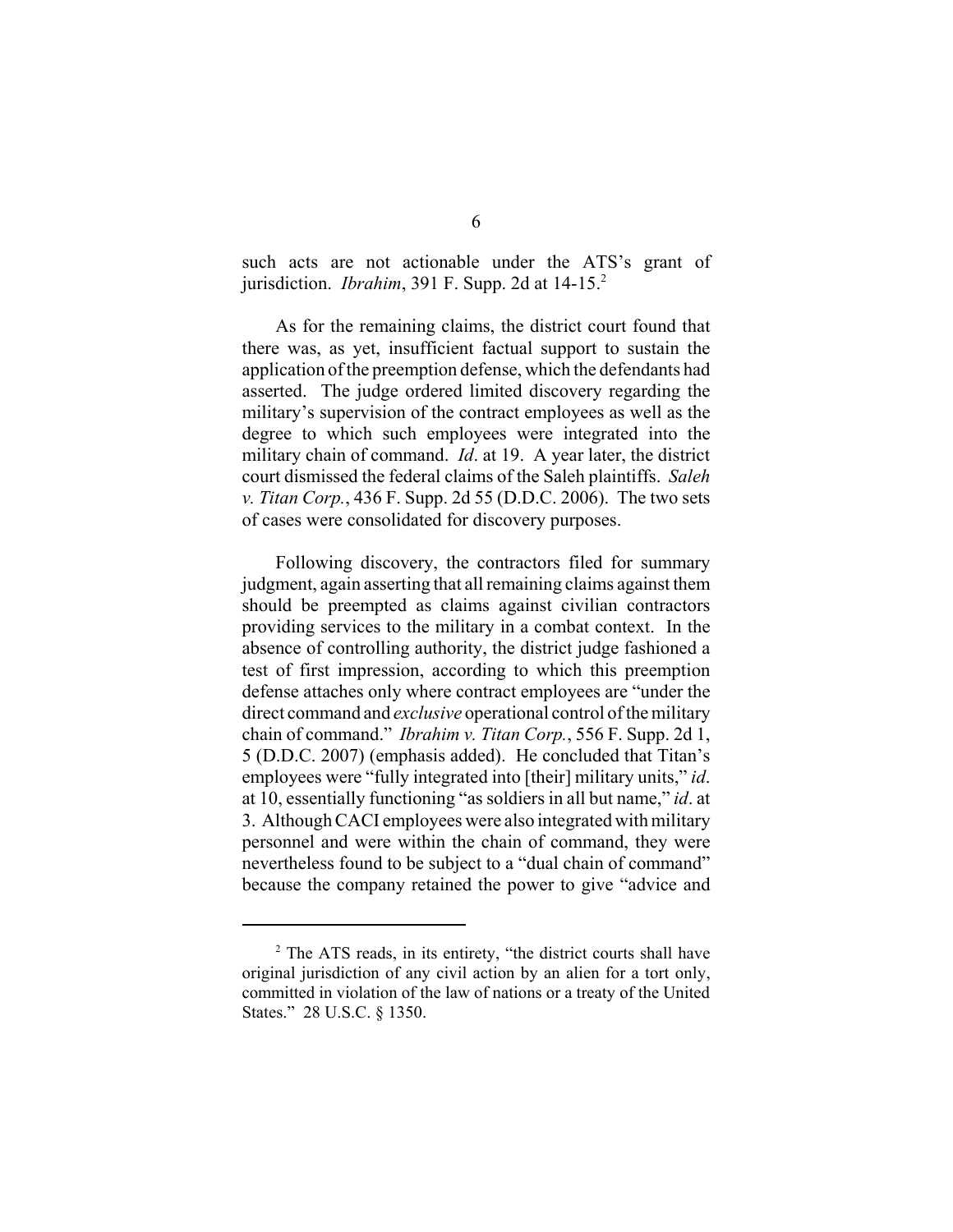feedback" to its employees and because interrogators were instructed to report abuses up both the company and military chains of command. *Id*. The CACI site manager, moreover, said that he had authority to prohibit interrogations inconsistent with the company ethics policy, which the district court deemed to be evidence of "dual oversight." *Id*. Thus, the remaining tort claims were held preempted as to Titan but not as to CACI. *Id*.

The losing party in each case appealed, and we heard their arguments jointly. We thus have before us two sets of appeals. The first consists of the Iraqi plaintiffs' appeals from the district court's decision in favor of Titan on both the preemption and ATS issues. The second features CACI's appeals from the district court's denial of its motion for summary judgment on the basis of preemption. We have jurisdiction pursuant to 28 U.S.C. § 1291 over the former. As to the latter, the district court has certified its denial of summary judgment for immediate interlocutory appeal pursuant to 28 U.S.C. § 1292(b). The plaintiffs only half-heartedly object to the district judge's exercise of discretion under § 1292(b). Even if we were inclined to withdraw this permission to appeal–which we are not–we would still be required to rule on the appropriate test for combatant activities preemption in the plaintiffs' appeals against the judgment for Titan. We also have jurisdiction over the district judge's dismissal of the ATS claim in the Titan case, but not his corollary dismissal of the ATS claim in the CACI case; the plaintiffs did not cross-appeal that decision.

We think the district judge properly focused on the chain of command and the degree of integration that, in fact, existed between the military and both contractors' employees rather than the contract terms–and affirm his findings in that regard. We disagree, however, somewhat with the district court's legal test: "exclusive" operational control. That CACI's employees were expected to report to their civilian supervisors, as well as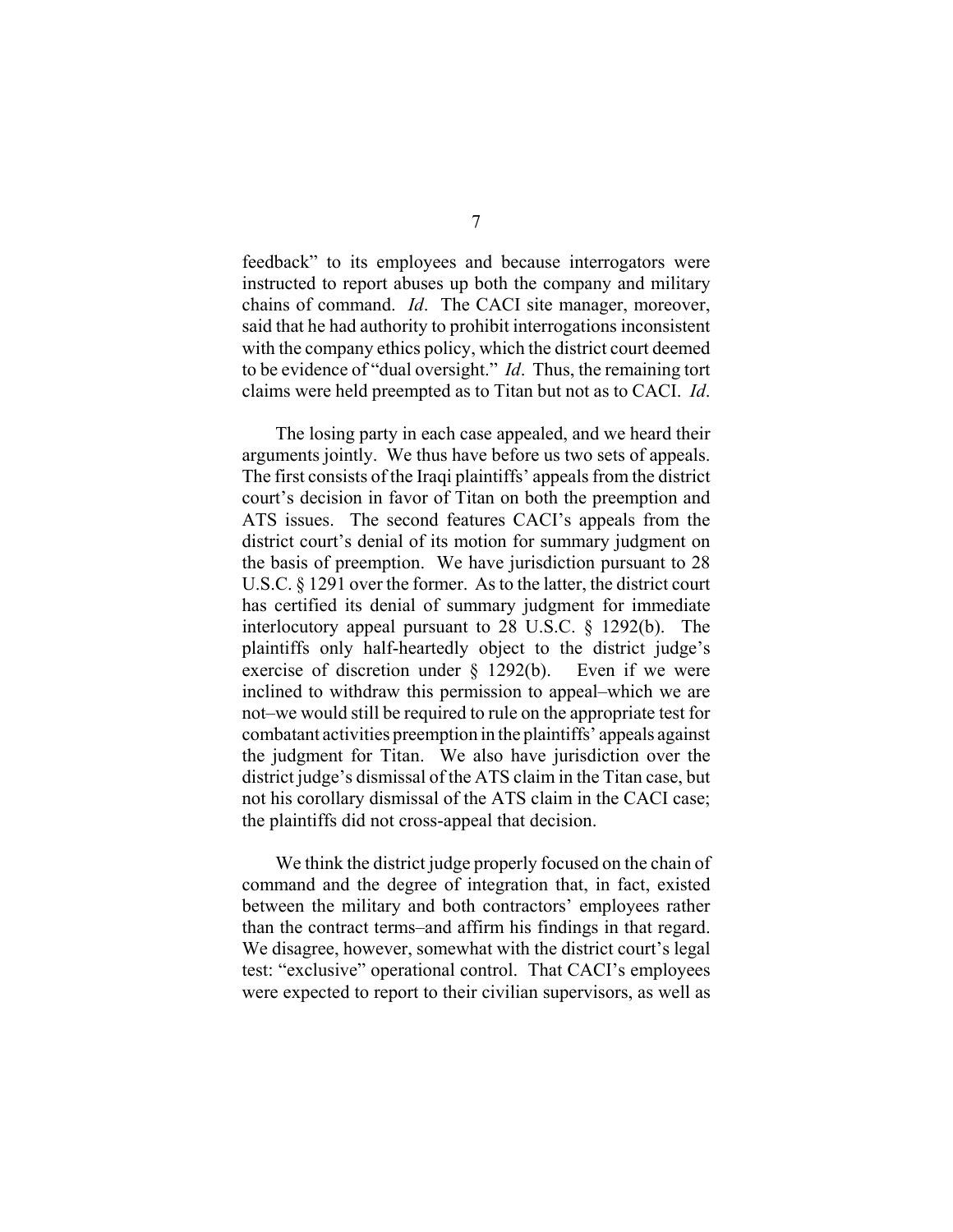the military chain of command, any abuses they observed and that the company retained the power to give advice and feedback to its employees, does not, in our view, detract meaningfully from the military's operational control, nor the degree of integration with which CACI's employees were melded into a military mission. We also agree with the district court's disposition of the ATS claim against Titan.

## II

We conclude that plaintiffs' D.C. tort law claims are preempted for either of two alternative reasons: (a) the Supreme Court's decision in *Boyle*; and (b) the Court's other preemption precedents in the national security and foreign policy field.

## \* \* \*

Although both defendants assert that they meet the district court's "direct command and exclusive operational control" test for application of the preemption defense, CACI disputes the appropriateness of that test, arguing that it does not adequately protect the federal interest implicated by combatant activities. In CACI's view, the wartime interests of the federal government are as frustrated when a contractor within the chain of command exercises *some* level of operational control over combatant activities as would be true if all possible operational influence is exclusively in the hands of the military. For their part, the Iraqi plaintiffs agree with the district court's finding that CACI exerted sufficient operational control over its employees as to have been able to prevent the alleged prisoner abuse and thus that the company should be subject to suit. As to Titan, plaintiffs argue that the district court overlooked critical material facts, including allegations that Titan breached its contract and that the military lacked the authority to discipline Titan employees.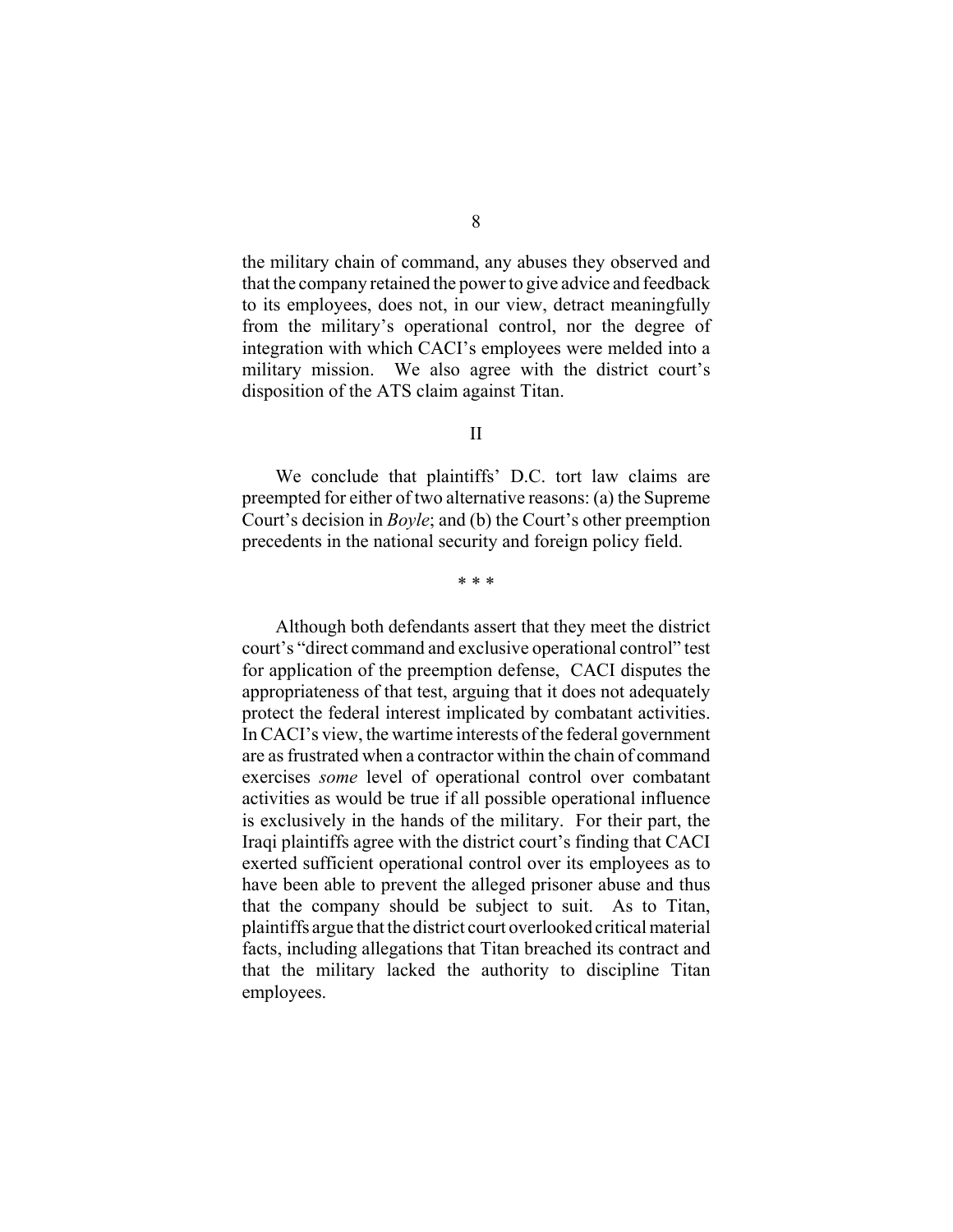As noted, both defendants asserted a defense based on sovereign immunity, which the district court has reserved. Presumably, they would argue that, notwithstanding the exclusion of "contractors with the United States" from the definition of "Federal agency" in the Federal Tort Claims Act ("FTCA")–which, of course, waives sovereign immunity–when a contractor's individual employees under a service contract are integrated into a military operational mission, the contractor should be regarded as an extension of the military for immunity purposes. The Supreme Court in *Boyle v. United Technologies Corp.*, 487 U.S. 500 (1992), the primary case on which defendants rely for their preemption claim, reserved the question whether sovereign immunity could be extended to nongovernmental employees, *id*. at 505 n.1, even in a case where the contractor provided a discrete product to the military.

We agree with the defendants (and the district judge) that plaintiffs' common law tort claims are controlled by *Boyle*. There, a lawsuit under Virginia tort law was brought in federal district court in behalf of a Marine pilot who was killed when his helicopter crashed into the water and he was unable to open the escape hatch (which opened out rather than in). The defendant that manufactured the helicopter alleged that the door was provided in accordance with Department of Defense specifications and, therefore, Virginia tort law was preempted. The Supreme Court agreed; it reasoned that first "uniquely federal interests" were implicated in the procurement of military equipment by the United States, and once that was recognized, a conflict with state law need not be as acute as would be true if the federal government was legislating in an area traditionally occupied by the states.

Nevertheless, the court acknowledged that a significant conflict must exist for state law to be preempted. In *Boyle*, the court observed that the contractor could not satisfy both the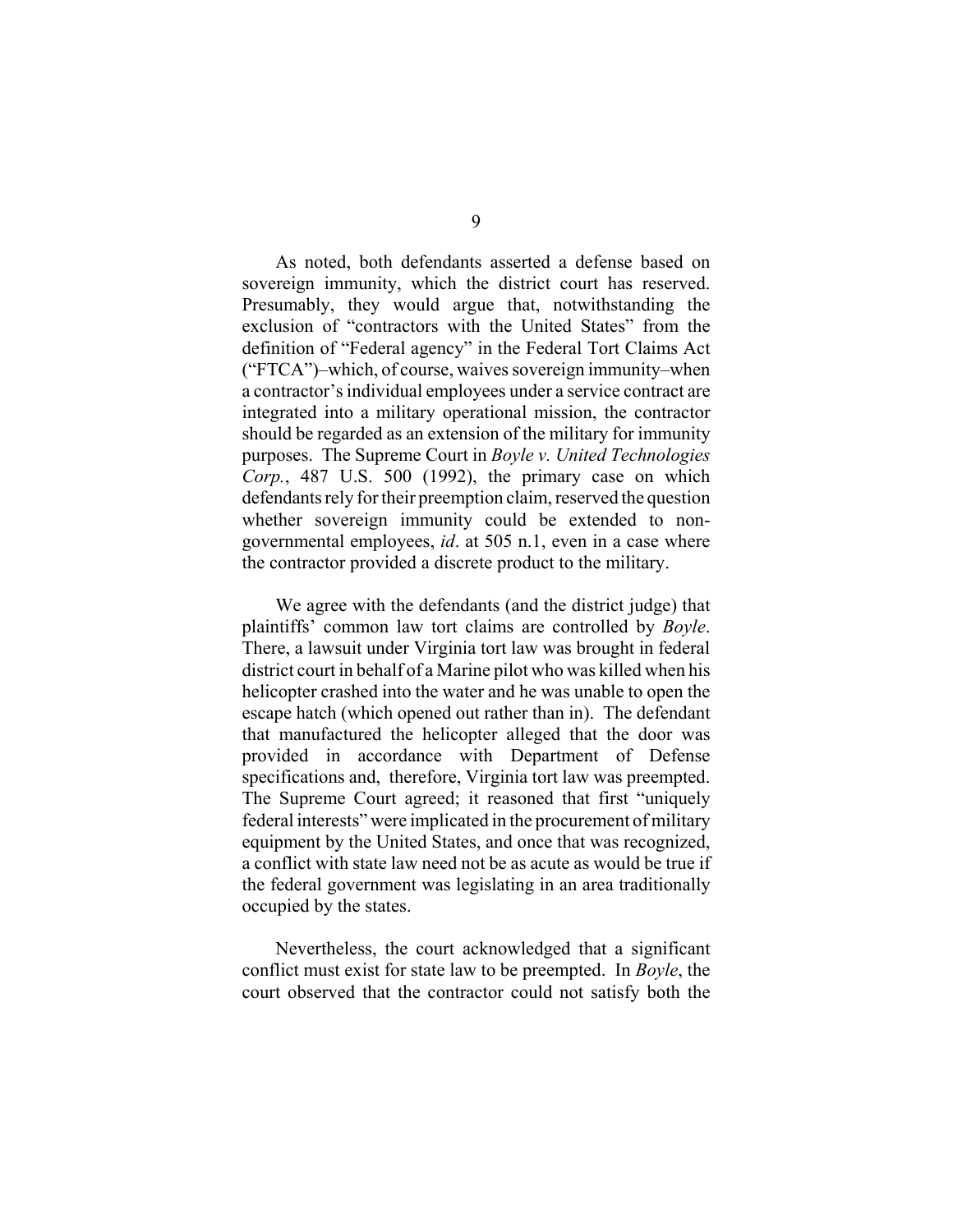government's procurement design and the state's prescribed duty of care. It looked to the FTCA's exemption to the waiver of sovereign immunity for claims "based upon the exercise or performance or the failure to exercise or perform a discretionary function or duty on the part of a federal agency or employee of the Government, whether or not the discretion involved be abused," 28 U.S.C. § 2680(a), to find a statutory provision that articulated the "outlines" of the significant conflict between federal interests and state law. *Boyle*, 487 U.S. at 511. Since the selection of the appropriate design of military equipment was obviously a governmental discretionary function and a lawsuit against a contractor that conformed to that design would impose the same costs on the government indirectly that the governmental immunity would avoid, the conflict is created.

The crucial point is that the court looked to the FTCA exceptions to the waiver of sovereign immunity to determine that the conflict was significant and to measure the boundaries of the conflict. Our dissenting colleague contends repeatedly that the FTCA is irrelevant because it specifically excludes government contractors. *See* Dissent Op. at 8, 15-16, 19. But, in that regard, our colleague is not just dissenting from our opinion, he is quarreling with *Boyle* where it was similarly argued that the FTCA could not be a basis for preemption of a suit against contractors. *See* Supplemental Brief of Petitioner at 10-11, 1988 WL 1026235; *see also* 487 U.S. at 526-27 (Brennan, J., dissenting). In our case, the relevant exception to the FTCA's waiver of sovereign immunity is the provision excepting "any claim arising out of the combatant activities of the military or armed forces, or the Coast Guard, during time of war." 28 U.S.C. § 2680(j).<sup>3</sup> We note that this exception is even

<sup>&</sup>lt;sup>3</sup> Although the combatant activities exception was the only FTCA exception briefed, it was suggested at oral argument that other provisions could conceivably conflict with the plaintiffs' claims,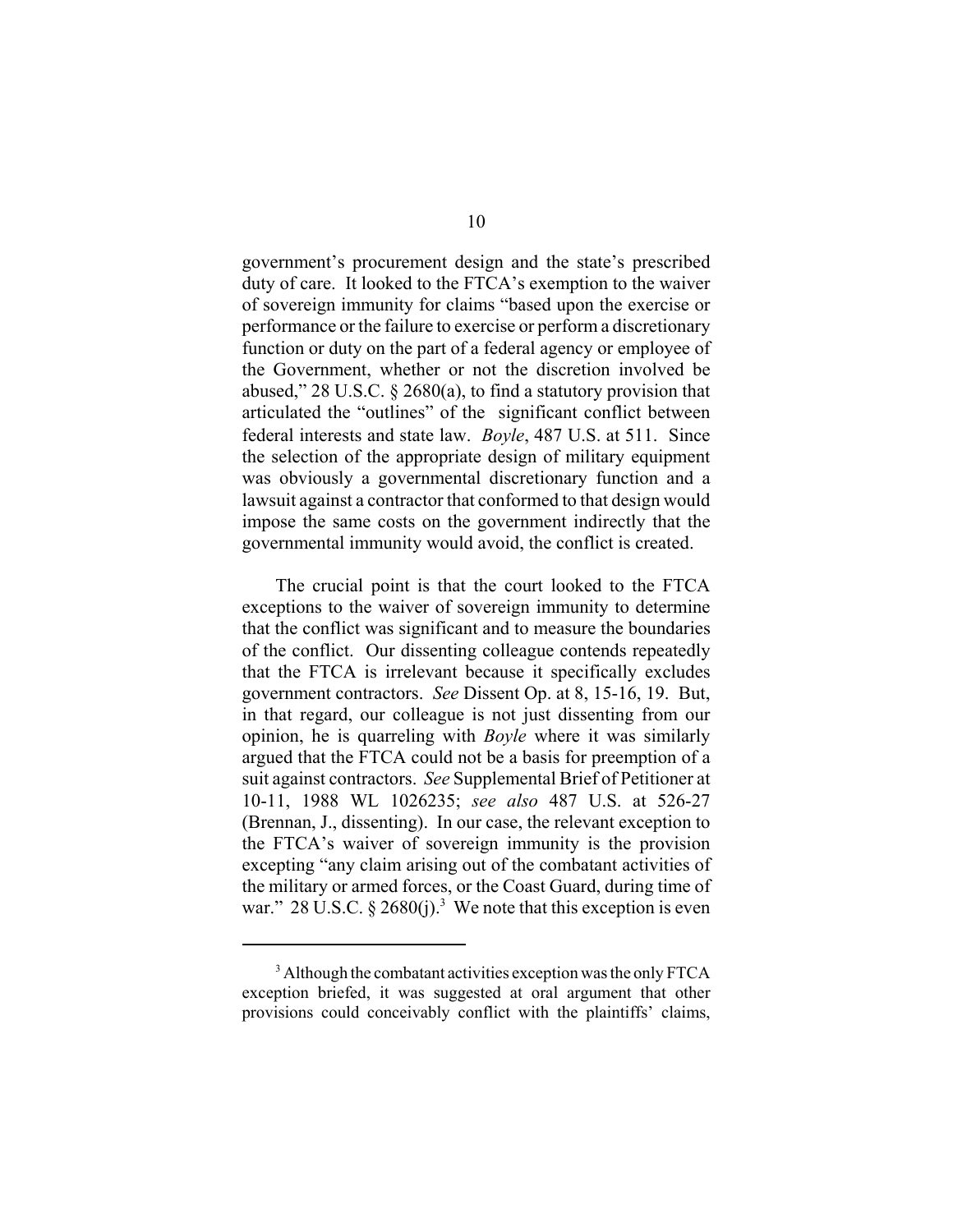broader than the discretionary function exception. In the latter situation, to find a conflict, one must discover a discrete discretionary governmental decision, which precludes suits based on that decision, but the former is more like a field preemption, *see*, *e*.*g*., *Clearfield Trust Co. v. United States*, 318 U.S. 363, 366-67 (1943), because it casts an immunity net over any claim that *arises* out of combat activities. The arising-outof test is a familiar one used in workmen's compensation statutes to denote *any* causal connection between the term of employment and the injury.<sup>4</sup>

The parties do not seriously dispute the proposition that uniquely federal interests are implicated in these cases, nor do the plaintiffs contend that the detention of enemy combatants is not included within the phrase "combat activities." Moreover, although the parties dispute the degree to which the contract employees were integrated into the military's operational activities, there is no dispute that they were in fact integrated and performing a common mission with the military under ultimate military command. They were subject to military direction, even if not subject to normal military discipline. Instead, the plaintiffs argue that there is not a significant conflict

potentially including 28 U.S.C. § 2680(k) (exempting from the immunity waiver "any claim arising in a foreign country"). Of course, since that issue has not been properly raised, we do not reach it.

<sup>4</sup> *See*, *e*.*g*., *O'Leary v. Brown-Pacific-Maxon, Inc.*, 340 U.S. 504, 507 (1951); *U.S. Industries/Federal Sheet Metal, Inc. v. Director, OWCP*, 455 U.S. 608, 615 (1982). In the District of Columbia, scope of employment law is expansive enough "to embrace any intentional tort arising out of a dispute that was originally undertaken on the employer's behalf." *Council on American Islamic Relations v. Ballenger*, 444 F.3d 659, 664 (D.C. Cir. 2006) (quoting *Johnson v. Weinberg*, 434 A.2d 404, 409 (D.C. 1982)).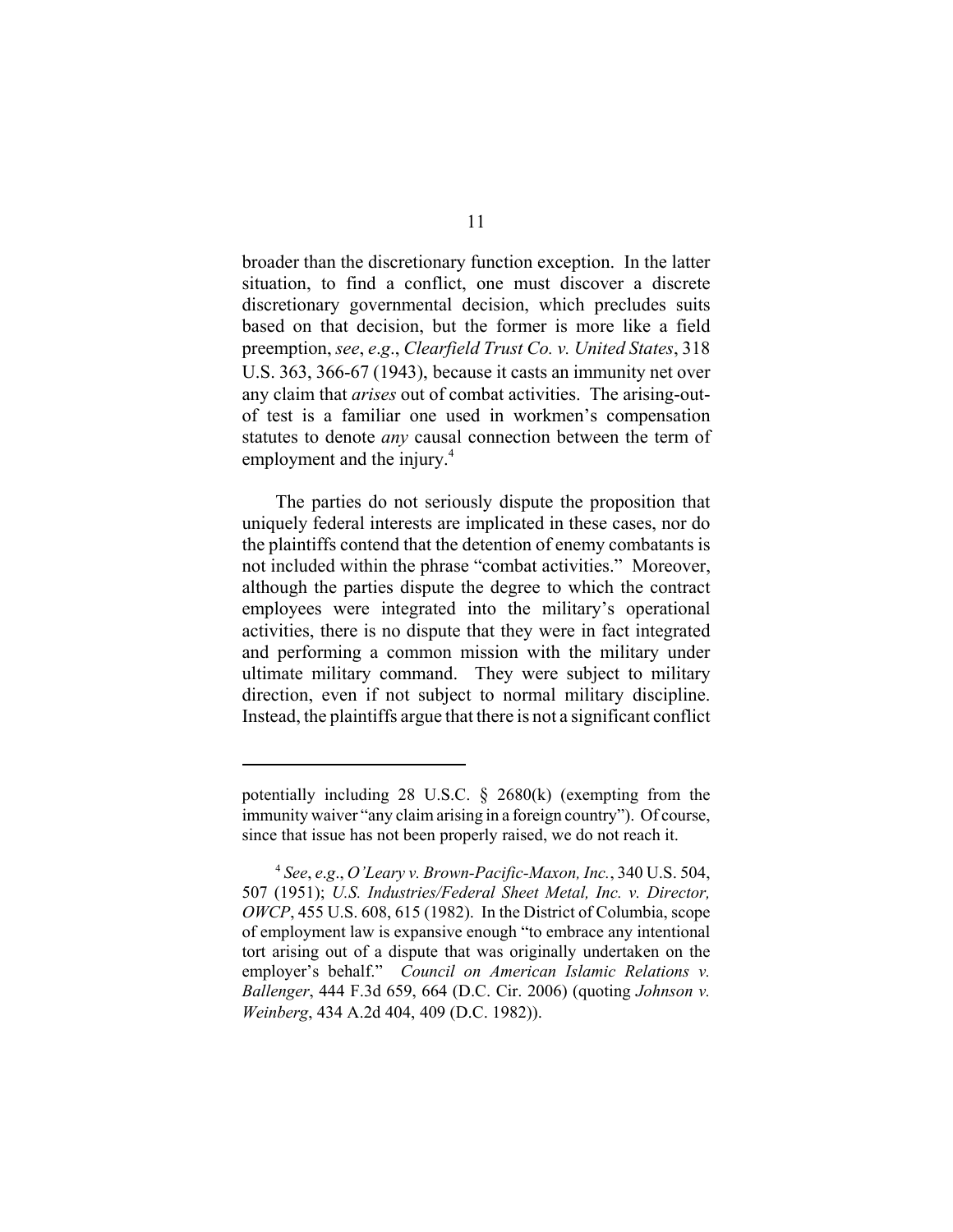in applying state or Iraqi tort law to the behavior of both contractors' employees because the U.S. government itself openly condemned the behavior of those responsible for abusing detainees at Abu Ghraib–at least the Army personnel involved.

In order to determine whether a significant conflict exists between the federal interests and D.C. tort law, it is necessary to consider the reasons for the combat activities exception. The legislative history of the combatant activities exception is "singularly barren," but it is plain enough that Congress sought to exempt combatant activities because such activities "by their very nature should be free from the hindrance of a possible damage suit." *Johnson v. U.S.*, 170 F.2d 767, 769 (9th Cir. 1948). As the Ninth Circuit has explained, the combatant activities exception was designed "to recognize that during wartime encounters[,] no duty of reasonable care is owed to those against whom force is directed as a result of authorized military action." *Koohi v. U.S.*, 976 F.2d 1328, 1337 (9th Cir. 1992) (holding preempted claims against a defense contractor implicated in the Navy's accidental shoot-down of an Iranian commercial airliner); *see also Ibrahim*, 391 F. Supp. 2d at 18 ("war is an inherently ugly business").

To be sure, to say that tort duties of reasonable care do not apply on the battlefield is not to say that soldiers are not under any legal restraint. Warmaking is subject to numerous proscriptions under federal law and the laws of war. Yet, it is clear that all of the traditional rationales for *tort* law–deterrence of risk-taking behavior, compensation of victims, and punishment of tortfeasors–are singularly out of place in combat situations, where risk-taking is the rule. *Koohi*, 976 F.2d at 1334-35; *see also*, *Bentzlin v. Hughes Aircraft Co.*, 833 F. Supp. 1486, 1493 (C.D. Cal. 1993). In short, the policy embodied by the combatant activities exception is simply the elimination of tort from the battlefield, both to preempt state or foreign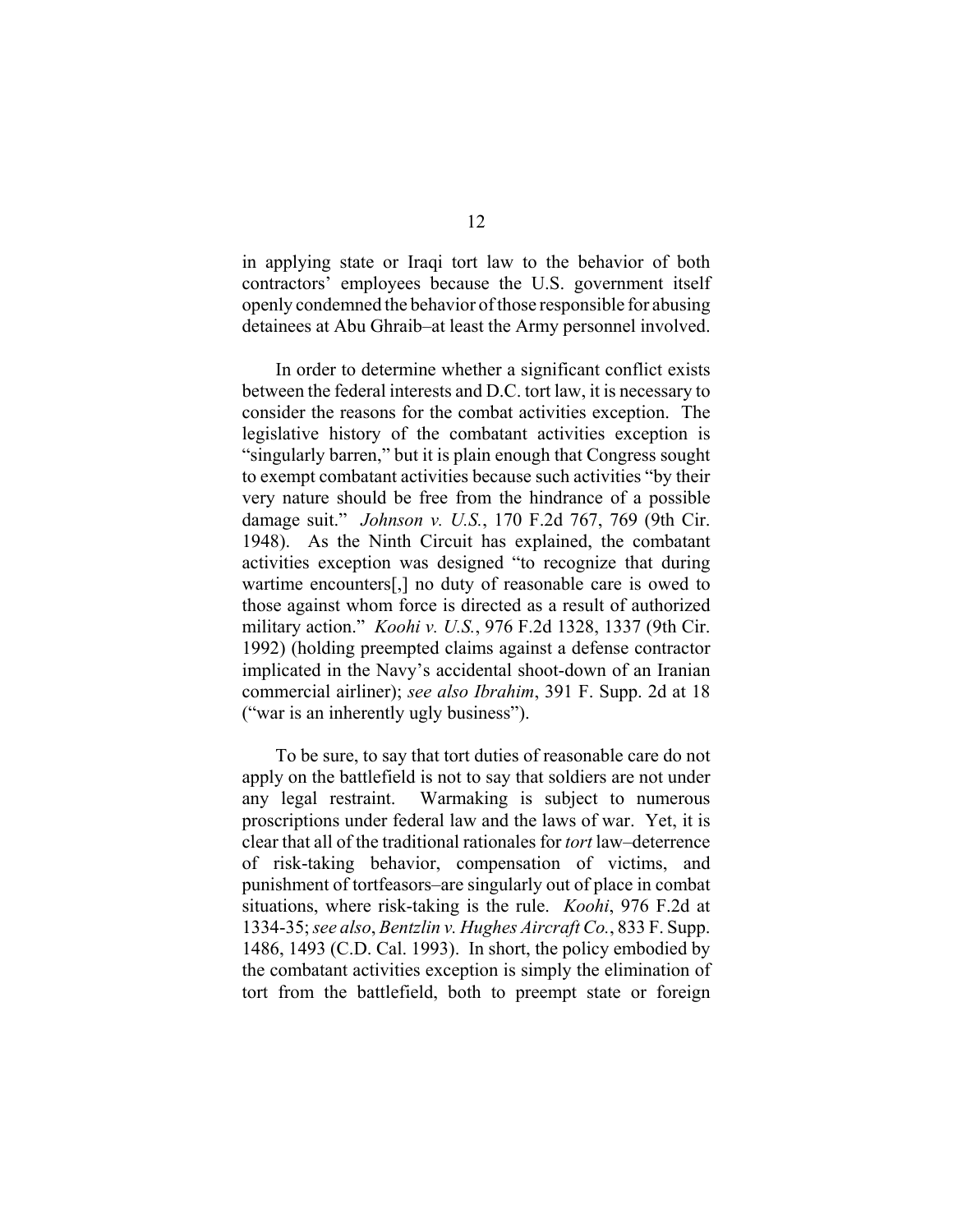regulation of federal wartime conduct and to free military commanders from the doubts and uncertainty inherent in potential subjection to civil suit. And the policies of the combatant activities exception are equally implicated whether the alleged tortfeasor is a soldier or a contractor engaging in combatant activities at the behest of the military and under the military's control. Indeed, these cases are really indirect challenges to the actions of the U.S. military (direct challenges obviously are precluded by sovereign immunity).

The nature of the conflict in this case is somewhat different from that in *Boyle*–a sharp example of discrete conflict in which satisfying both state and federal duties (*i*.*e*., by designing a helicopter hatch that opens both inward and outward) was impossible. In the context of the combatant activities exception, the relevant question is not so much whether the substance of the federal duty is inconsistent with a hypothetical duty imposed by the state or foreign sovereign. Rather, it is the imposition *per se* of the state or foreign tort law that conflicts with the FTCA's policy of eliminating tort concepts from the battlefield. The very purposes of tort law are in conflict with the pursuit of warfare. Thus, the instant case presents us with a more general conflict preemption, to coin a term, "battle-field preemption": the federal government occupies the field when it comes to warfare, and its interest in combat is always "precisely contrary" to the imposition of a non-federal tort duty. *Boyle*, 487 U.S. at 500.

 Be that as it may, there are specific conflicts created if tort suits are permitted. Of course, the costs of imposing tort liability on government contractors is passed through to the American taxpayer, as was recognized in *Boyle*. More important, whether the defendant is the military itself or its contractor, the prospect of military personnel being haled into lengthy and distracting court or deposition proceedings is the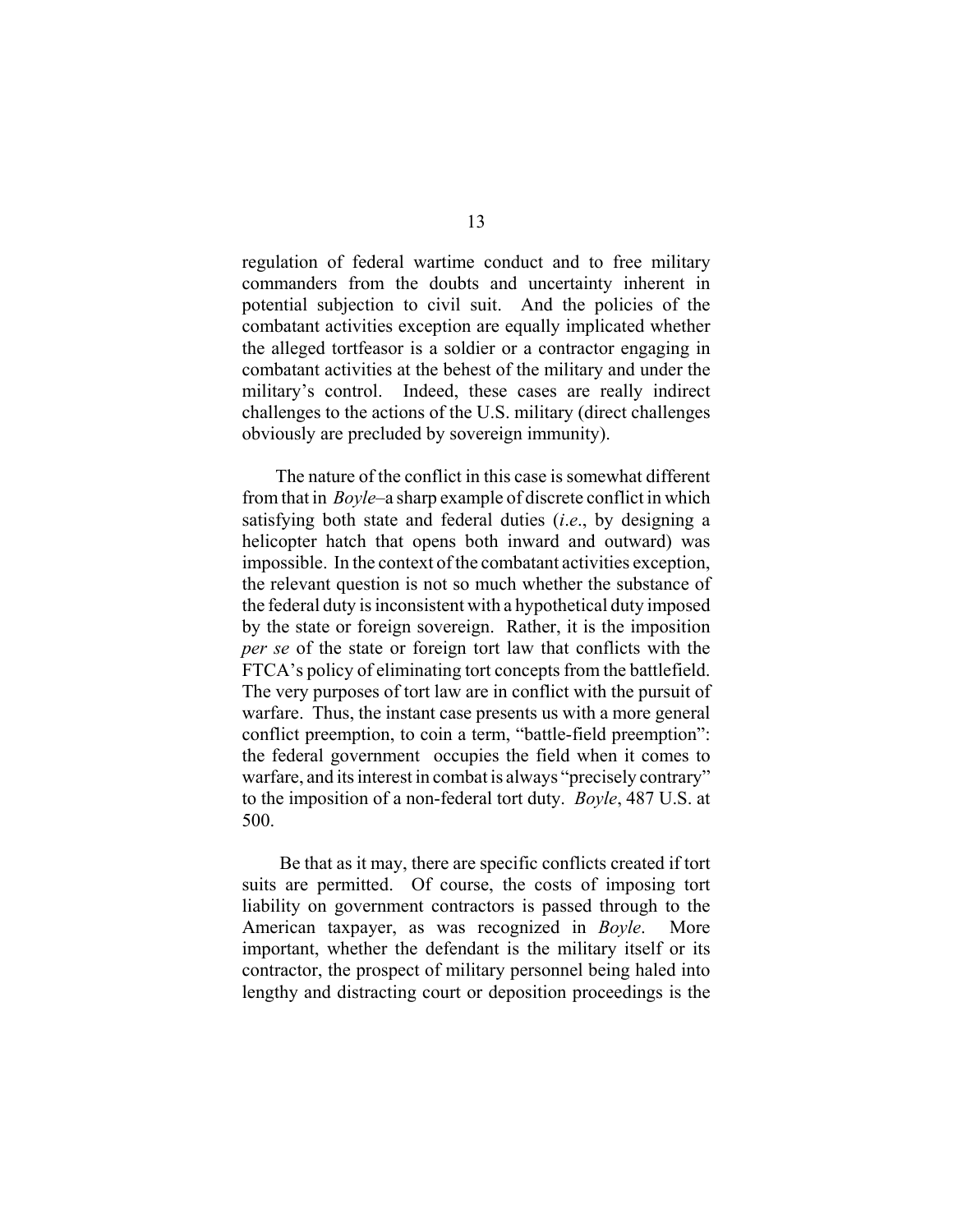same where, as here, contract employees are so inextricably embedded in the military structure. Such proceedings, no doubt, will as often as not devolve into an exercise in finger-pointing between the defendant contractor and the military, requiring extensive judicial probing of the government's wartime policies. Allowance of such suits will surely hamper military flexibility and cost-effectiveness, as contractors may prove reluctant to expose their employees to litigation-prone combat situations.<sup>5</sup>

Further, given the numerous criminal and contractual enforcement options available to the government in responding to the alleged contractor misconduct–which options the government evidently has foregone–allowance of these claims will potentially interfere with the federal government's authority to punish and deter misconduct by its own contractors. *See*, *e*.*g*., *Buckman Co. v. Plaintiffs' Legal Comm*., 531 U.S. 341, 350-53 (2001). And as noted above, the Army Claims Service has confirmed that plaintiffs will not be totally bereft of all remedies for injuries sustained at Abu Ghraib, as they will still retain rights under the Foreign Claims Act. Thus, in light of these alternative remedies, it is simply not accurate to say, as the dissent does, that our decision today leaves the field without any law at all, Dissent Op. at 30-31.

Just as in *Boyle*, however, the "scope of displacement" of the preempted non-federal substantive law must be carefully tailored so as to coincide with the bounds of the federal interest being protected. In that case, the Supreme Court promulgated a three-part test to determine when preemption is required in the design defects context: "Liability for design defects in military equipment cannot be imposed, pursuant to state law, when (1)

<sup>&</sup>lt;sup>5</sup> The dissent asserts that such conflicts can be ameliorated through a *deus ex machina* of litigation management. Dissent Op. at 25-26. We think that is an illusion.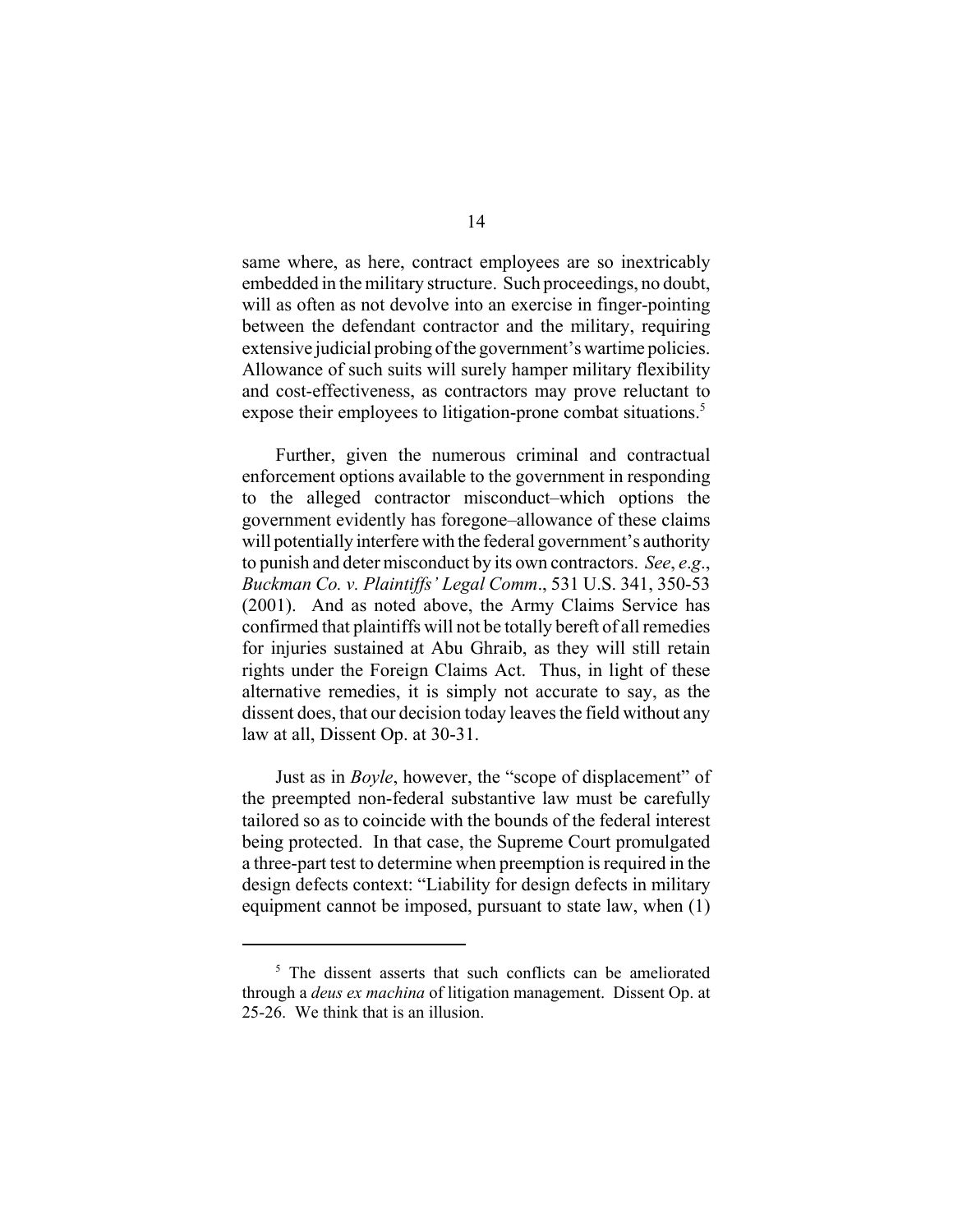the United States approved reasonably precise specifications; (2) the equipment conformed to these specifications; and (3) the supplier warned the United States about the dangers in the use of the equipment that were known to the supplier but not to the United States." *Boyle*, 487 U.S. at 512. This test served to ensure that a "discretionary function" of the government was truly at stake and to eliminate any perverse incentive for a manufacturer to fail to disclose knowledge of potential risks. *Id*. at 512-13. Here, the district court concluded that the federal interest in shielding the military from battlefield damage suits is sufficiently protected if claims against contract employees "under the direct command and exclusive operational control of the military chain of command such that they are functionally serving as soldiers" are preempted. *Ibrahim*, 556 F. Supp. 2d at 5.

We agree with CACI that this "exclusive operational control" test does not protect the full measure of the federal interest embodied in the combatant activities exception. Surely, unique and significant federal interests are implicated in situations where operational control falls short of exclusive. As CACI argues, that a contractor has exerted *some* limited influence over an operation does not undermine the federal interest in immunizing the operation from suit. Indeed, a parallel argument drawn from the Eleventh Circuit for a rule that would preclude suit "only if . . . the contractor did not participate, or participated only minimally, in the design of the defective equipment" was rejected by the Supreme Court in *Boyle* as "not a rule designed to protect the federal interest embodied in the 'discretionary function' exemption." Whether or not the contractors participated in the design of the helicopter door, the government official made the policy judgment, and it is that judgment that is protected by preemption. 487 U.S. at 513.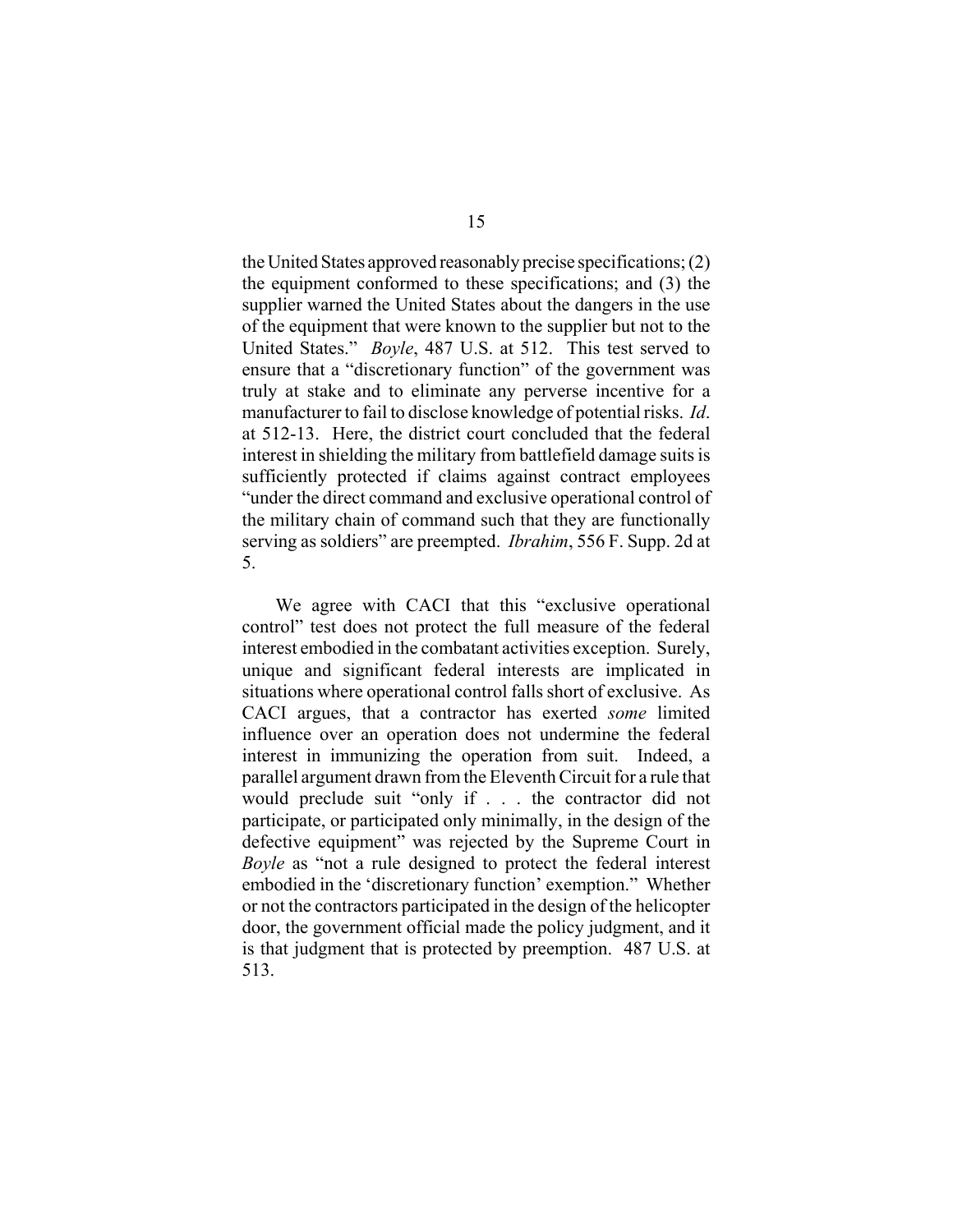The district court's test as applied to CACI and Titan, moreover, creates a powerful (and perverse) economic incentive for contractors, who would obviously be deterred from reporting abuse to military authorities if such reporting alone is taken to be evidence of retained operational control. That would be quite anomalous since even uniformed military personnel are obliged to refuse manifestly unlawful orders, *see United States v. Calley*, 22 U.S.C.M.A. 534, 544 (1973), and, moreover, are encouraged to report such outside of the chain of command to inspector generals, *see, e.g.*, 10 U.S.C. § 1034. Again we see an analogy to *Boyle*. As noted, the Eleventh Circuit would have allowed the contractor a preemption defense only if the contractors did not participate at all in the design of the helicopter door. The Supreme Court pointed out that that test would create an analogous perverse incentive, discouraging contractors from participating in design features where their expertise would help to better the product. *Boyle*, 487 U.S. at 512-13.

We think that the following formulation better secures the federal interests concerned: During wartime, where a private service contractor is integrated into combatant activities over which the military retains command authority, a tort claim arising out of the contractor's engagement in such activities shall be preempted. We recognize that a service contractor might be supplying services in such a discrete manner–perhaps even in a battlefield context–that those services could be judged separate and apart from combat activities of the U.S. military.<sup>6</sup>

<sup>&</sup>lt;sup>6</sup> Plaintiffs contend that government contractor preemption should be limited to procurement contracts (as in *Boyle* or *Koohi*) and should not extend to service contracts, as here. While some lower courts have limited preemption in this manner, *see*, *e*.*g*., *McMahon v. Presidential airways Inc.*, 460 F. Supp. 2d. 1315, 1331 (M.D. Fla. 2006); *Fisher v. Halliburton*, 390 F. Supp. 2d 610, 615 (S.D. Tex. 2005), we agree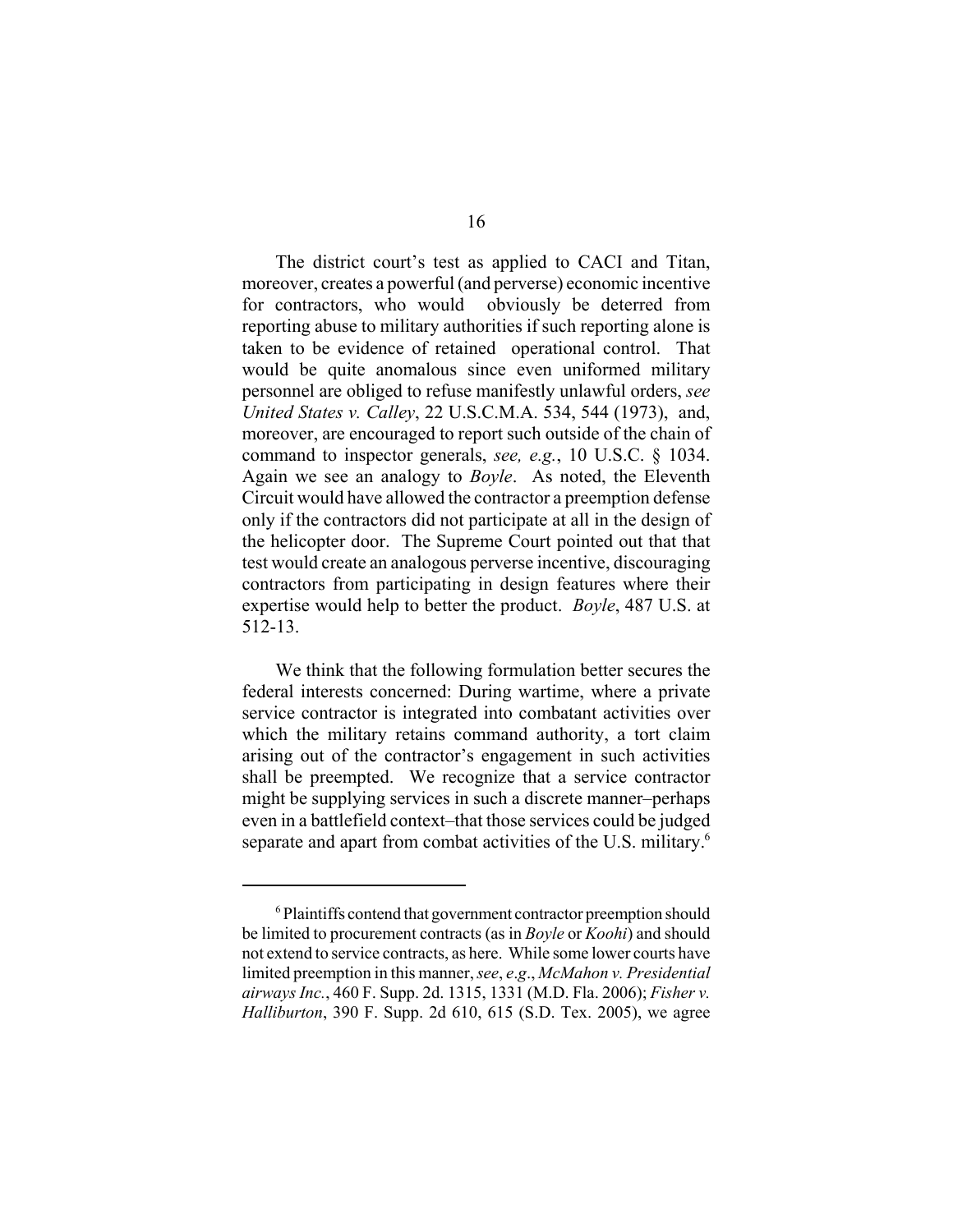That would be analogous to the court's recognition in *Boyle* that a supply contractor that had a contract to provide a product without relevant specifications would not be entitled to the preemption defense if its sole discretion, rather than the government's, were challenged (although we are still puzzled at what interest D.C., or any state, would have in extending its tort law onto a foreign battlefield).

We believe, *compare* Dissent Op. at 21-22, our decision is consistent with statements made by the Department of Defense in a rulemaking proceeding after the alleged events in this case in which it stated that "[t]he public policy rationale behind *Boyle* does not apply when a *performance-based statement of work* is used in a services contract, because the Government does not, in fact, exercise specific control over the actions and decisions of the contractor . . . ." Contractor Personnel Authorized to Accompany U.S. Armed Forces, 73 Fed. Reg. 16,764, 16,768 (Mar. 31, 2008) (emphasis supplied). Because performancebased statements of work "describe the work in terms of the required results rather than either 'how' the work is to be accomplished or the number of hours to be provided," 48 C.F.R.  $§$  37.602(b)(1), by definition, the military could not retain command authority nor operational control over contractors working on that basis and thus tort suits against such contractors would not be preempted under our holding. Indeed, there is no

with the Eleventh Circuit, which has held that the question of preemption *vel non* is not contingent on whether a contract is for goods or services. *Hudgens v. Bell Helicopters*, 328 F.3d 1329, 1345 (11th Cir. 2003) (holding claims that service contractor negligently maintained military helicopters preempted by the discretionary functions exception); *see also*, *Ibrahim*, 556 F. Supp. 2d at 4 n.3 (following *Hudgens*). Rather, "the question is whether subjecting a contractor to liability under state tort law would create a significant conflict with a unique federal interest." *Hudgens*, 328 F.3d at 1334.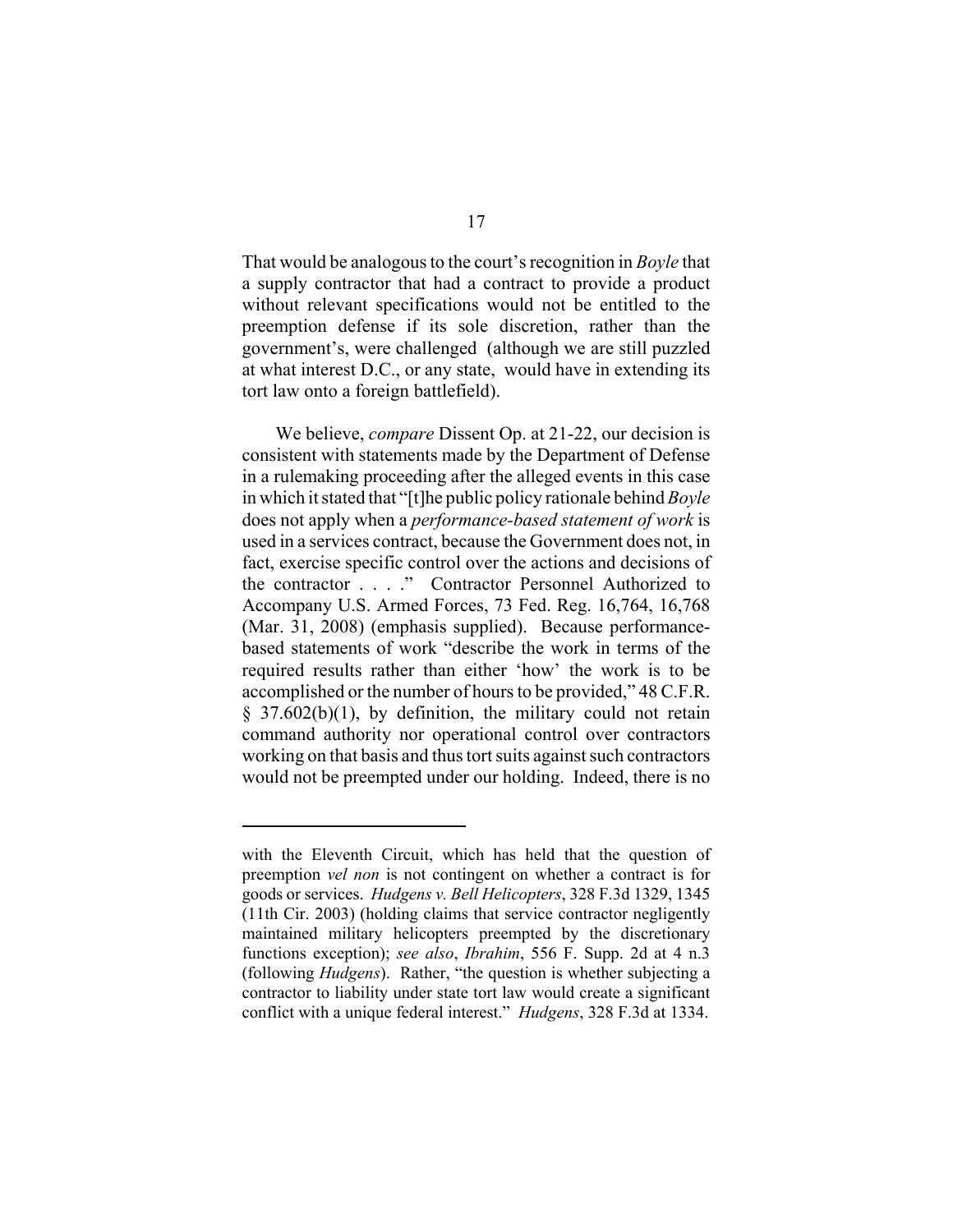indication from the department's statements that it considered, much less ruled out, whether tort suits against service contractors working within the military chain of command should be preempted on the basis of the FTCA's "combatant activities" exception.

It is argued that because the executive branch has not chosen to intervene in this suit or file an amicus brief on behalf of defendants, this case differs from *Boyle*. But the government did not participate in *Boyle* below the Supreme Court, which has also been the case in some other proceedings. *See e.g.*, *Nat'l Foreign Trade Council v. Natsios*, 181 F.3d 38, 54 n.9 (1st Cir. 1999), *aff'd sub nom. Crosby v. Nat'l Foreign Trade Council*, 530 U.S. 363; *Davidowitz v. Hines*, 30 F.Supp. 470 (D. Pa. 1939), *aff'd* 312 U.S. 52; *see also Zschernig v. Miller*, 389 U.S. 429, 443 (1968) (finding Oregon statute preempted even though Solicitor General argued as amicus that application of the statute did not "unduly interfere[] with the United States' conduct of foreign relations" because "the basic allocation of power between the States and the Nation . . . cannot vary from day to day with the shifting winds at the State Department") (Stewart, J. concurring). To be sure, the executive branch has broadly condemned the shameful behavior at Abu Ghraib documented in the now infamous photographs of detainee abuse. This disavowal does not, however, bear upon the issue presented in this tort suit against these defendants. Indeed, the government acted swiftly to institute court-martial proceedings against offending military personnel, but no analogous disciplinary, criminal, or contract proceedings have been so instituted against the defendants. This fact alone indicates the government's perception of the contract employees' role in the Abu Ghraib scandal. In any event, Congress at least has indicated that common law tort suits "arising out of" combatant activities conflict with the very real interests of the military in time of war.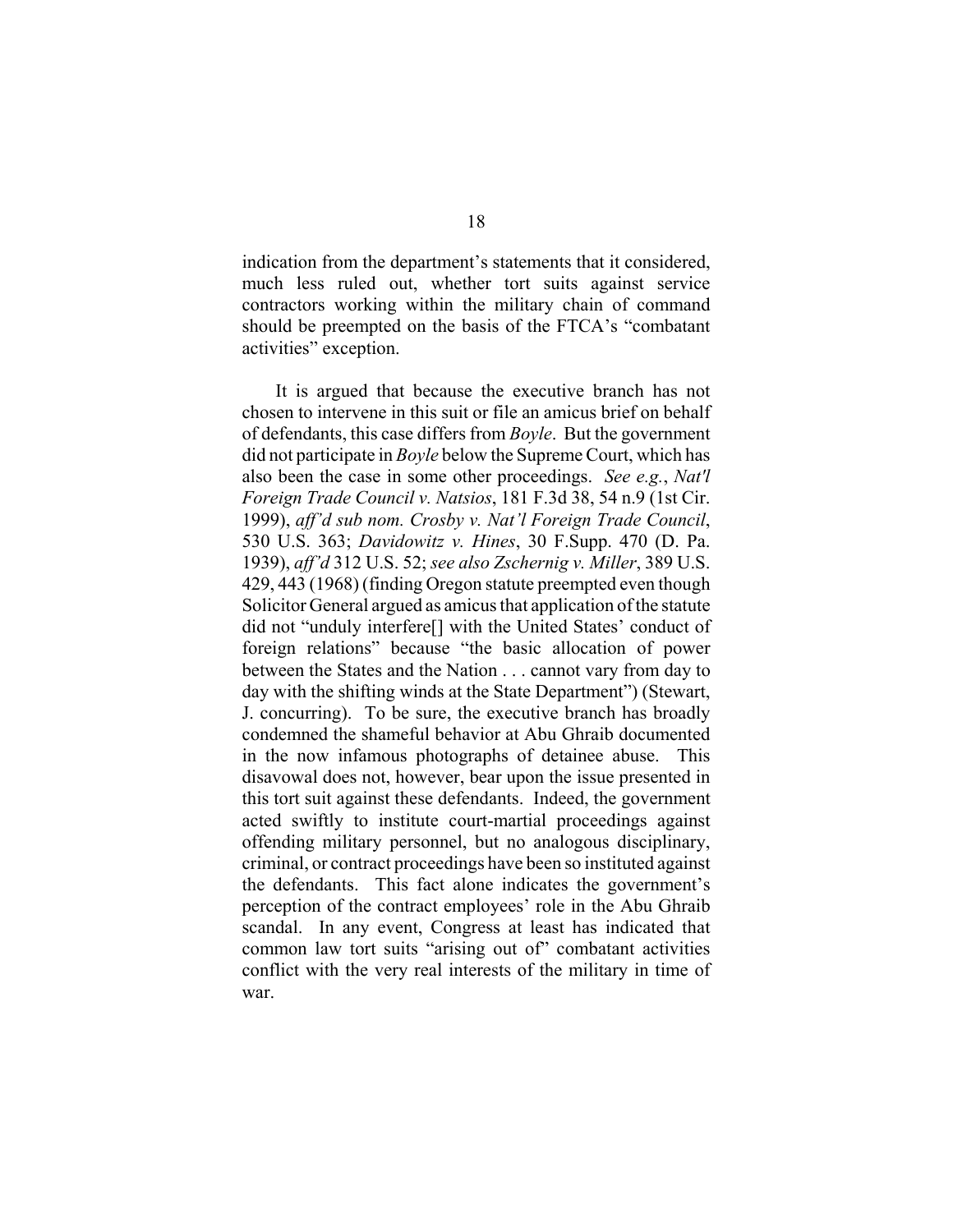Our holding is also consistent with the Supreme Court's recent decision in *Wyeth v. Levine*, 555 U.S. (2009). In that case, the Court held that federal law did *not* preempt a patient's state law inadequate warning claim against a drug manufacturer, because compliance with both the state and federal duties was not impossible and because the manufacturer's interpretation of congressional intent was overly broad. The Court cited two "cornerstones" of preemption jurisprudence, both of which helpfully illuminate the distinctions between the instant case and *Wyeth*. *Id*., slip op. at 8. The first is congressional intent, which, while murky at best in the context of federal drug regulations, is much clearer in the case of the statutory text of the combatant activities exception. *Id*. And the second is the strong presumption against preemption in fields that the states have traditionally occupied but where Congress has legislated nonetheless. *Id*. Unlike tort regulation of dangerous or mislabeled products, the Constitution specifically commits the Nation's war powers to the federal government, and as a result, the states have traditionally played no role in warfare. We think that these "cornerstones" of preemption secure the foundation of our holding.

The federal government's interest in preventing military policy from being subjected to fifty-one separate sovereigns (and that is only counting the *American* sovereigns) is not only broad–it is also obvious. Plaintiffs did not, at the briefing stage, even identify *which* sovereign's substantive common law of tort should apply to their case although at oral argument counsel explained that, in its view, D.C. law applied. $7$  Defendants' actions thus were at a minimum potentially subject to the laws of fifty states plus the District of Columbia, perhaps even U.S.

 $\frac{7}{1}$  Our dissenting colleague suggests that plaintiffs are ill-advised to base their tort claims on D.C. law. *See* Dissent Op. at 28-29. But again, we must take the case plaintiffs bring before us.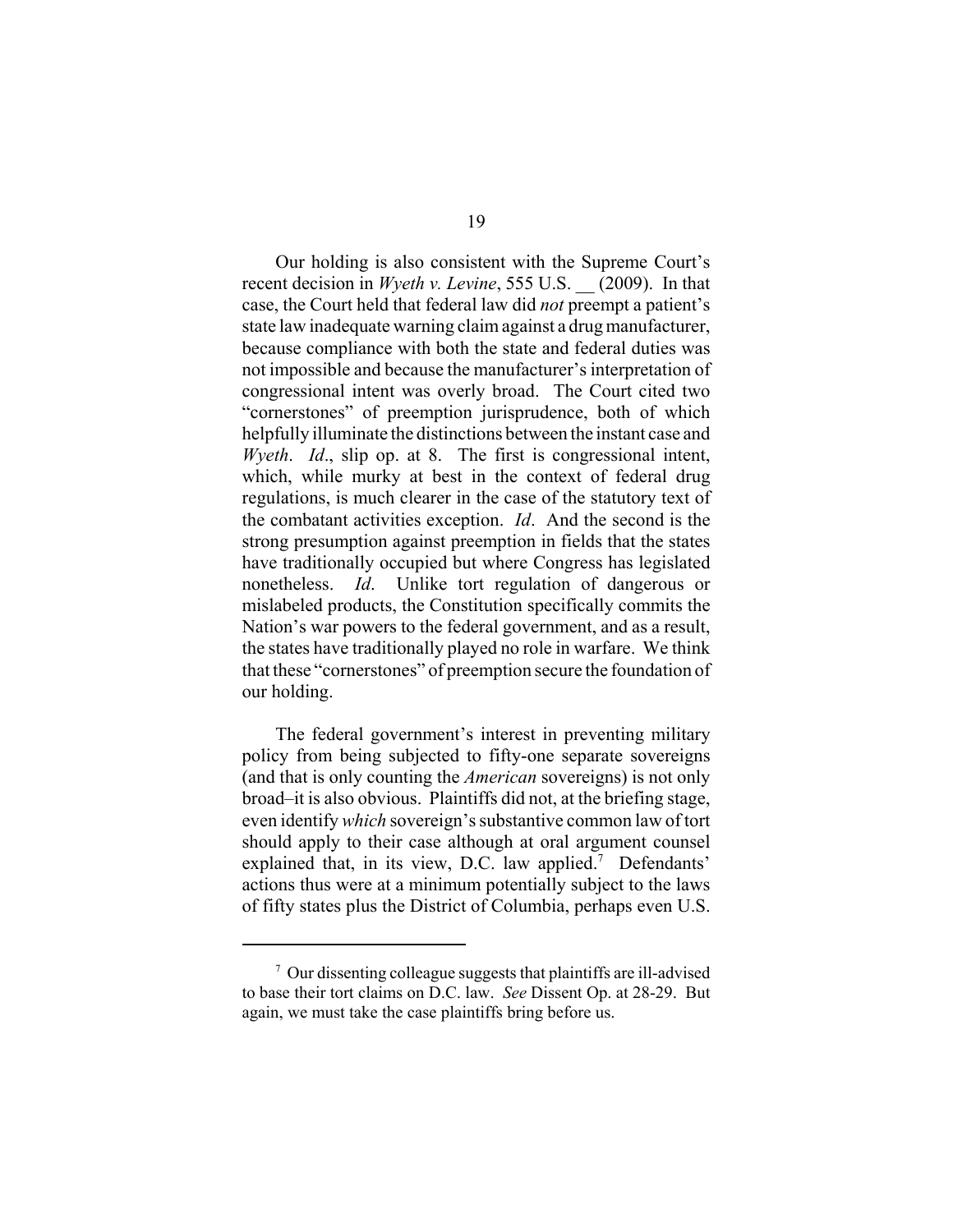overseas dependencies and territories (if detainee counsel's reliance at oral argument on "all law" is to be credited). And as we have pointed out, on appeal plaintiffs rely on general claims of abuse which include assault and battery, negligence, and the intentional infliction of emotional distress. The application of those tort concepts surely differ in 51 jurisdictions. We can also imagine many other causes of action, which vary by jurisdiction, that under the dissent's standard could apply to employees of government contractors on the battlefield such as defamation, invasion of privacy, etc. Indeed, in light of the District's choice of law principles, *see Drs. Groover, Christie & Merrit, P.C. v. Burke*, 917 A.2d 1110, 1117 (D.C. 2007) (applying a "government interests analysis"), it is far from unlikely that the applicable substantive law would be that of Iraq.

The dissent suggests that some jurisdictions' tort laws – which, are not specified – might be selectively preempted, *see* Dissent Op. at 27, but apparently not even "intentional infliction of emotional distress." The dissent's focus on the notoriety of Abu Ghraib and its failure to specify which torts would be preempted runs the risk of fashioning an encroachment with federal interests that is like "a restricted railroad ticket, good for this day and train only." *Smith v. Allwright*, 321 U.S. 649, 669 (1944) (Roberts, J., dissenting).

\* \* \*

Arguments for preemption of state prerogatives are particularly compelling in times of war. In that regard, even in the absence of *Boyle* the plaintiffs' claims would be preempted. The states (and certainly foreign entities) constitutionally and traditionally have no involvement in federal wartime policymaking. *See* U.S. Const. Art I, § 10; *see also*, *American Ins. Ass'n v. Garamendi*, 539 U.S. 396, 420 n.11 (2003) ("If a State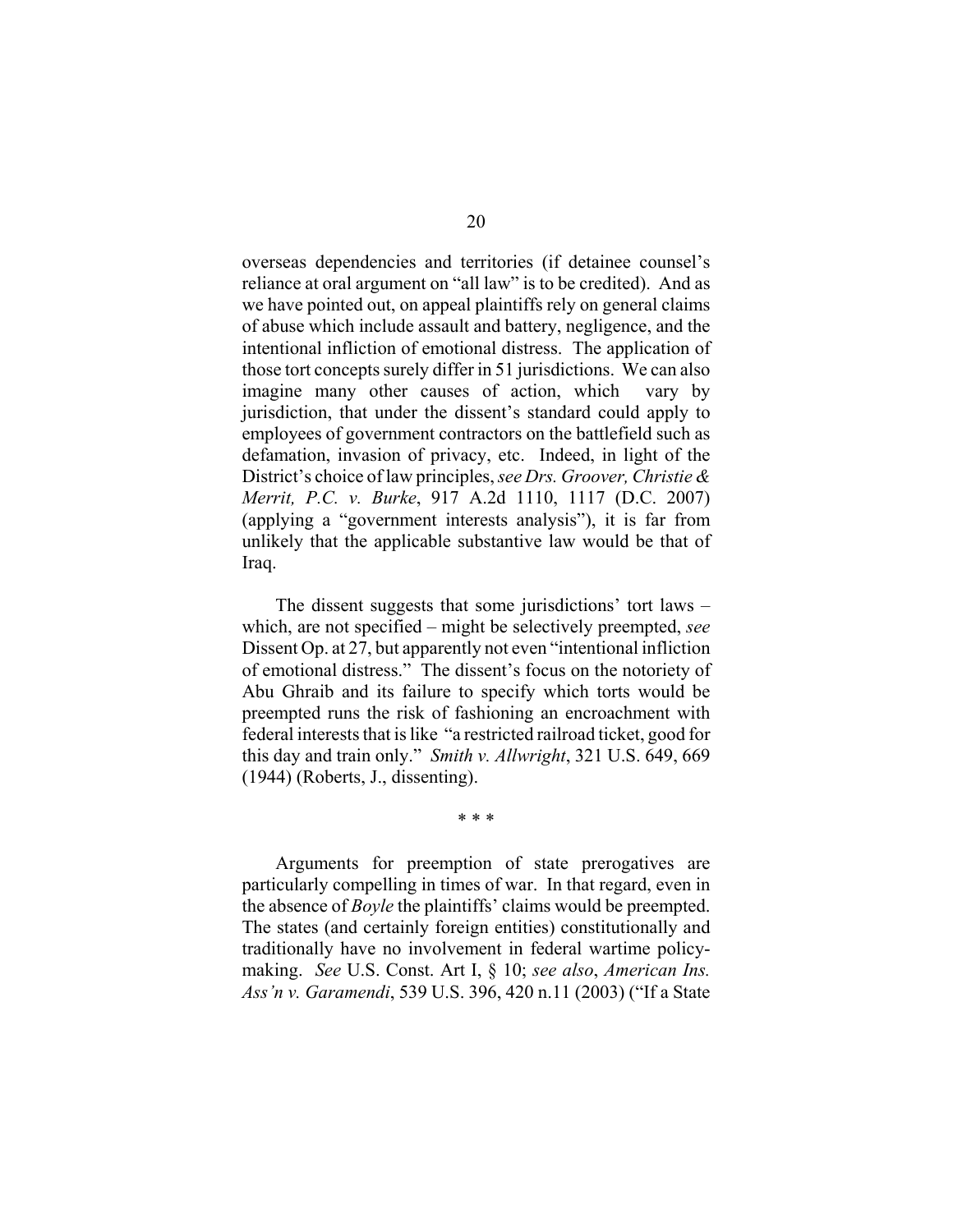were simply to take a position on a matter of foreign policy with no serious claim to be addressing a traditional state responsibility, field preemption might be the appropriate doctrine, whether the National Government had acted and, if it had, without reference to the degree of any conflict, the principle having been established that the Constitution entrusts foreign policy exclusively to the National Government."); *Crosby v. Nat'l Foreign Trade Council*, 530 U.S. 363, 387-88 (2000) ("A failure to provide for preemption expressly may reflect nothing more than the settled character of implied preemption doctrine that courts will dependably apply."); *Japan Line, Ltd. v. County of Los Angeles*, 441 U.S. 434, 447-49 (1979); *Zschernig v. Miller*, 389 U.S. 429 (1968); *Hines v. Davidowitz*, 312 U.S. 52, 63 (1941) ("Our system of government . . . imperatively requires that federal power in the field affecting foreign relations be left entirely free from local interference."). On the other side of the balance, the interests of any U.S. state (including the District of Columbia) are *de minimis* in this dispute–all alleged abuse occurred in Iraq against Iraqi citizens. The scope of displacement under our "ultimate military authority" test is thus appropriately broader than either *Boyle*'s discretionary functions test or the rule proposed by the district court. The breadth of displacement must be inversely proportional to state interests, just as it is directly proportional to the strength of the federal interest.

 While the dissent suggests that the cases cited above are inapposite because the "preempted state laws conflicted with express congressional or executive policy," Dissent Op. at 16- 17, the assertion is simply not accurate.<sup>8</sup> In *Garamendi*, for

<sup>&</sup>lt;sup>8</sup> Neither are we persuaded by our dissenting colleague's suggestion that these cases are of little precedential weight because the state laws in the above cited cases were "specifically targeted at issues concerning the foreign relations of the United States." Dissent Op. at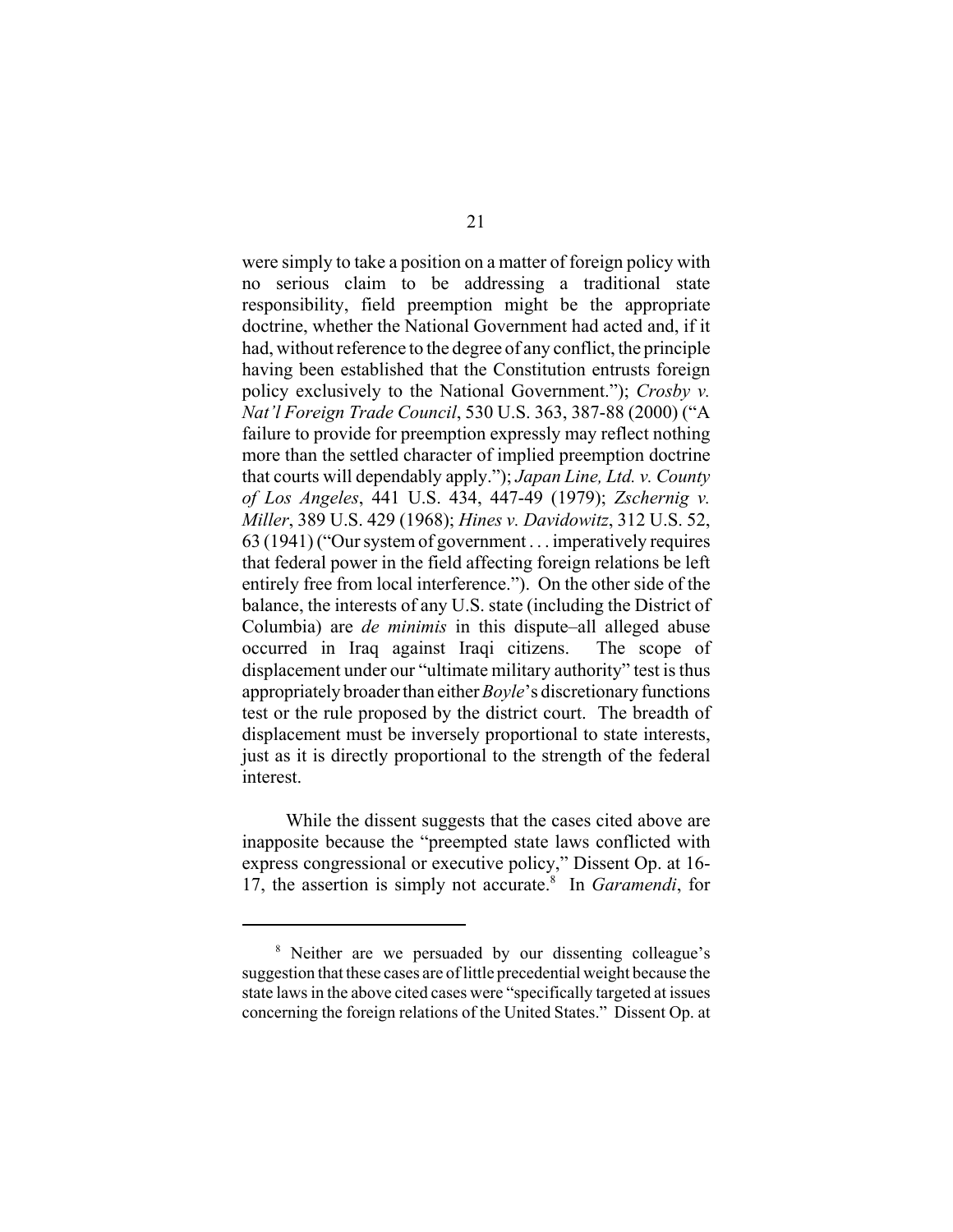example, the Supreme Court held that a California statute requiring insurance companies doing business in that state to disclose information concerning policies it sold in Europe between 1920 to 1945 was preempted by federal law. 539 U.S. at 401. As the source of preemption, the Court relied on an executive agreement between the United States and Germany. The agreement provided that Germany would form and provide funding for a foundation which would adjudicate Holocaust-era insurance claims. *Id.* at 406. For its part, the United States agreed that, should any plaintiff file a Holocaust-era insurance claim against a German company in U.S. court, the executive would submit a non-binding statement indicating "that U.S. policy interests favor dismissal on any valid legal ground." *Id.* The state and federal law thus posed no express conflict  $-$  it would have been entirely possible for insurance companies to disclose information under California's legislation and still benefit from the national government's intervention should suit be filed against them in U.S. courts. Nonetheless, the Supreme Court held that the California statute was preempted because the California statute "employs a different state system of economic pressure and in doing so undercuts the President's diplomatic discretion and choice he has made exercising it." *Id.* at 423-24 (quotation omitted); *see also id.* at 427 ("The basic fact is that California seeks to use an iron fist where the President has

<sup>16.</sup> Insofar as this lawsuit pursues contractors integrated within military forces on the battlefield, we believe it similarly interferes with the foreign relations of the United States as well as the President's war making authority. Moreover, contrary to the dissent, it is a black-letter principle of preemption law that generally applicable state laws may conflict with and frustrate the purposes of a federal scheme just as much as a targeted state law. *See Riegel v. Medtronic, Inc.*, 128 S. Ct. 999, 1008 (2008); *Bates v. Dow Agrosciences LLC*, 544 U.S. 431, 443 (2005); *Cipollone v. Liggett Group, Inc.*, 505 U.S. 504, 521 (1992) (plurality opinion). The Supreme Court's preemption cases thus reject the dissent's attempted distinction.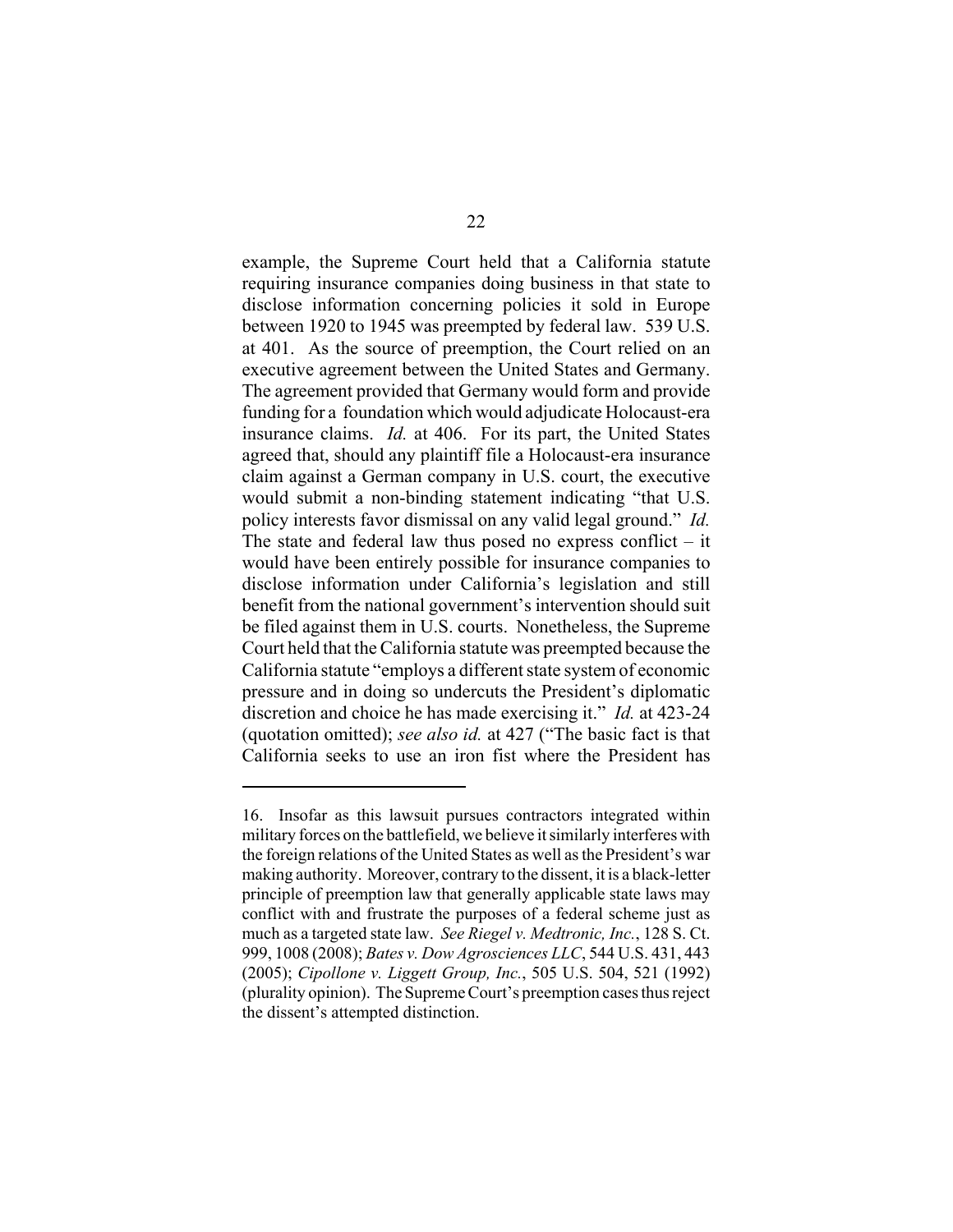consistently chosen kid gloves."). While the dissent attempts to distinguish *Garamendi* by pointing out that the Supreme Court *characterized* the state statute at issue there as posing a "clear conflict" with federal policy, the same words could be used here.

Similarly, in *Crosby*, the Supreme Court held that a Massachusetts statute prohibiting the state from purchasing goods and services from companies doing business in Burma was preempted by a federal statute that *inter alia* gave the President the power to, upon certain conditions, prohibit United States persons from investing in Burma. 530 U.S. at 367-69. As in *Garamendi*, despite the fact that companies could comply with both state and federal laws, the Court explained that the state statute was preempted because it was "at odds with . . . the federal decision about the right degree of pressure to employ." *Id.* In other words, in both *Crosby* and *Garamendi*, preemption arose not because the state law conflicted with the express provisions of federal law, but because, under the circumstances, the very imposition of *any state law* created a conflict with federal foreign policy interests. Much the same could be said here. Not only are these cases not inapposite, they provide an alternative basis for our holding.9

<sup>&</sup>lt;sup>9</sup> Even had plaintiffs focused and limited their allegations before us to actual torture, we note that Congress has passed comprehensive legislation dealing with the subject of war crimes, torture, and the conduct of U.S. citizens acting in connection with military activities abroad. Through acts such as the Torture Victim Protection Act, 28 U.S.C. § 1350, the Military Commissions Act, 10 U.S.C. § 948a *et seq*, the federal criminal torture statute, 18 U.S.C. § 2340-2340A, the War Crimes Act, 18 U.S.C. § 2441, the Foreign Claims Act, 10 U.S.C. § 2734, and the Uniform Code of Military Justice, 10 U.S.C. § 801 *et seq*, Congress has created an extensive body of law with respect to allegations of torture. But Congress has declined to create a civil tort cause of action that plaintiffs could employ. In the TVPA, for example, Congress provided a cause of action whereby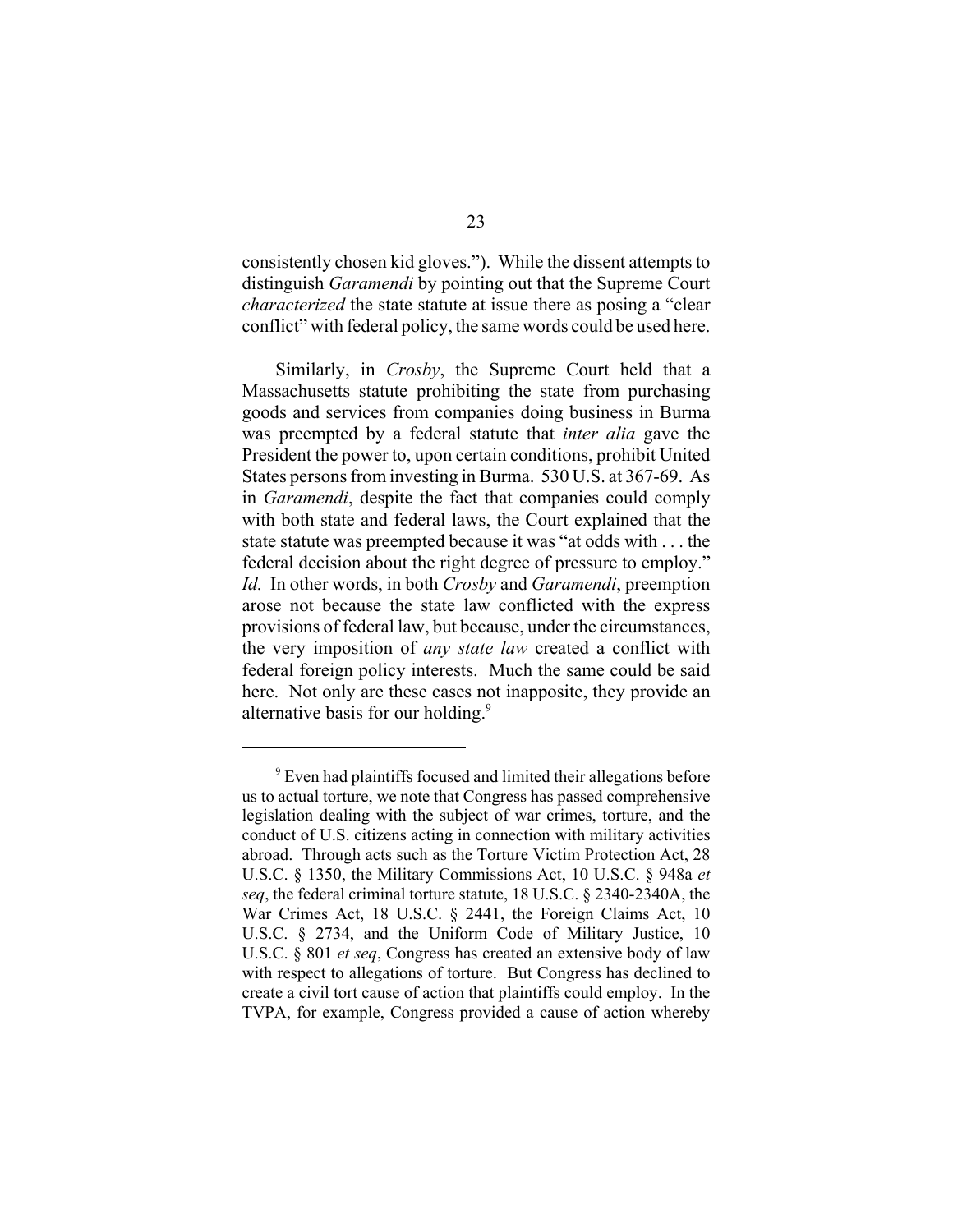We therefore reverse the district court's holding as to CACI and affirm its Titan holding on a broader rationale.

# III

It will be recalled that our jurisdiction to entertain the ATS issue extends only to the plaintiffs' appeals against Titan and *not* to CACI's appeals from the district court's denial of its summary judgment motion on preemption grounds. The statute is a simple, if mysterious, one. It states, "the district court shall have original jurisdiction of any civil action by an alien for a tort only, committed in violation of the law of nations or a treaty of the United States." 28 U.S.C. § 1350. The Supreme Court recently has wrestled with its meaning and its scope. *Sosa v. Alvarez-Machain*, 542 U.S. 692 (2004). Appellants argue that the district court erred in dismissing their claims against Titan under this statute based on their reading of *Sosa*. Titan argues that the district court correctly followed our precedents in *Tel-Oren*, 726 F.2d 774 (D.C. Cir. 1984) (Edwards, J., concurring), and *Sanchez-Espinoza v. Reagan*, 770 F.2d 202 (D.C. Cir. 1985), which conclude that the ATS provides a cause of action against states but not private persons and which survive the Supreme Court's analysis in *Sosa*.

U.S. residents could sue foreign actors for torture, but Congress exempted American government officers and private U.S. persons from the statute. Congress has also adopted criminal statutes that would apply to these defendants had they committed acts of torture, *see* 18 U.S.C. §§ 2340A, 2241, 3261, but Congress has not created a corresponding tort cause of action. Moreover, even in the years since Abu Ghraib, Congress has not enacted a civil cause of action allowing suit for torture, it only has extended the UCMJ to cover military contractors. 10 U.S.C. § 802.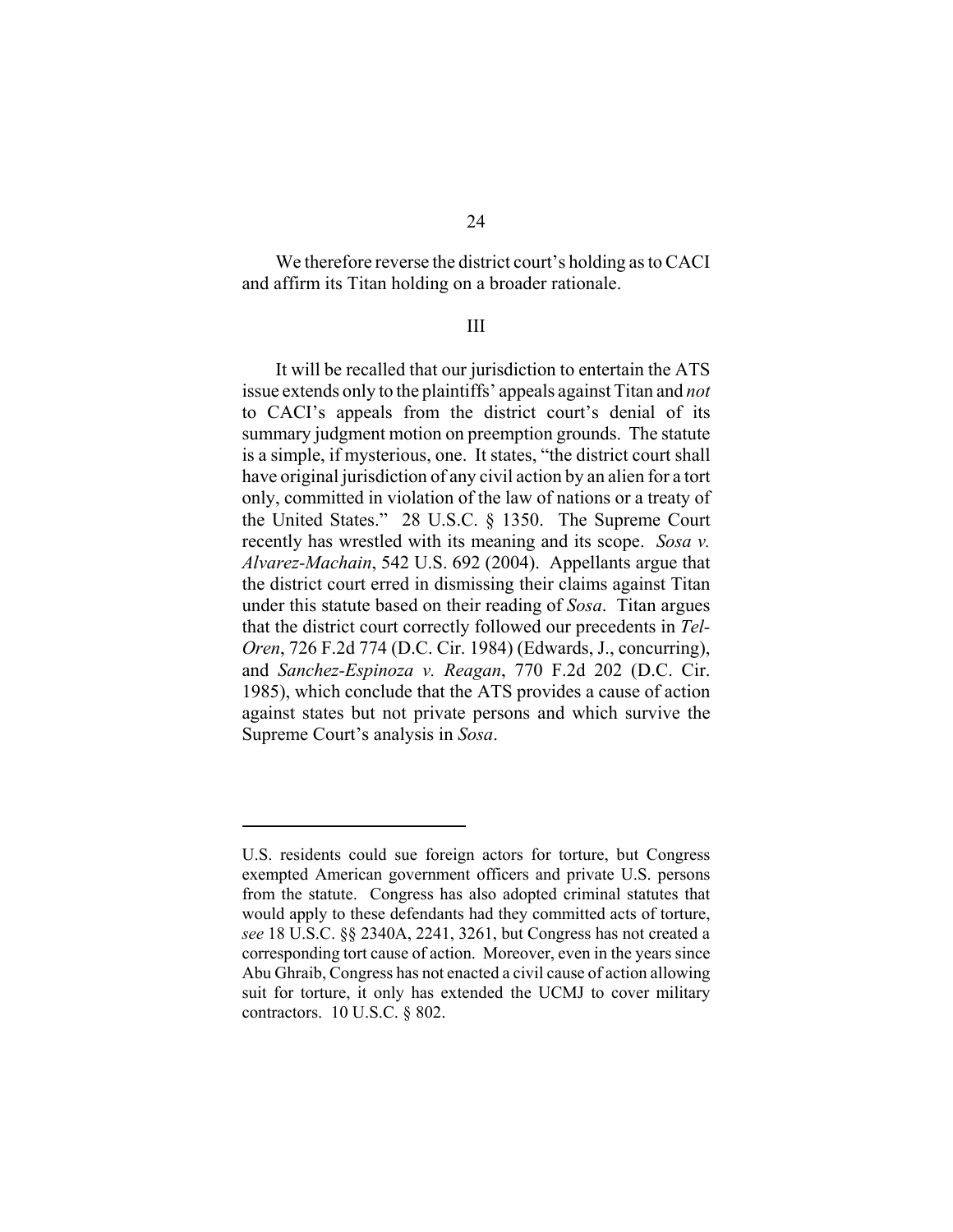The latter case involved a tort claim brought, *inter alia*, against a Mexican national, Sosa, who purportedly acted on the DEA's behalf to abduct a Mexican physician accused of torture and murder and bring him from Mexico to stand trial in the United States. Sosa was acquitted of criminal charges and then brought his suit. The Supreme Court, reversing the Ninth Circuit, held that four DEA agents also named as defendants were immune from suit because of an exception to the FTCA waiver of sovereign immunity for actions in foreign countries.<sup>10</sup> Then it turned to the claim against Sosa under the ATS. Sosa and the U.S. government argued that the ATS was only a jurisdictional grant; it did not create any substantive law, but the Court disagreed, concluding that when the statute was passed by the first Congress as part of the Judiciary Act of 1789, three limited causes of action were contemplated: piracy, infringement of ambassadorial rights, and violation of safe conduct.<sup>11</sup> And more important for our case, the Court opened the door a crack to the possible recognition of new causes of action under international law (such as, perhaps, torture) if they were firmly grounded on an international consensus. *Sosa*, 542 U.S. at 732- 33. The court noted, but declined to decide, the issue which divides us from the Second Circuit, whether a private actor, as opposed to a state, could be liable under the ATS. *Id*. at 733 n.20.

The holding in *Sosa*, however, was to reject the ATS claim that Alvarez was arbitrarily arrested and detained in Mexico in violation of international law because, at the threshold, there

<sup>&</sup>lt;sup>10</sup> Apparently, Sosa never argued for federal preemption of the claims against him on grounds analogous to the instant case.

 $11$  There is some indication that the thoroughly modern act of aircraft hijacking may also be on this short list of universal concerns. *See*, *e*.*g*., *Kadić v. Karădzíc*, 70 F.3d 232, 240 (2d Cir. 1995)).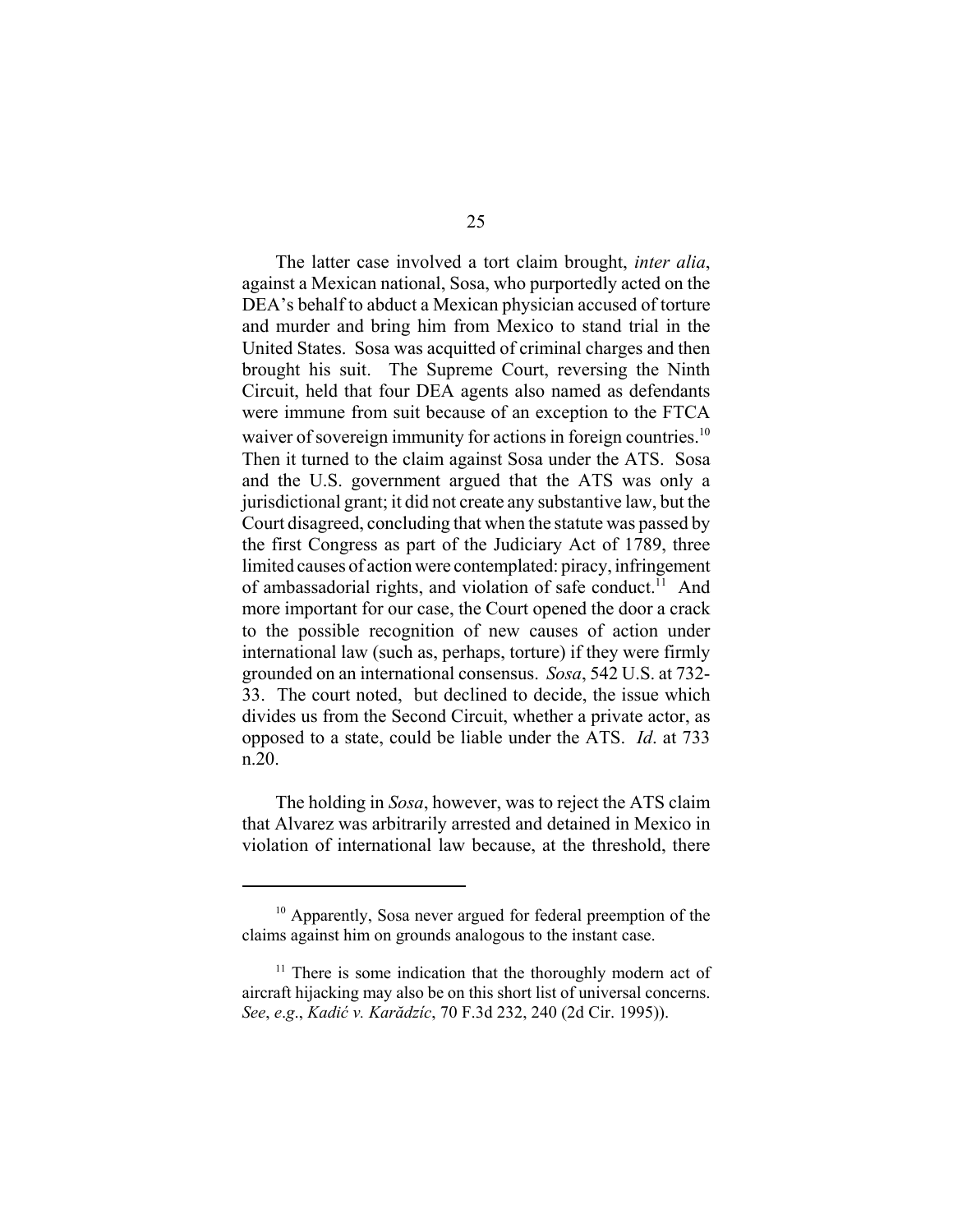was no settled norm of international law bearing on that question that was analogous to the consensus that existed in 1789 with respect to the three concerns that motivated Congress.

Appellants argue that despite the footnote reserving the issue dividing the D.C. and Second Circuits, since the Court went on to analyze whether an ATS cause of action existed against Alvarez, it must have implicitly determined that a private actor could be liable. But that is not persuasive: courts often reserve an issue they don't have to decide because, even assuming *arguendo* they favor one side, that side loses on another ground.

Plaintiffs rely heavily on the Second Circuit's opinion in *Kadić v. Karădzíc*, 70 F.3d 232, 239 (2d Cir. 1995)), which held that for certain categories of action, including genocide, the scope of the law of nations is not confined solely to state action but reaches conduct "whether undertaken by those acting under the auspices of a state or only as private individuals." Despite the apparent breadth of this formulation, it must be remembered that in *Kadić*, the defendant was the self-proclaimed President of the Serbian Republic of Bosnia-Herzegovina, so the holding is not so broad. While Srpska was not yet internationally recognized as a state–thus technically rendering its militia a private entity–a quasi-state entity such as Radovan Karădzíc's militia is easily distinguishable from a private actor such as Titan.

The *Sosa* Court, while opening the door a crack to the expansion of international law norms to be applied under the ATS, expressed the imperative of judicial restraint. It was pointed out that federal courts today–as opposed to colonial times–are and must be reluctant to look to the common law, including international law, in derogation of the acknowledged role of legislatures in making policy. Bearing that caution in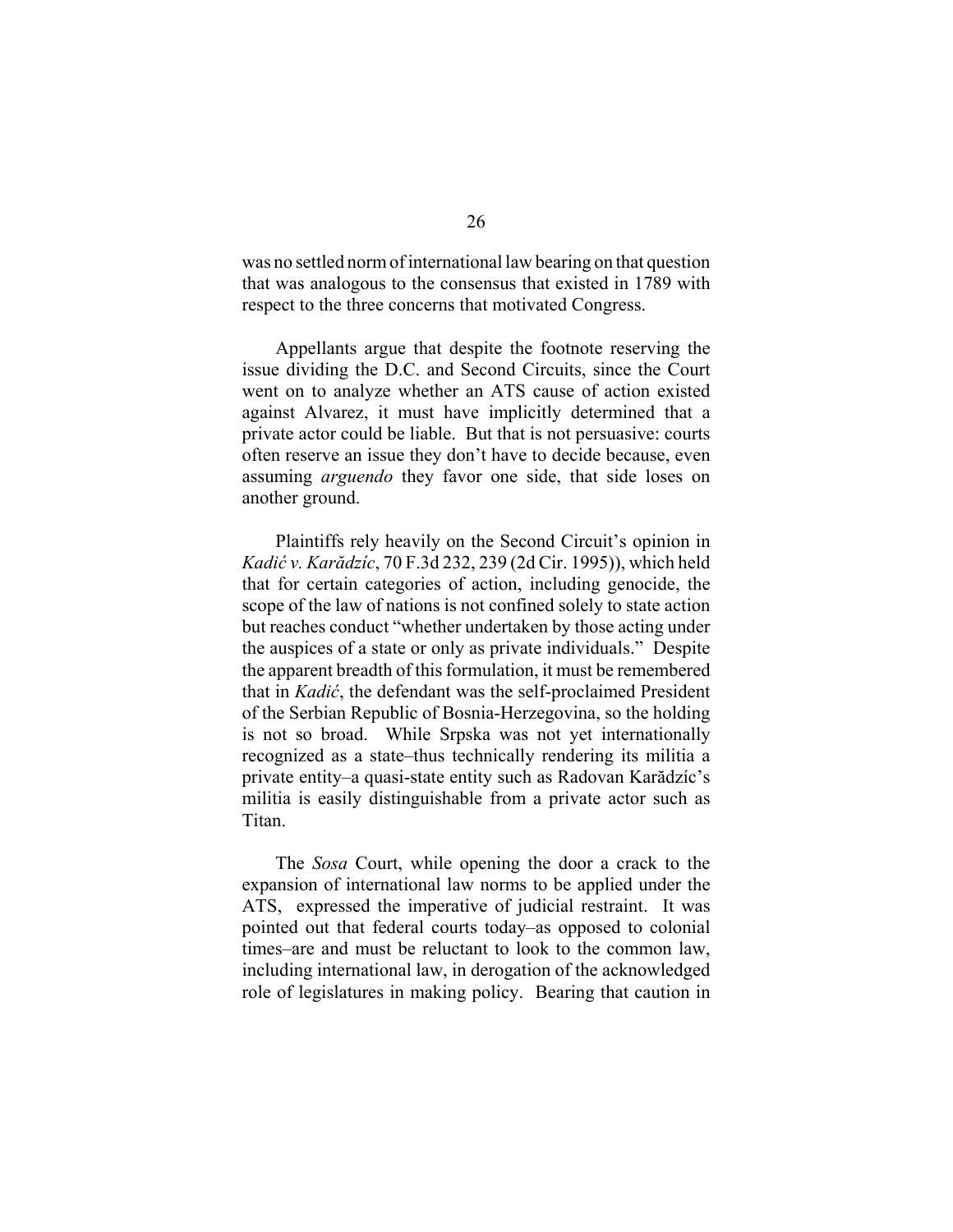mind, and in light of the holding in *Sosa*, we have little difficulty in affirming the district judge's dismissal of the ATS claim against Titan. As we have noted, appellants' claim–as it appeared in their briefs and oral argument before us–is stunningly broad. They claim that any "abuse" inflicted or supported by Titan's translator employees on plaintiff detainees is condemned by a settled consensus of international law. At oral argument, counsel claimed that included even assault and battery.<sup>12</sup> We think that is an untenable, even absurd, articulation of a supposed consensus of international law. (Indeed, it is doubtful that we can discern a U.S. national standard of treatment of prisoners–short of the Eighth Amendment.) In *Price v. Socialist People's Libyan Arab Jamalhiriya*, 294 F.3d 82, 93-4 (D.C.Cir. 2002), we specifically held that the Libyan police's very rough and abusive handling of American detainees was not a violation of the Torture Victim Protection Act ("TVPA"), § 3(b)(1), 28 U.S.C. § 1350. Although appellants there did not make a claim under the ATS, if their treatment did not violate *American* law, perforce they could not draw upon an international consensus.

Assuming, *arguendo*, that appellants had adequately alleged torture (or war crimes), there still remains the question whether

Court: So, assault and battery would be covered by the law of nations, as well. . . . Is that correct?

Counsel: . . . Yes. In this context it would be . . . ."

<sup>&</sup>lt;sup>12</sup> "Court: So, your allegations are broader than torture.

Counsel: Yes. Your Honor, the allegations turn on the physical force whether or not those are labeled definitionally as torture or not doesn't really matter because we're talking about assault and batteries. And so, you know, if for example, you know, something like–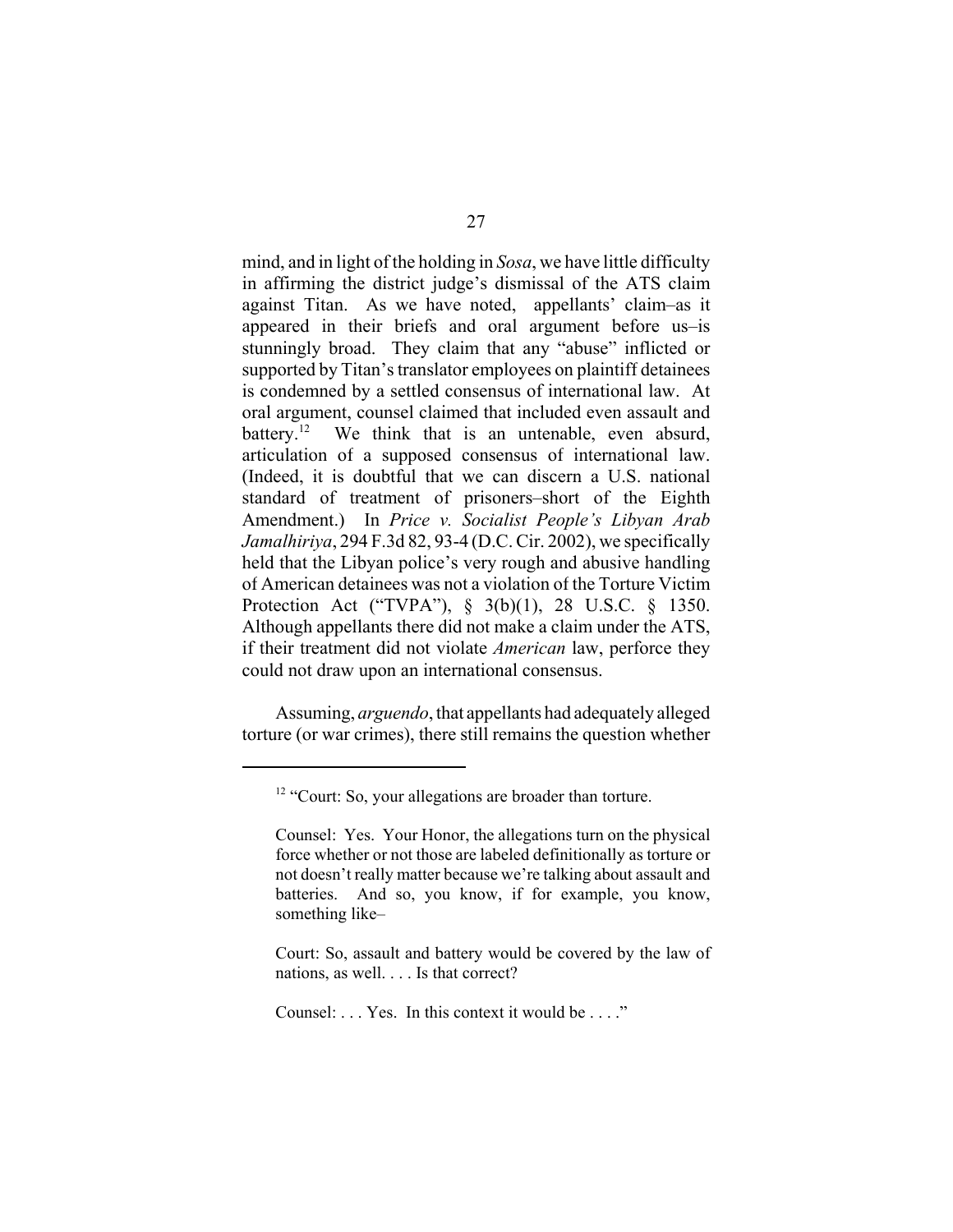they would run afoul of *Sosa*'s comments. Although torture committed by a state is recognized as a violation of a settled international norm, that cannot be said of private actors. *See*, *e*.*g*., *Sanchez-Espinoza*, 770 F.2d at 206-7;*see also*,Convention Against Torture and Other Cruel, Inhuman, or Degrading Treatment or Punishment art. I, para. 1, Dec. 10, 1984, 108 Stat. 382, 1465 U.N.T.S. 85 (limiting definition of torture to acts by "a public official or other person acting in an official capacity"); TVPA, § 2(a), 28 U.S.C. § 1350 (establishing liability exclusively for individuals "under actual or apparent authority, or color of law, of any foreign nation"). $^{13}$ 

Alternatively, it is asserted that defendants, while private parties, acted under the color of law. Although we have not held either way on this variation, in *Tel-Oren*, Judge Edwards' concurring opinion, while not a court holding, suggests that the ATS extends that far. 726 F.2d at 793. And the Supreme Court in *Sosa* implied that it might be significant for Sosa to establish that Alvarez was acting "on behalf of a government." 542 U.S. at 735 (although which government–the U.S. or Mexico–is unclear). Of course, plaintiffs are unwilling to assert that the contractors are state actors. Not only would such an admission make deep inroads against their arguments with respect to the preemption defense, it would virtually concede that the contractors have sovereign immunity. Thus, as the district court recognized, appellants are caught between Scylla and Charybdis: they cannot artfully allege that the contractors acted under color

 $13$  Even if torture suits cannot be brought against private parties–at least not yet–it may be that "war crimes" have a broader reach. Of course, we reiterate that appellants have not brought to our attention any specific allegations of such behavior. Presumably for this reason, when the district court considered appellants' ATS argument, it analyzed only an asserted international law norm against torture, not war crimes.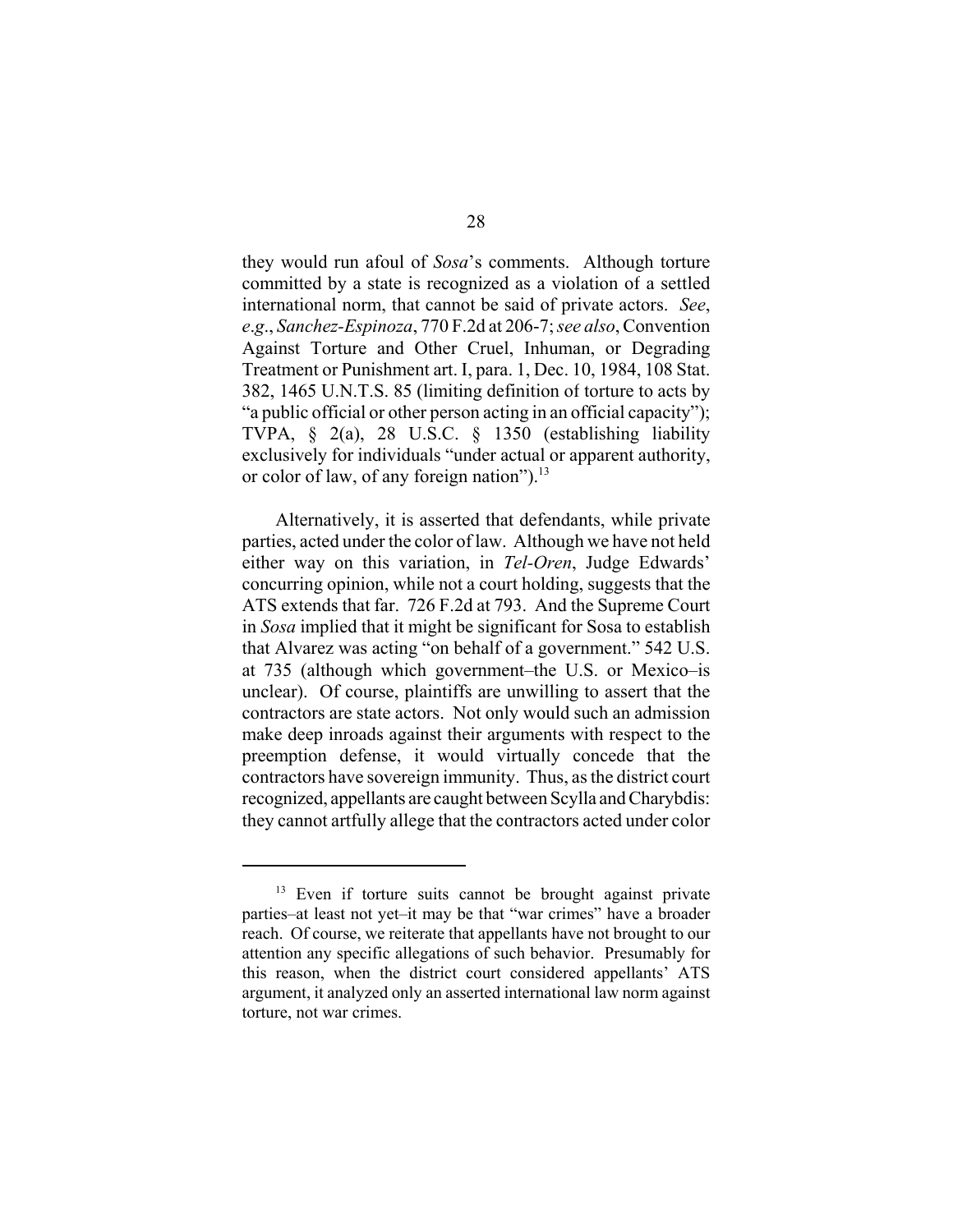of law for jurisdictional purposes while maintaining that their action was private when the issue is sovereign immunity. *Ibrahim*, 391 F. Supp. 2d at 14 (citing *Sanchez-Espinoza*, 770 F.2d at 207).

In light of the Supreme Court's recognition of Congress' superior legitimacy in creating causes of action, *see Sosa*, 542 U.S. at 725-28, we note that it is not as though Congress has been silent on the question of torture or war crimes. Congress has frequently legislated on this subject in such statutes as the TVPA, the Military Commissions Act, 10 U.S.C. § 948a *et seq*., the federal torture statute, 18 U.S.C. 2340-2340A, the War Crimes Act, 18 U.S.C. § 2441, and the Uniform Code of Military Justice, 10 U.S.C. § 801 *et seq*., but Congress has never created this cause of action. Perhaps most relevant is the TVPA, in which Congress provided a cause of action whereby U.S. residents could sue foreign states for torture, but did not–and we must assume that was a deliberate decision–include as possible defendants either American government officers or private U.S. persons, whether or not acting in concert with government employees. We note that in his signing statement for the TVPA, President George H. W. Bush stated: "I am signing the bill based on my understanding that the Act does not permit suits for alleged human rights violations in the context of United States military operations abroad . . . ." Statement by President of the United States, *Statement by President George [H. W.] Bush upon Signing H.R. 2092*, 1992 U.S.C.C.A.N. 91 (Mar. 12, 1992).

The judicial restraint required by *Sosa* is particularly appropriate where, as here, a court's reliance on supposed international law would impinge on the foreign policy prerogatives of our legislative and executive branches. *See*, *e*.*g*., *Garamendi*, 539 U.S. at 413-15; *Zschernig*, 389 U.S. at 440-41. As the *Sosa* Court explained: "Since many attempts by federal courts to craft remedies for the violation of new norms of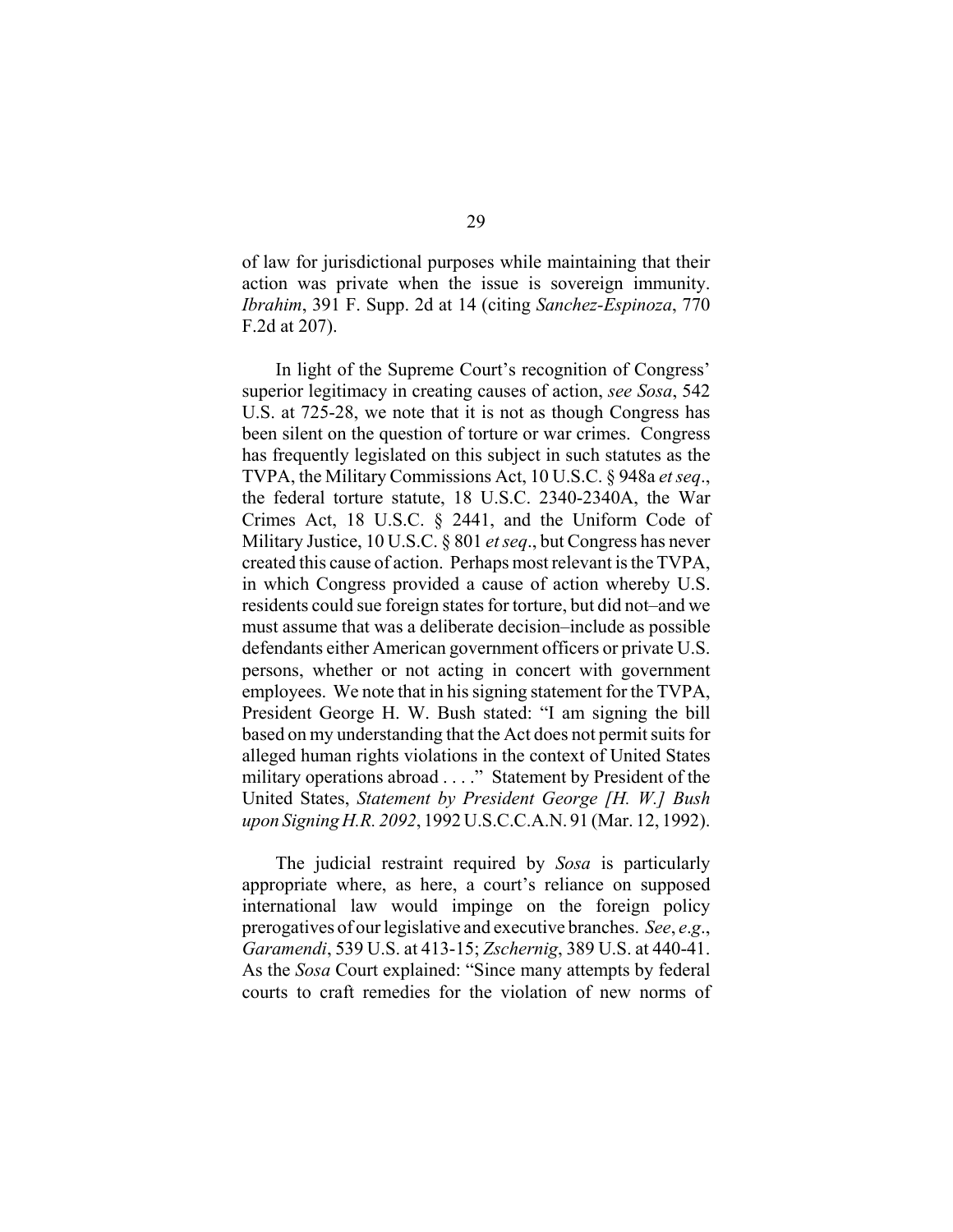international law would raise risks of adverse foreign policy consequences, they should be undertaken, if at all, with great caution." *Sosa*, 542 U.S. at 727-28.14

Finally, appellants' ATS claim runs athwart of our preemption analysis which is, after all, drawn from congressional stated policy, the FTCA. If we are correct in concluding that state tort law is preempted on the battlefield because it runs counter to federal interests, the application of international law to support a tort action on the battlefield must be equally barred. To be sure, ATS would be drawing on federal common law that, in turn, depends on international law, so the normal state preemption terms do not apply. But federal executive action is sometimes treated as "preempted" by legislation. *See*, *e*.*g*., Chamber *of Commerce of U.S. v. Reich*, 74 F.3d 1322, 1332-39 (D.C. Cir. 1996). Similarly, an elaboration of international law in a tort suit applied to a battlefield is preempted by the same considerations that led us to reject the D.C. tort suit.

## IV

For the aforementioned reasons, the judgment of the district court as to Titan is affirmed. The judgment as to CACI is

<sup>&</sup>lt;sup>14</sup> We note that the Justice Department, in its brief before the Ninth Circuit in the *Sosa* matter, took the position that "the [ATS] is not intended as a vehicle for U.S. courts to judge the lawfulness of U.S. government actions abroad in defense of national security[,] and any remedies for such actions are appropriately matters for resolution by the political branches, not the courts." Brief for the United States as Amicus Curiae in Support of Reversal of the Judgment against Defendant-Appellant Jose Francisco Sosa, *Alvarez-Machain v. Sosa*, No. 99-56880 (9th Cir. Mar. 20, 2000).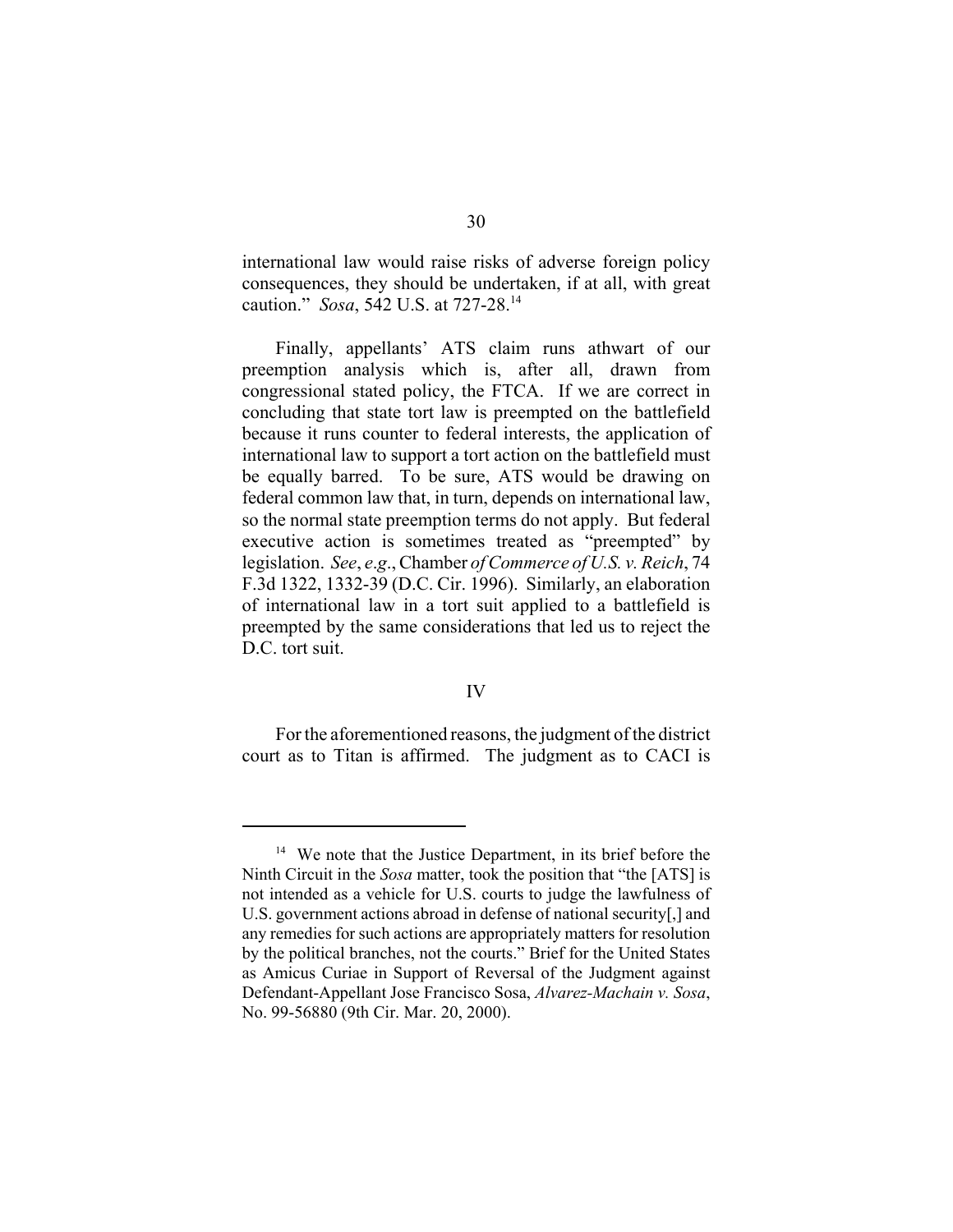reversed in the accompanying order. Thus, plaintiffs' remaining claims are dismissed.

*So ordered*.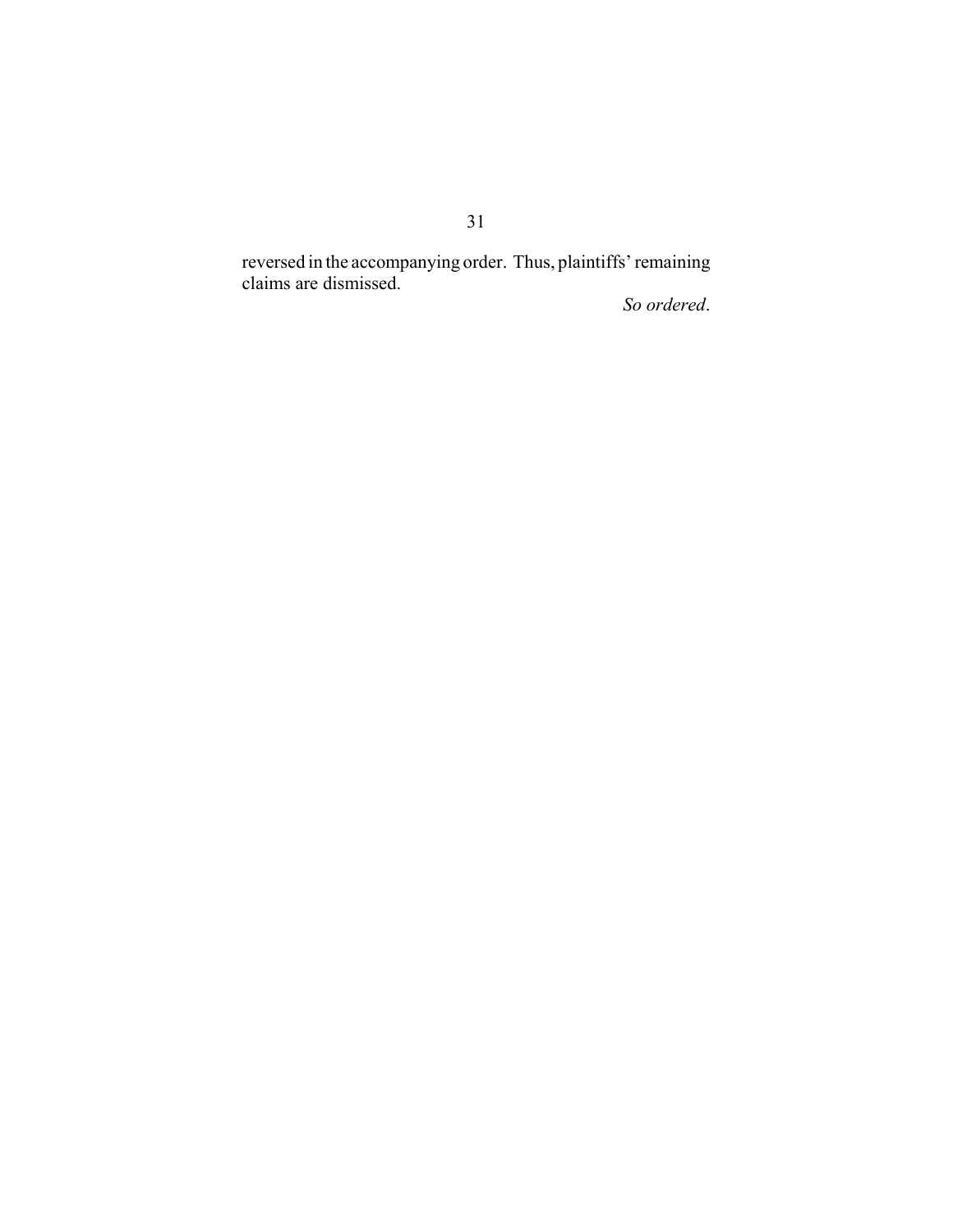GARLAND, *Circuit Judge*, dissenting: The plaintiffs in these cases allege that they were beaten, electrocuted, raped, subjected to attacks by dogs, and otherwise abused by private contractors working as interpreters and interrogators at Abu Ghraib prison. At the current stage of the litigation, we must accept these allegations as true. The plaintiffs do not contend that the United States military authorized or instructed the contractors to engage in such acts. No Executive Branch official has defended this conduct or suggested that it was employed to further any military purpose. To the contrary, both the current and previous Administrations have repeatedly and vociferously condemned the conduct at Abu Ghraib as contrary to the values and interests of the United States. So, too, has the Congress.

No act of Congress and no judicial precedent bars the plaintiffs from suing the private contractors -- who were neither soldiers nor civilian government employees. Indeed, the only statute to which the defendants point expressly excludes private contractors from the immunity it preserves for the government. Neither President Obama nor President Bush nor any other Executive Branch official has suggested that subjecting the contractors to tort liability for the conduct at issue here would interfere with the nation's foreign policy or the Executive's ability to wage war. To the contrary, the Department of Defense has repeatedly stated that employees of private contractors accompanying the Armed Forces in the field are *not* within the military's chain of command, and that such contractors *are* subject to civil liability.

Under the circumstances of these cases, there is no warrant for displacing the ordinary operation of state law and dismissing the plaintiffs' complaints solely on preemption grounds. Accordingly, I would affirm the district court's denial of summary judgment as to CACI and reverse its grant of summary judgment in favor of Titan.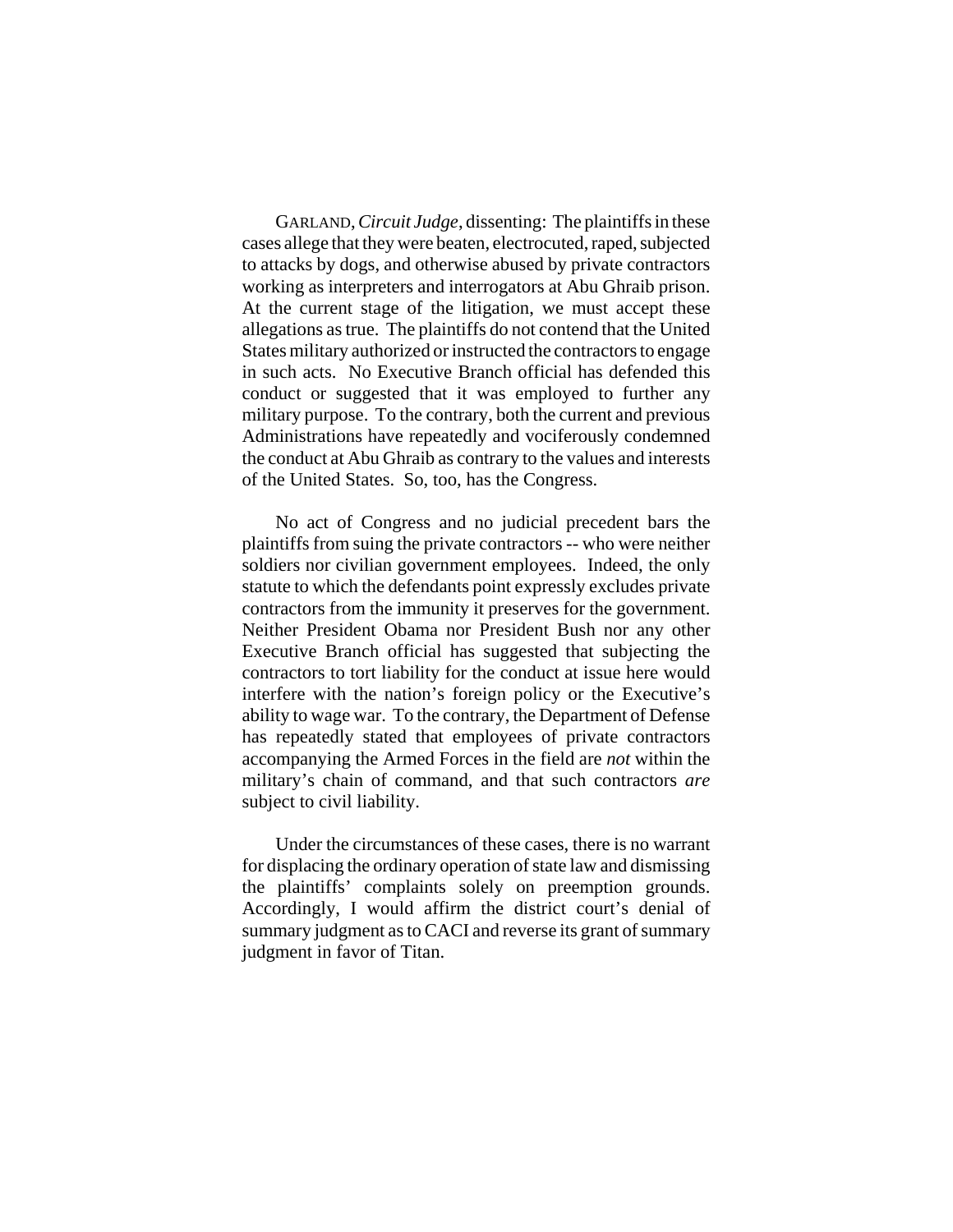Following the 2003 invasion of Iraq, the United States took over Abu Ghraib prison and used it as a detention facility. According to official Department of Defense (DOD) reports, "numerous incidents of sadistic, blatant, and wanton criminal abuses were inflicted on several detainees" at Abu Ghraib between October and December 2003. MAJ. GEN. ANTONIO M. TAGUBA,ARTICLE 15-6INVESTIGATION OF THE 800TH MILITARY POLICE BRIGADE 16 (2004). Those reports noted the participation of contractor personnel in the abuses and specifically identified Titan and CACI employees as being among the perpetrators. *Id.* at 48; MAJ. GEN. GEORGE R. FAY, AR 15-6 INVESTIGATION OF THE ABU GHRAIB DETENTION FACILITY AND 205TH MILITARY INTELLIGENCE BRIGADE 72-73, 79, 81-82, 84, 86, 87, 89, 130-34 (2004)[hereinafter REPORT OF MAJ. GEN. FAY].

Responding to the release of graphic photographs of the conduct at Abu Ghraib, President George W. Bush declared that "the practices that took place in that prison are abhorrent and they don't represent America." White House, Press Release, President Bush Meets with Al Arabiya Television, 2004 WLNR 2540883 (May 5, 2004). Concerned that those "who want to dislike America will use this as an excuse to remind people about their dislike," he assured "[t]he people of the Middle East . . . that we will investigate fully, that we will find out the truth . . . and [that] justice will be served." *Id.* Secretary of Defense Donald Rumsfeld, testifying before Congress, similarly condemned the abuses as "inconsistent with the values of our nation." Donald H. Rumsfeld, *Testimony Before the Senate and* House Armed Services Committees 1 (May 7, 2004).<sup>1</sup> He, too,

I

 $<sup>1</sup> A$  *variable*</sup> *Available at* http://armed-services.senate.gov/statemnt/ 2004/May/Rumsfeld.pdf.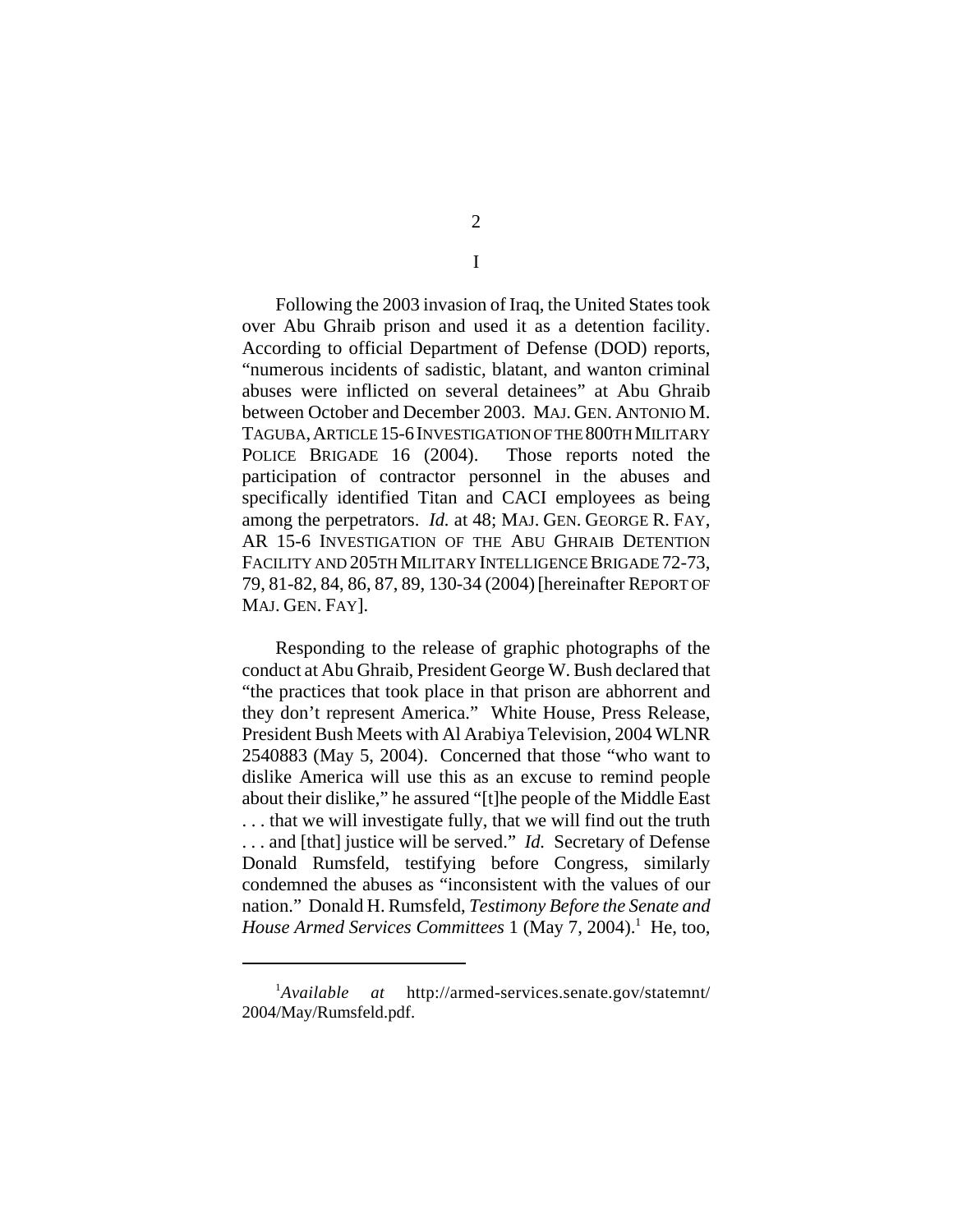stressed the damage "[t]o the reputation of our country," but said that "this is also an occasion to demonstrate to the world the difference between those who believe in democracy and human rights and those who believe in rule by the terrorist code. . . . Part of [our] mission -- part of what we believe in -- is making sure that when wrongdoing or scandal occur, that they are not covered up, but exposed, investigated, publicly disclosed -- and the guilty brought to justice." *Id.* at 1, 6. Congress expressed the same sentiments. $2$ 

The seventeen named plaintiffs in the cases now before us contend that they (or their deceased husbands) were among the detainees who were subjected to the abuses that the President and Secretary of Defense decried. According to their complaints, they are Iraqi nationals (or their widows) who were detained at Abu Ghraib and eventually released without charge. The defendants are two private American companies, CACI and Titan. Pursuant to government contracts, CACI provided interrogators and Titan provided interpreters who worked at Abu Ghraib.

The plaintiffs contend that CACI and Titan employees subjected them to the following acts, among many others:

> "[T]ortur[ing] [Plaintiff Ibrahim's husband] by repeatedly inflict[ing] blows and other injuries to his

<sup>2</sup> *See* S. Res. 356, 108th Cong. (2004) ("condemn[ing] in the strongest possible terms the despicable acts at Abu Ghraib prison"); H.R. Res. 627, 108th Cong. (2004) (declaring that the abuses at Abu Ghraib "are offensive to the principles and values of the American people and the United States military . . . and contradict the policies, orders, and laws of the United States and the United States military and undermine the ability of the United States military to achieve its mission in Iraq").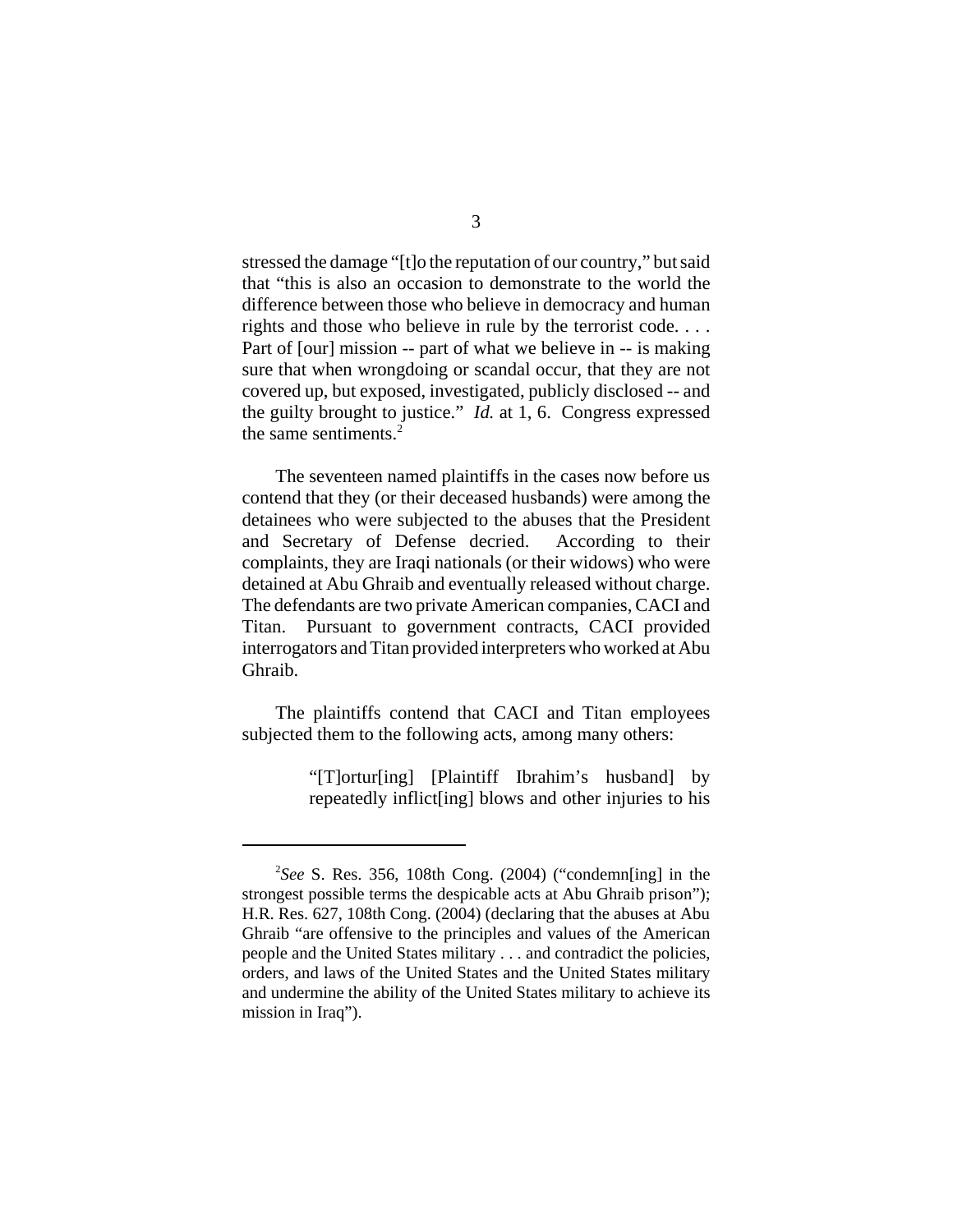head and body[,] . . . thereby causing extreme physical and mental pain and suffering and, ultimately, his death." Second Am. Compl. ¶ 33, *Ibrahim v. Titan Corp.* [hereinafter *Ibrahim* Compl.].

"[T]ortur[ing] [Plaintiff] Aboud . . . [b]y beating him with fists and sticks; . . . urinating on him; . . . [and] threatening to attack him with dogs." *Id.* ¶ 38.

"[T]ortur[ing] [Plaintiff] Hadod . . . [b]y beating him with fists and striking his head against a wall; [and] forcing him to watch his elderly father being hung up and then beaten." *Id.* ¶ 42.

"[T]ortur[ing] [Plaintiff Al Jumali's husband] by beating him, gouging out one of his eyes, electrocuting him, breaking one of his legs, and spearing him, ... thereby causing . . . his death." *Id.* ¶ 51.

"Roping Plaintiff Saleh and 12 other naked prisoners together by their genitals and then pushing one of the male detainees to the ground, causing the others to suffer extreme physical, mental and emotional distress; . . . . [r]epeatedly shocking Plaintiff Saleh with an electric stick and beating him with a cable; . . . [and] [t]ying his hands above his head and sodomizing him . . . ." Third Am. Compl. ¶ 116, *Saleh v. Titan Corp.* [hereinafter *Saleh* Compl.].

"Stripping [Plaintiff Al-Nidawi], tying his hands behind his back and releasing dogs to attack his private parts." *Id.* ¶ 142.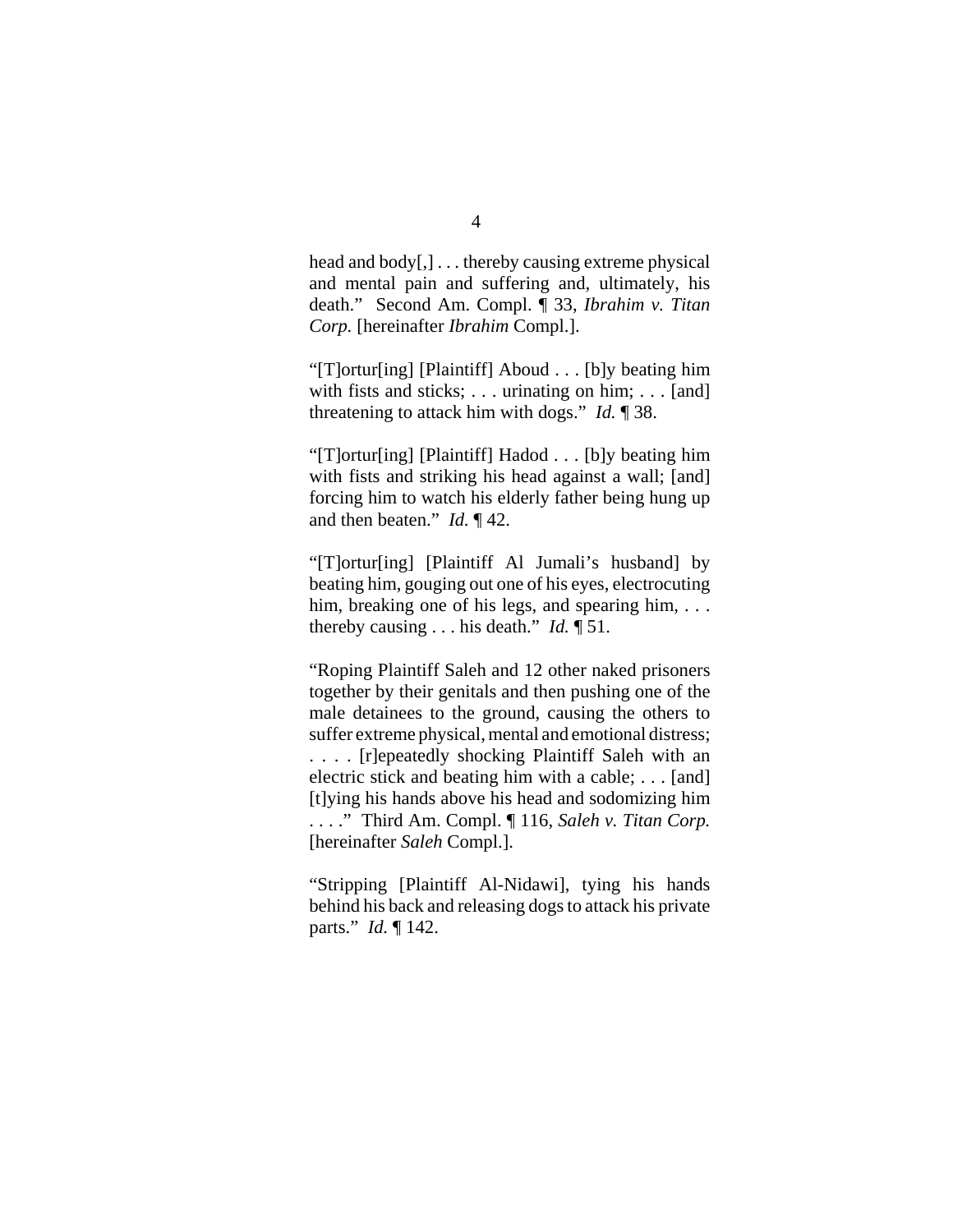"[F]orc[ing] Plaintiff Haj Ali to stand on a box, with electrical wires attached to his wrists and [shocking] him with intense pulses of electricity . . . ." *Id.* ¶ 125.

Plaintiffs sued defendants for (inter alia) the common law torts of assault, battery, and intentional infliction of emotional distress. In their complaints, they name specific CACI and Titan employees alleged to have brutalized them. *Ibrahim* Compl. ¶¶ 37, 55; *Saleh* Compl. ¶¶ 17-19, 24-27, 49-50.

Although today's opinion states that the plaintiffs complain only of "abuse" and not "torture," Slip Op. at 4, the complaints repeatedly describe the conduct to which they were subjected as "torture." *See, e.g.*, *Ibrahim* Compl. ¶ 1 ("Specifically, the Plaintiffs allege that they or their decedents . . . were unlawfully tortured by agents or employees of the Defendants . . . ."); *Saleh* Compl. ¶ 1 ("alleg[ing] that Defendants tortured and otherwise mistreated Plaintiffs"). The district court certainly understood that to be what the plaintiffs allege. *Ibrahim v. Titan Corp.*, 391 F. Supp. 2d 10, 12 (D.D.C. 2005) (Plaintiffs "assert that defendants and/or their agents tortured one or more of them."). And that is what the plaintiffs continue to allege in their briefs on appeal, which accuse both CACI and Titan employees of torturing them. *See, e.g.*, Plaintiffs-Appellees' Br. 17 (regarding CACI); Plaintiffs-Appellants' Reply Br. 11, 13, 16 (regarding Titan). In any event, the quotations set out in the previous paragraph describe some of the most egregious of the conduct at issue, and there is no dispute that if tort law applies, plaintiffs have stated a cause of action.

The court's opinion also appears to take issue with the merits of some of the plaintiffs' allegations, suggesting that government determinations cast doubt upon whether the plaintiffs were actually subjected to this conduct by the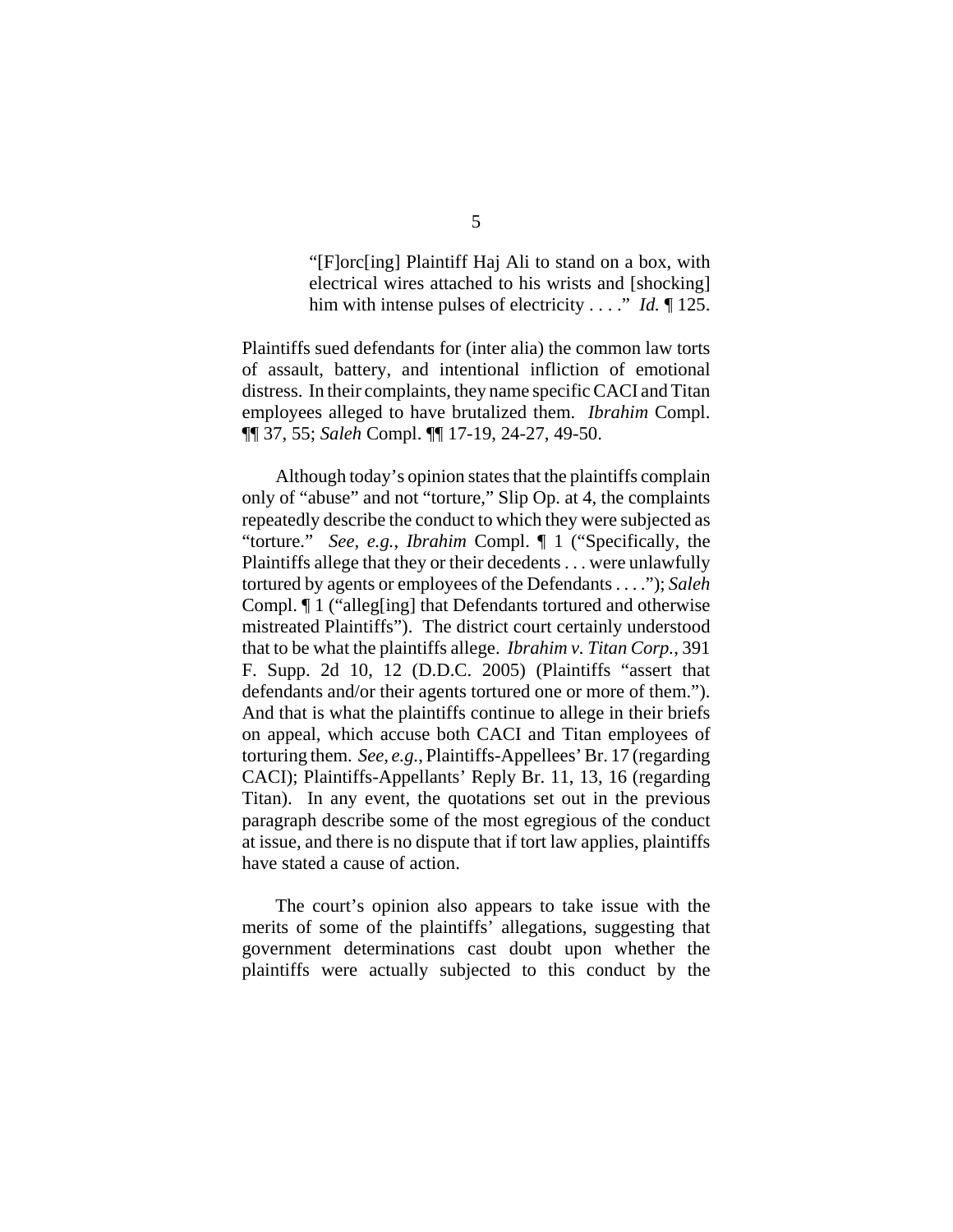defendants. That is not correct.<sup>3</sup> More important, it is irrelevant. To date, there has been *no* discovery or summary judgment on the merits of the plaintiffs' allegations -- the district court limited these to the issue of preemption. *See* 391 F. Supp. 2d at 18-19. Accordingly, and as the court acknowledges, at this stage of the litigation we must take the allegations of the complaints to be true. Slip Op. at 4; *see Leatherman v. Tarrant County Narcotics Intelligence and Coordination Unit*, 507 U.S. 163, 164 (1993). In light of the DOD reports about what happened at Abu Ghraib, we can hardly regard those allegations as implausible.

<sup>&</sup>lt;sup>3</sup>For example, the court accepts Titan's view that government investigations found that its employees were not involved in detainee abuse at Abu Ghraib. Slip Op. at 4. But Titan is wrong. *See* REPORT OF MAJ. GEN. FAY at 133 (finding that a Titan employee "[a]ctively participated in detainee abuse"); *id.* at 130-34 (referring two Titan and three CACI employees for possible prosecution); *see also id.* at 84 (finding that "[t]he use of dogs in the manner directed by" a CACI employee "was clearly abusive and unauthorized"). Moreover, there is no indication that the government investigators had before them the same evidence that these plaintiffs intend to present. The court also notes that the U.S. Army Claims Service has rejected one plaintiff's claim for compensation (that of Saleh himself), Slip Op. at 3-4, but there is no hint that the Claims Service has ever considered the merits of the sixteen other plaintiffs' cases. Finally, the court notes that, to date, the government has not criminally charged the contract employees. Slip Op. at 3, 18. But this sheds little light on the merits of the plaintiffs' claims, given the different burdens of proof applicable to civil and criminal proceedings, as well as the special jurisdictional problems potentially attendant to the latter. *See* REPORT OF MAJ.GEN.FAY at 49-50 (noting that, because CACI's contract may have been with the Interior Department rather than DOD, its employees "may not be subject to the Military Extraterritorial Jurisdiction Act").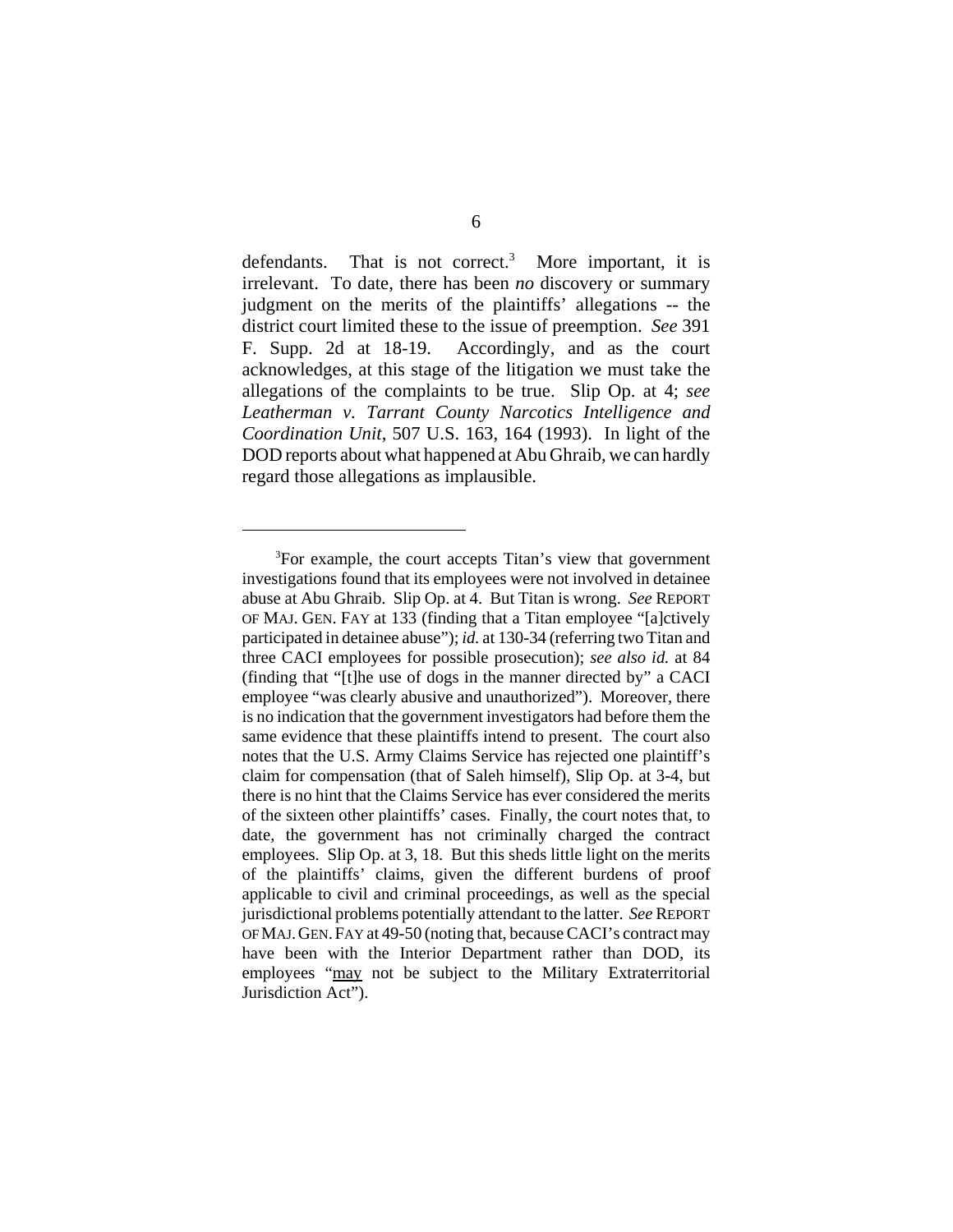Moreover -- and more important still -- today's decision preempts all such litigation, regardless of its merit. Indeed, the decision would preempt any lawsuit, even if the plaintiff had photographs that unambiguously showed private contractors in the act of abusing them. Given the findings of DOD and the declarations of President Bush and Secretary Rumsfeld, there may be at least some prisoners who have equivalent evidence. Nonetheless, far from simply "tak[ing] the plaintiffs' cases as they present them to us," Slip Op. At 4, my colleagues effectively dispose of any cases that any plaintiffs could possibly present.

Finally, it should also be emphasized that neither the *Ibrahim* nor the *Saleh* complaints allege that the defendants' actions were ordered or authorized by the United States government. Nor has any party proffered any evidence that the United States did order or authorize such conduct, or that it was undertaken to obtain information or to further any other military purpose.4 To the contrary, the plaintiffs contend that the contractors "acted unlawfully and *without military authorization*." Plaintiffs-Appellees' Br. 46 (emphasis added).<sup>5</sup>

<sup>4</sup> *See* Plaintiffs-Appellees' Br. 45-46 ("The limited discovery permitted by the District Court to date, combined with the military investigations and testimony regarding Abu Ghraib, strongly suggests that the CACI employees actually were the ringleaders in the illegal abuse. . . . CACI failed to present any evidence whatsoever that the CACI employees were directed by the military, [or] received military authorization and approval, to abuse prisoners.").

<sup>5</sup> *See Ibrahim* Compl. ¶ 29 (alleging that the defendants committed the acts "[d]espite . . . clear expressions of United States policy, and despite the expectation that the Defendants would perform their contractual duties in accordance with United States and international law"); *Saleh* Compl. ¶ 108 (alleging that the United States intended the contractors to "conduct interrogations in accord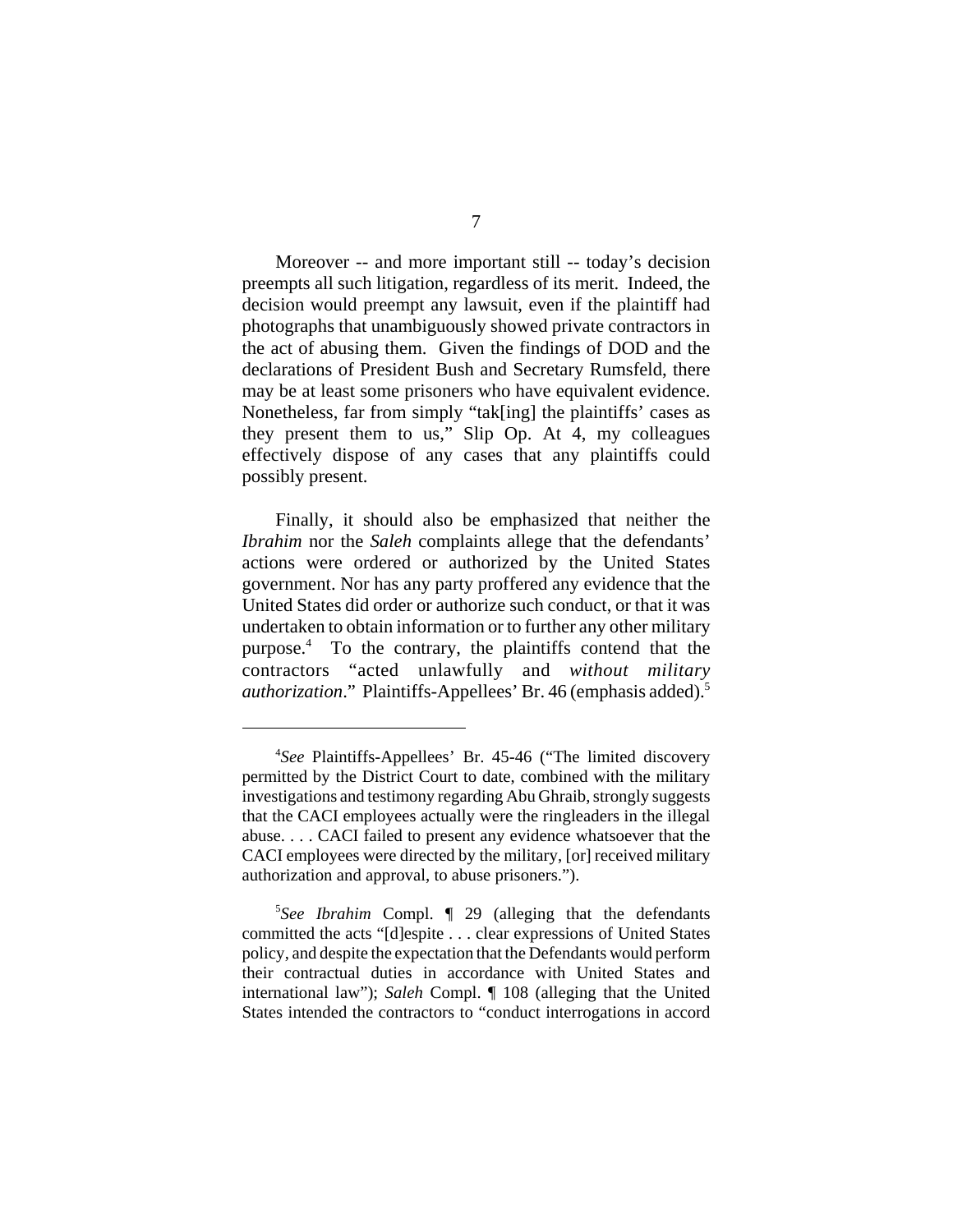The *Saleh* (but not the *Ibrahim*) complaint does charge that the private contractors acted together with a small number of lowranking soldiers -- soldiers who were later court-martialed for their unauthorized, illegal conduct. *Saleh* Compl. ¶ 28; Plaintiffs-Appellees' Br. 17-18, 24.<sup>6</sup> But there is no allegation, and no evidence, that those soldiers had any control, de jure or de facto, over the defendants. Hence, it is incorrect to say that "these cases are really indirect challenges to the actions of the U.S. military." Slip Op. at 12. Rather, they are direct challenges to the unlawful and unauthorized actions of private contractors.

II

The court directs the dismissal of the plaintiffs' common law tort claims on the ground that they are preempted by federal law. But what federal law does the preempting?

The defendants (and the court) cite only one law: the Federal Tort Claims Act (FTCA), 28 U.S.C. §§ 1346(b), 2671- 80. But if we follow our usual rule -- to learn the meaning of a statute by reading its text -- preemption under that Act is inappropriate. *See Conn. Nat'l Bank v. Germain*, 503 U.S. 249, 253-54 (1992) ("We have stated time and again that courts must presume that a legislature says in a statute what it means and means in a statute what it says there."). The text of the FTCA does indeed evidence congressional concern with common law

with the relevant domestic and international laws" ).

<sup>6</sup> A separate RICO statement, filed solely by the *Saleh* plaintiffs, also alleged a broader conspiracy, but the district court dismissed the RICO count and the *Saleh* plaintiffs have abandoned the allegation. *See* Plaintiffs-Appellees' Br. 46. The *Ibrahim* plaintiffs never made such an allegation. *See id.* at 2.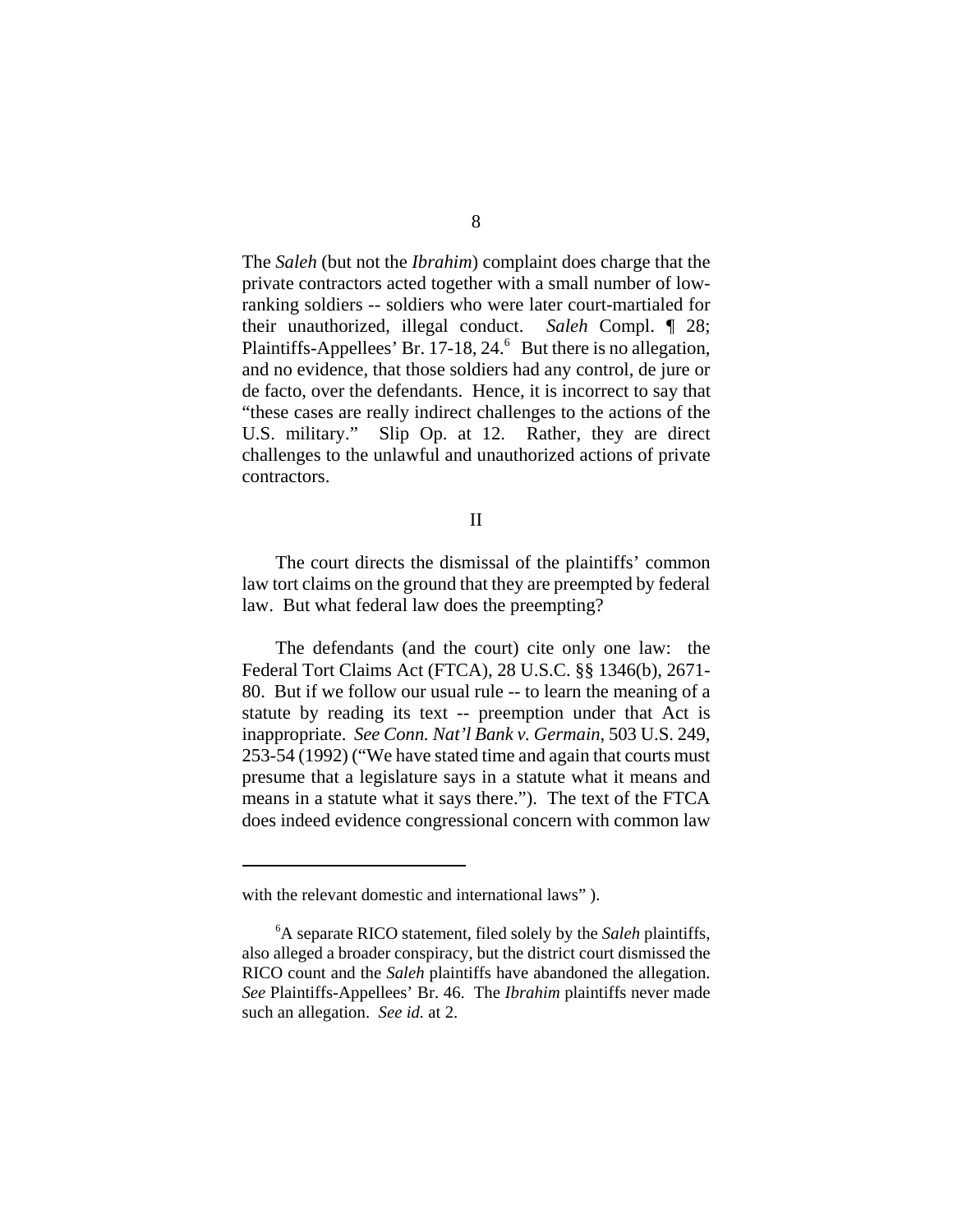tort claims, but that concern is directed solely at claims leveled "against the United States" for the wrongful acts of "any employee of the Government." *Id.* § 1346(b)(1). The Act *permits* plaintiffs to sue the United States in federal court for state-law torts committed by government employees within the scope of their employment, but contains specific exceptions that preserve the government's sovereign immunity under certain circumstances. *Id.* §§ 1346(b), 2671-80. Nothing in the language of the statute applies to suits brought against independent contractors, like the defendants in these cases. In fact, the reverse is true. Although the FTCA states that the term "[e]mployee of the government" includes "employees of any federal agency," it expressly states that "the term 'Federal agency' . . . *does not include any contractor* with the United States." *Id.* § 2671 (emphasis added).

In *Boyle v. United Technologies Corp.*, the Supreme Court invoked an implied, but direct conflict with the FTCA to conclude that the manufacturer of a Marine helicopter could not be held liable under state tort law for injury caused by a design defect. 487 U.S. 500 (1988). The defendants and my colleagues believe that "plaintiffs' common law tort claims are controlled by *Boyle*." Slip Op. at 9. I agree. In this Part, I will explain why a straightforward application of *Boyle* yields the conclusion that preemption of the plaintiffs' claims is unwarranted, and why we should hesitate to extend *Boyle* beyond the scope of the discretionary function exception and direct-conflict rationale that the Court relied upon in that case. My "quarrel" is not with *Boyle* -- as my colleagues suppose, *id.* at 10 -- but rather with the way in which they have extended *Boyle* beyond its rationale.

### A

Nothing in *Boyle* itself warrants the preemption of state tort law in these cases. *Boyle* involved the co-pilot of a U.S. Marine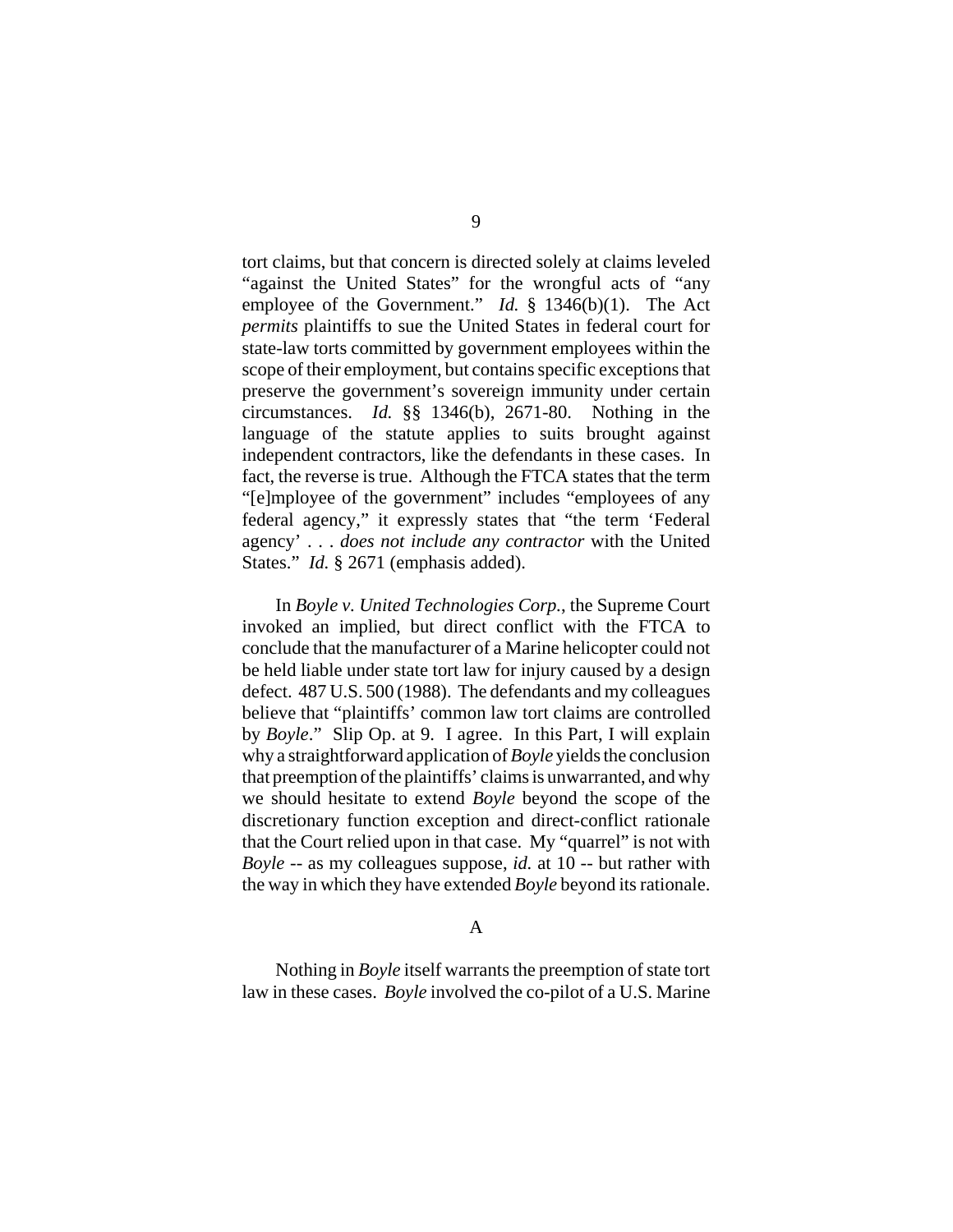helicopter who was killed when the helicopter crashed into the ocean. His father brought a diversity action against the contractor that built the helicopter for the United States, alleging that the design was defective because the escape hatch opened outward instead of inward -- rendering it inoperable in a submerged craft. The first question the Supreme Court asked was whether the case involved "uniquely federal interests." *Boyle*, 487 U.S. at 504-05. With little difficulty, the Court concluded that "the liability of independent contractors performing work for the Federal Government . . . is an area of uniquely federal interest." *Id.* at 505 n.1. There is likewise no dispute regarding that question here.

But *Boyle* also declared that the fact that "the procurement of equipment by the United States is an area of uniquely federal interest does not . . . end the inquiry." *Id.* at 507. "That merely establishes a necessary, not a sufficient, condition for the displacement of state law." *Id.* "Displacement," the Court declared, "will occur only where . . . a significant conflict exists between an identifiable federal policy or interest and the [operation] of state law, or the application of state law would frustrate specific objectives of federal legislation." *Id.* (internal citations and quotation marks omitted). "The conflict with federal policy need not be as sharp as that which must exist for ordinary pre-emption when Congress legislates in a field which the States have traditionally occupied. . . . *But conflict there must be*." *Id.* at 507-08 (emphasis added) (internal quotation marks omitted).

The Court began with a hypothetical illustrating an instance when preemption would not be warranted. "[I]t is easy to conceive," the Court said, of a "situation[] in which the duty sought to be imposed on the contractor" by state law "is not identical to one assumed under the contract, but is also not contrary to any assumed":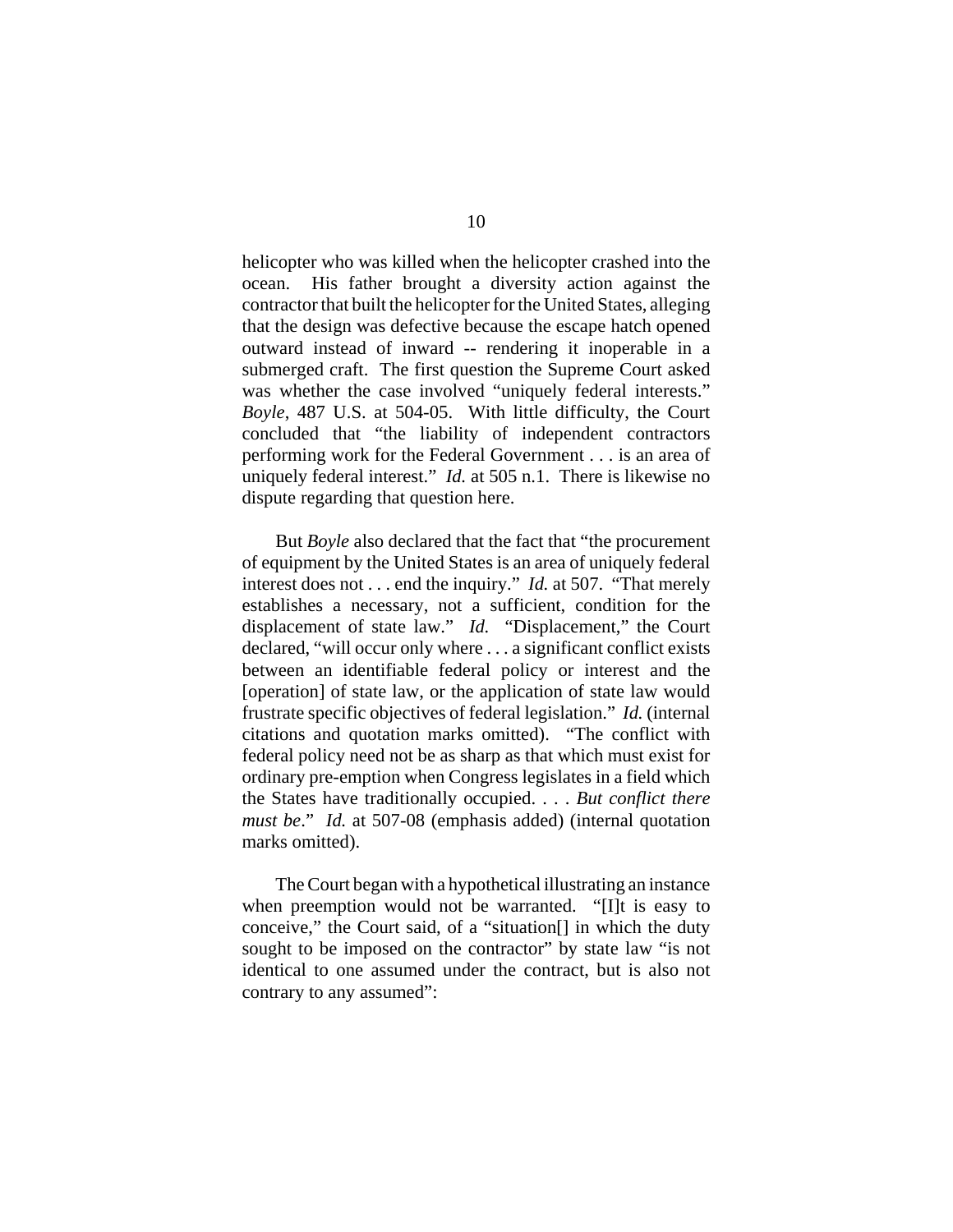If, for example, the United States contracts for the purchase . . . of an air conditioning-unit, specifying the cooling capacity but not the precise manner of construction, a state law imposing upon the manufacturer of such units a duty of care to include a certain safety feature would not be a duty identical to anything promised the Government, but neither would it be contrary. The contractor could comply with both its contractual obligations and the state-prescribed duty of care.

*Id.* at 509. "No one suggests that state law would generally be pre-empted in this context," the Court said. *Id.* By contrast to the hypothetical air conditioner, however, the Court found a significant conflict of duties in the case of the helicopter:

> Here the state-imposed duty of care that is the asserted basis of the contractor's liability (specifically, the duty to equip helicopters with the sort of escape-hatch mechanism petitioner claims was necessary) *is precisely contrary to the duty imposed by the Government contract* (the duty to manufacture and deliver helicopters with the sort of escape-hatch mechanism shown by the specifications).

*Id.* (emphasis added).

The Court then invoked the FTCA's "discretionary function" exception to delimit the circumstances in which a state-imposed duty that is "precisely contrary to" a government contract should be preempted. The Court noted that one of the circumstances that the FTCA excepted from the statute's consent to suit was for: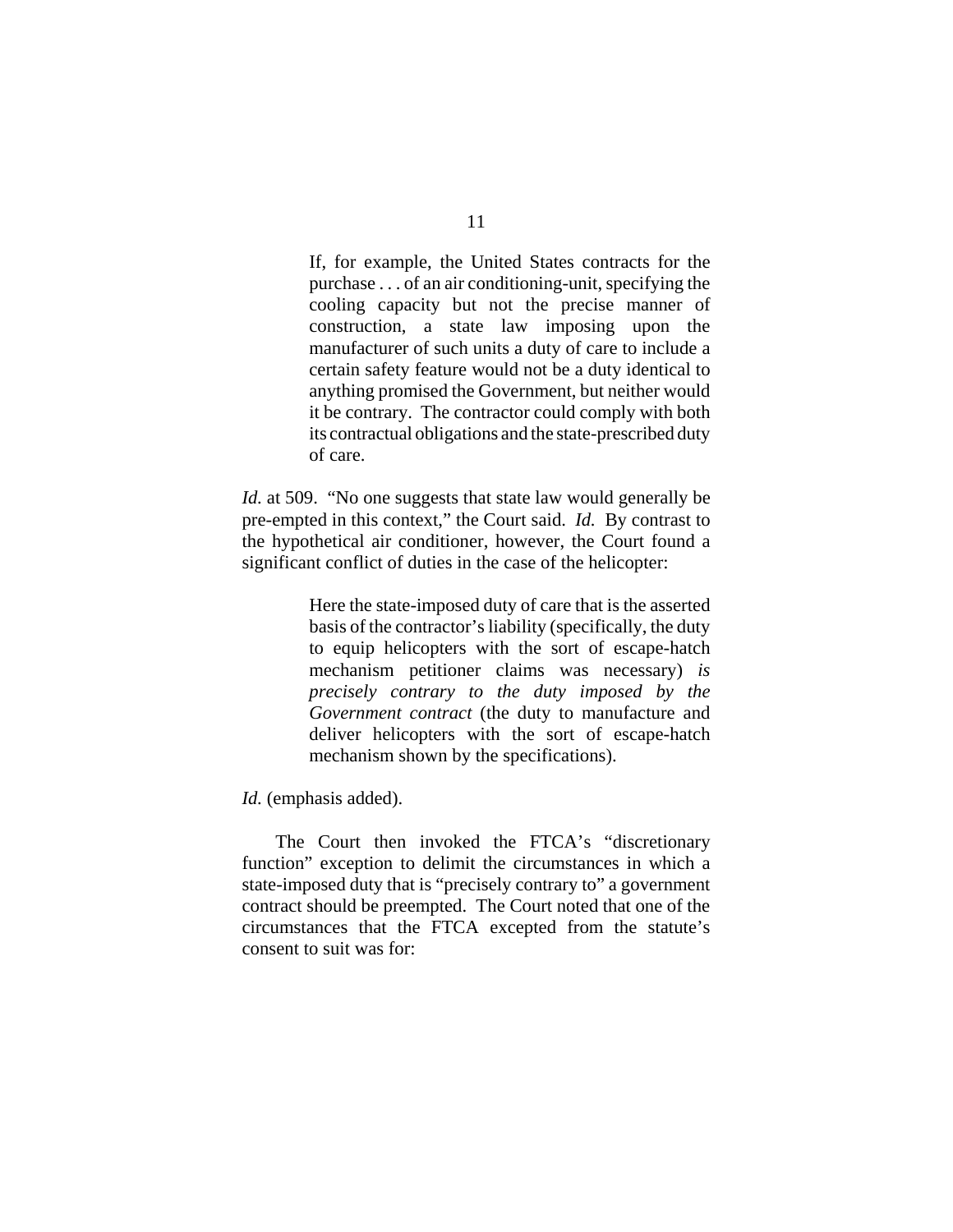[a]ny claim . . . based upon the exercise or performance or the failure to exercise or perform *a discretionary function* or duty on the part of a federal agency or an employee of the Government, whether or not the discretion involved be abused.

*Id.* at 511 (emphasis added) (quoting 28 U.S.C. § 2680(a)). "[T]he selection of the appropriate design for military equipment to be used by our Armed Forces is assuredly a discretionary function within the meaning of this provision," the Court said, and "state law which holds Government contractors liable for design defects in military equipment does *in some circumstances* present a 'significant conflict' with federal policy and must be displaced." *Id.* at 511-12 (emphasis added). The Court then outlined "the scope of displacement" necessary to avoid such conflict as follows:

> Liability for design defects in military equipment cannot be imposed, pursuant to state law, when (1) the United States approved reasonably precise specifications; (2) the equipment conformed to those specifications; and (3) the supplier warned the United States about the dangers in the use of the equipment . . . . The first two of these conditions assure . . . that the design feature in question was considered by a Government officer, and not merely by the contractor itself.

# *Id.* at 512.

The contracts at issue in the instant cases are like the one for the hypothetical air conditioner, not the helicopter. As in the contract for the air conditioner, these contracts simply required the contractors to provide particular receivables: interrogators and interpreters. The "asserted basis of the contractor's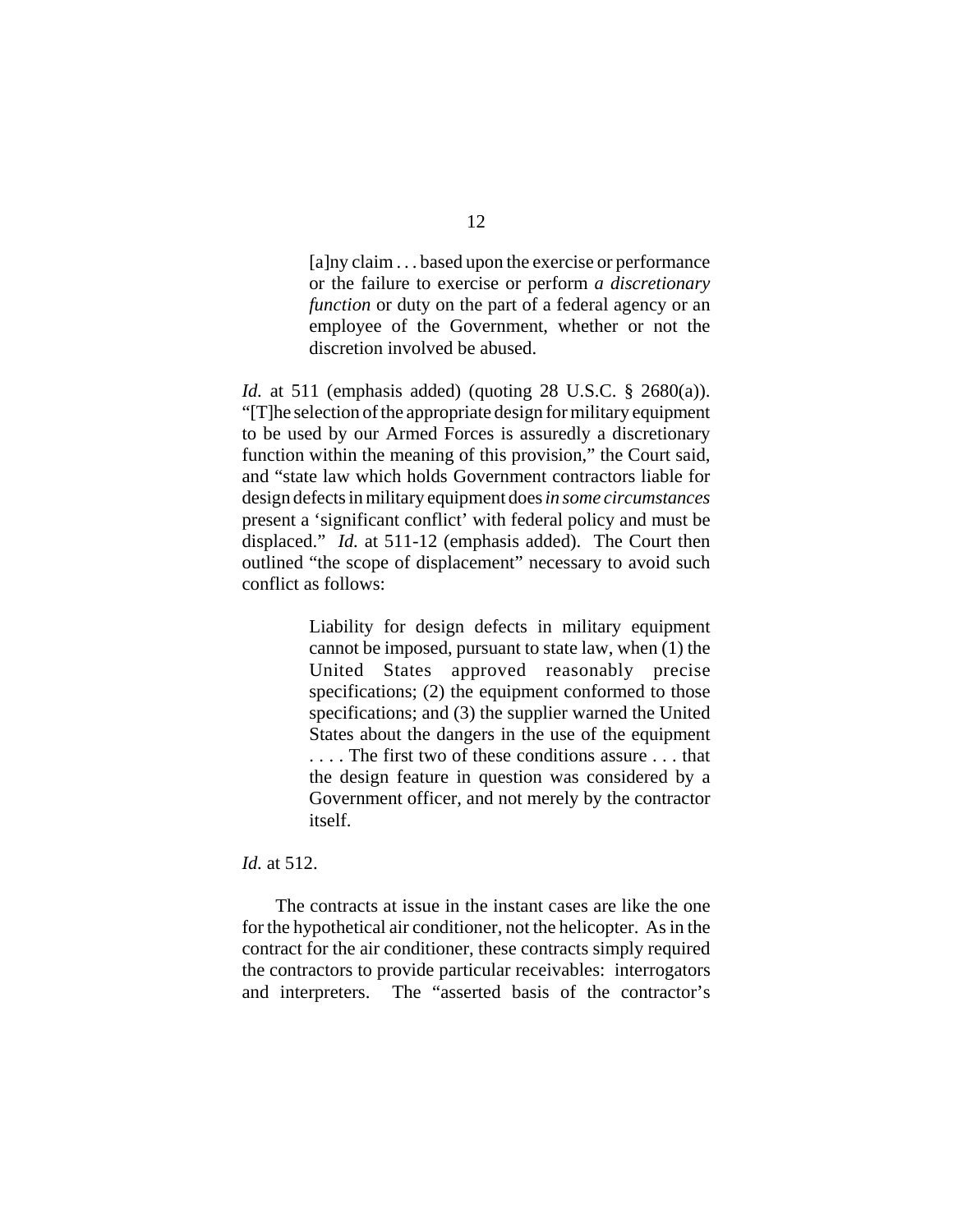liability" -- the abuse of prisoners -- is plainly not "precisely contrary to the duty imposed by the Government contract." No party's pleadings contend that the government required or authorized the contractor personnel at Abu Ghraib to do what state law forbids. To the contrary, the plaintiffs' contention is that the contractors "acted unlawfully and *without military authorization*." Plaintiffs-Appellees' Br. 46 (emphasis added); *see supra* note 5.

*Boyle* has never been applied to protect a contractor from liability resulting from the contractor's violation of federal law and policy. And there is no dispute that the conduct alleged, if true, violated both.<sup>7</sup> Hence, these cases are not "within the area where the policy of the 'discretionary function' would be frustrated," and they present no "significant conflict" with federal interests. *Boyle*, 487 U.S. at 512. Preemption is therefore not justified under *Boyle*.

#### B

Recognizing that they cannot prevail under either the text of the FTCA or the holding of *Boyle*, the defendants ask us to

 $7$ My colleagues appear to acknowledge that, if the contractors' employees committed the acts alleged here, their conduct would violate U.S. law. *See* Slip Op. at 3 (citing 18 U.S.C. § 2340A (torture); *id.* § 2441 (war crimes ); *id.* § 3261 (certain criminal offenses committed by anyone "employed by or accompanying the Armed Forces outside the United States")); *see also, e.g.*, 18 U.S.C. § 113 (describing assaults within the compass of § 3261). The Army Field Manual requires contractors to "comply with all applicable US and/or international laws." U.S.DEP'T OF THE ARMY, FIELD MANUAL 3-100.21,CONTRACTORS ON THE BATTLEFIELD § 1-39 (2003); *see also* REPORT OF MAJ. GEN. FAY at 12-13 (stating that "civilians who accompany or work with the US Armed Forces" are "bound by Geneva Conventions").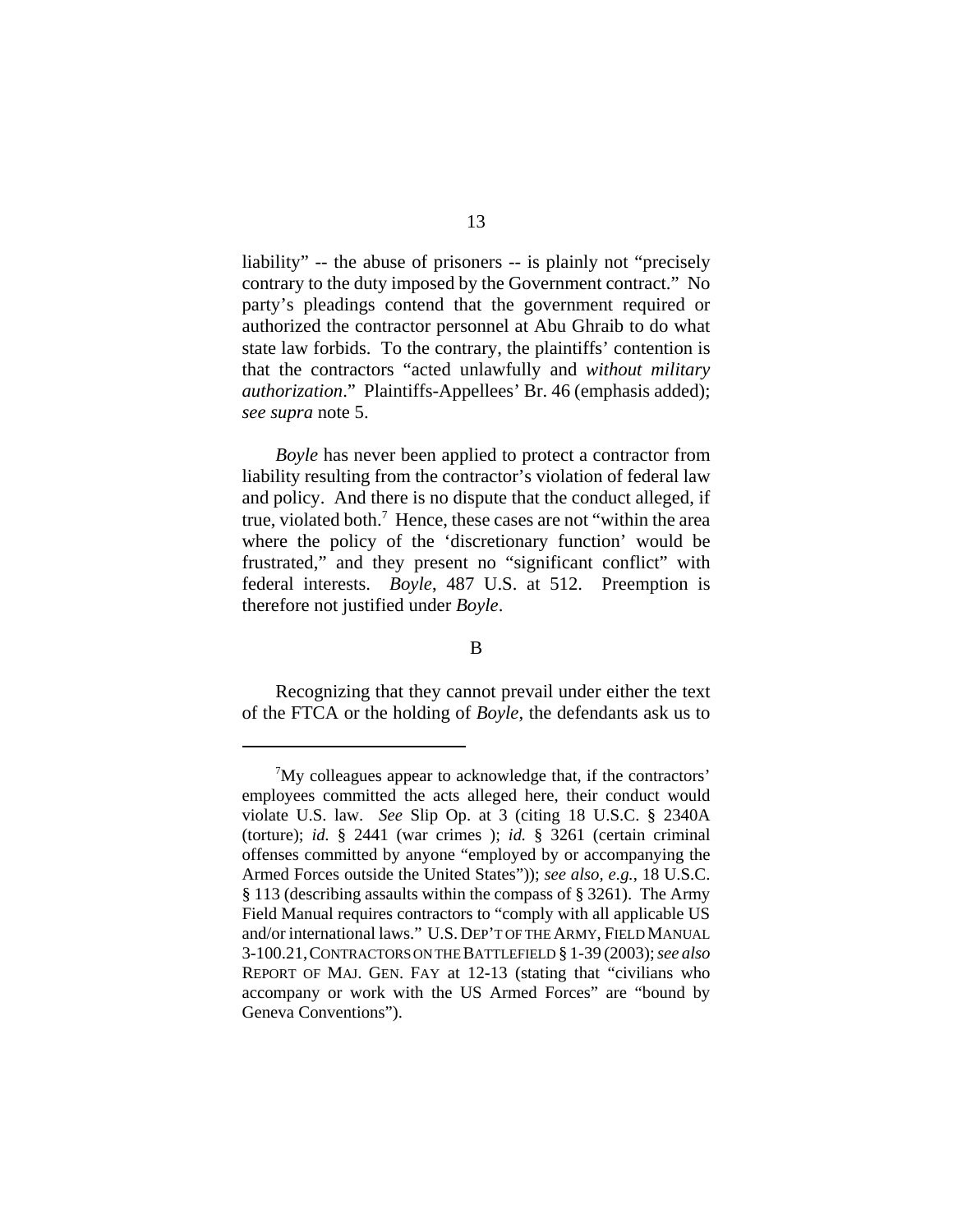expand the scope of judge-made preemption. Instead of basing preemption on the FTCA's discretionary function exception - the only exception *Boyle* discussed -- the defendants ask us to extend *Boyle* to the exception for "claim[s] arising out of the combatant activities of the military or naval forces . . . during time of war." 28 U.S.C. § 2680(j). That request finds no support in either *Boyle* or other precedents.

At the heart of *Boyle*'s analysis is the doctrine of conflict preemption. *See supra* Part II.A. As my colleagues note, preemption under the discretionary function exception is in accord with that doctrine, as it requires "a sharp example of discrete conflict in which satisfying both state and federal duties (*i.e.*, by designing a helicopter hatch that opens both inward and outward) was impossible." Slip Op. at 13. By contrast, preemption under the combatant activities exception is extraordinarily broad; as employed by my colleagues, it results not in conflict preemption but in "field preemption." *Id.* at 10, 13. Given that using the FTCA to preempt suits against private contractors is atextual, the *Boyle* Court's decision to require discrete conflict was quite sensible.

Moreover, if we go down this road and extend *Boyle* to the combatant activities exception, there is no reason to stop there. The FTCA's exceptions are not limited to discretionary functions and combatant activities. As my colleagues note, they also include "any claim arising in a foreign country." Slip Op. at 10 n.3 (quoting 28 U.S.C.  $\S$  2680(k)). Hence, the "degree of integration" test that my colleagues carefully construct for combatant activities preemption, Slip Op. at 7, seems wholly beside the point: the plaintiffs' claims arose in Iraq, a foreign country, so why should that not be the end of the matter? Indeed, the FTCA has an additional exception that protects the government from suit for "assault [and] battery" -- whether it occurs abroad or in the United States. 28 U.S.C. § 2680(h). On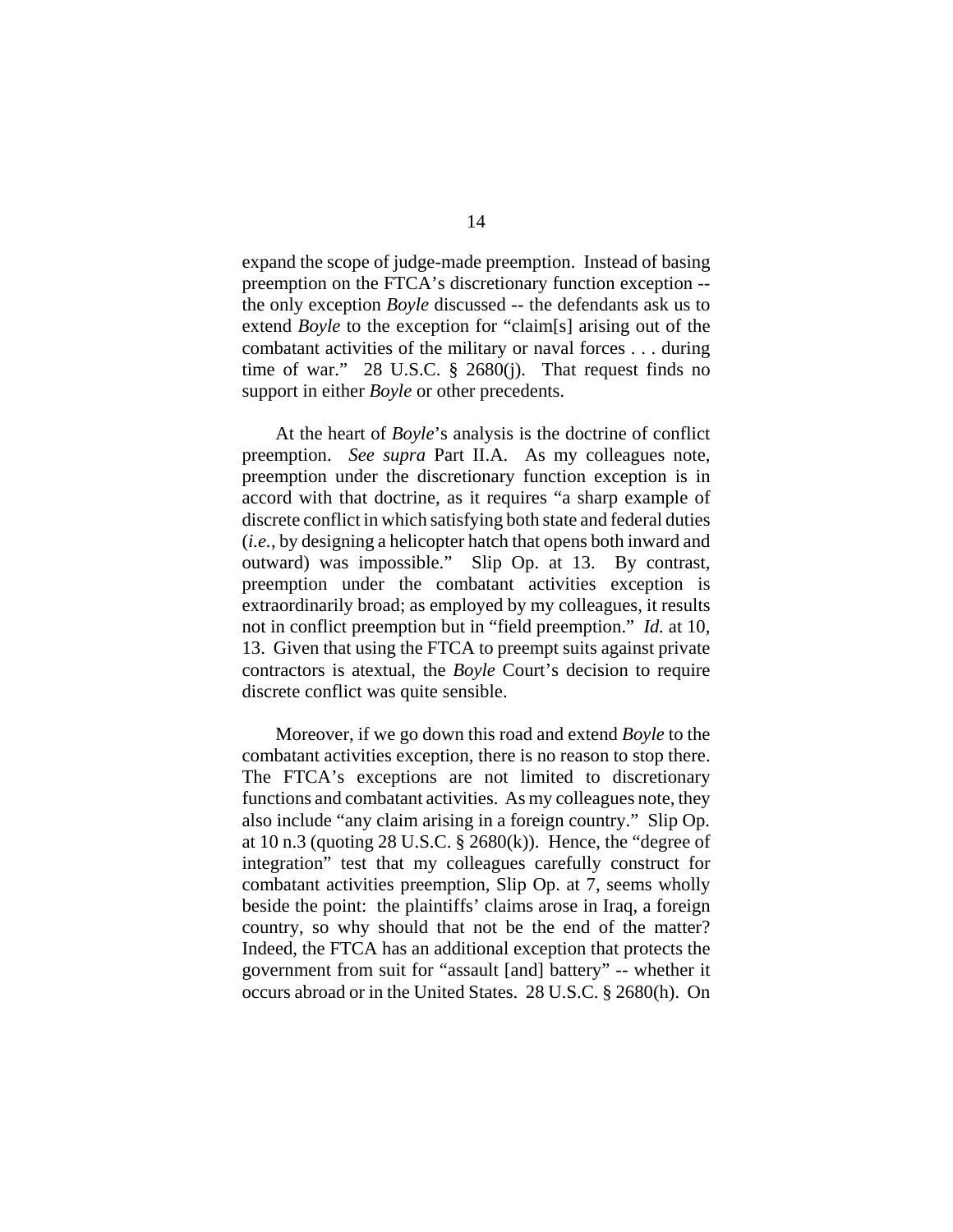the court's theory, why should these exceptions not apply to private contractors as well? Once we depart from the limiting principle of *Boyle*, it is hard to tell where to draw the line.

The Supreme Court has never extended *Boyle* beyond the discrete conflicts that application of the discretionary function exception targets. Quite the opposite, in *Correctional Services Corp. v. Malesko*, the Court described the *Boyle* defense as a "special circumstance" in which the "government has directed a contractor to do the very thing that is the subject of the claim." 534 U.S. 61, 74 n.6 (2001). *Wyeth v. Levine*, the Supreme Court's most recent preemption case, further reflects the Court's unwillingness to read broad preemptive intent from congressional silence. As *Wyeth* explained, the Court starts with the presumption that state law is not to be superseded "unless that was the clear and manifest purpose of Congress." 129 S. Ct. 1187, 1194-95 (2009) (quoting *Medtronic, Inc. v. Lohr*, 518 U.S. 470, 485 (1996)). The Court "rel[ies] on the presumption because respect for the States as 'independent sovereigns in our federal system' leads us to assume that 'Congress does not cavalierly pre-empt state-law causes of action.'" *Id.* at 1195 n.3 (quoting *Medtronic*, 518 U.S. at 485). Thus, *Wyeth* counsels against extending *Boyle* beyond its holding, as the FTCA evidences no "clear and manifest purpose of Congress" to preempt state-law actions against contractors under the combatant activities exception. *Id.* at 1195. Although my colleagues perceive support for their own position in *Wyeth* -- a decision in which the Court found that a federal statute *did not* preempt state tort claims -- I do not see it. It may be that congressional intent "is much clearer in the case of the statutory text of the combatant activities exception" than in "federal drug regulations." Slip Op. at 19. But the only intent that is clear in the former text is the intent to preserve sovereign immunity in suits against the United States. The FTCA says nothing at all about suits against "contractors" other than that contractors are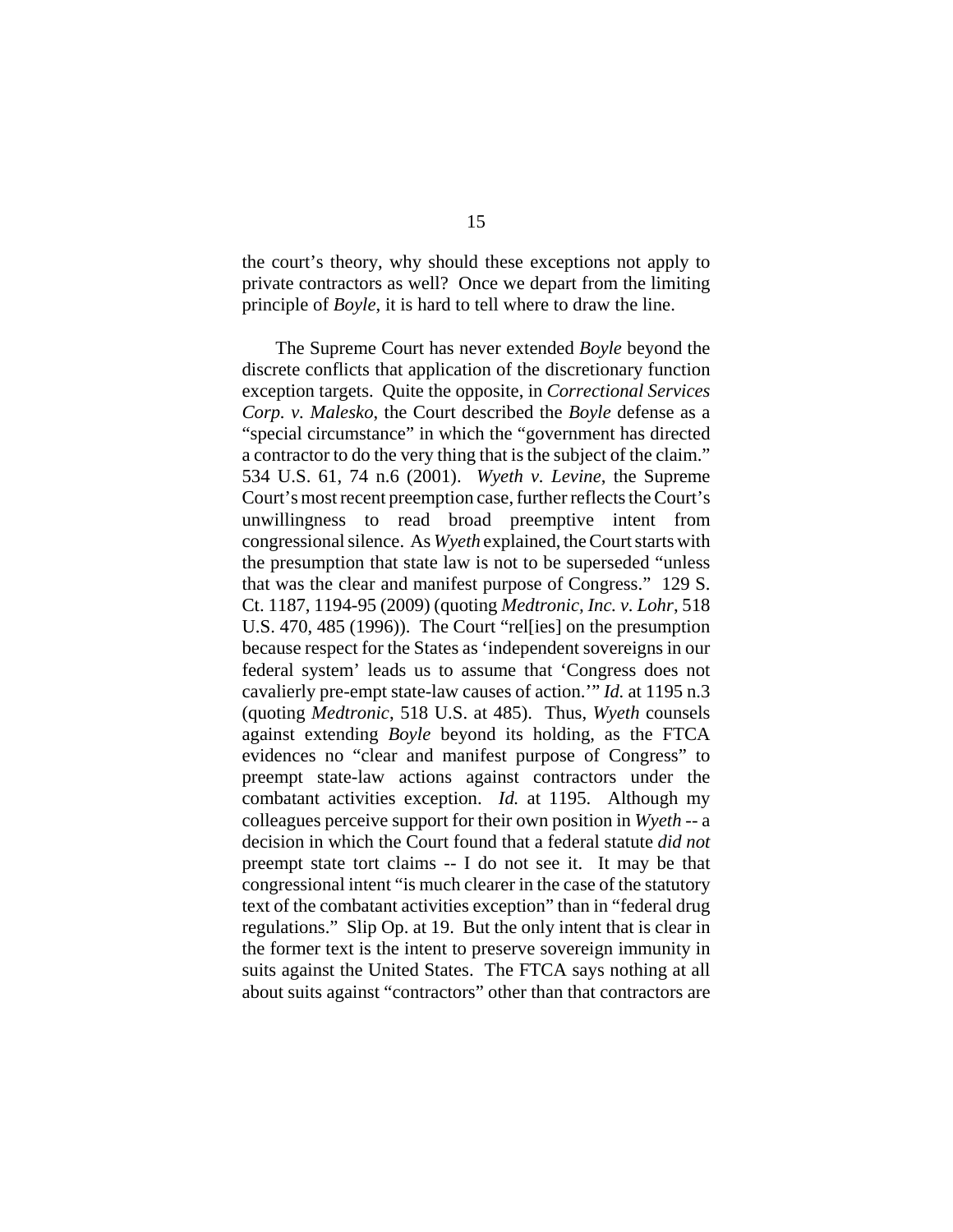*not* "federal agenc[ies]" for purposes of the Act. 28 U.S.C. § 2671.

No other circuit court has gone as far as our circuit goes today. *Koohi v. United States* was, like *Boyle*, a products liability case. 976 F.2d 1328 (9th Cir. 1992). There, the Ninth Circuit did apply the combatant activities exception to bar suit against the manufacturer of an air defense system deployed on a U.S. naval vessel that shot down an Iranian aircraft. As my colleagues recognize, however, the Ninth Circuit's rationale was that tort liability is inappropriate where "*force is directed as a result of authorized military action*." Slip Op. at 12 (emphasis added) (quoting *Koohi*, 976 F.2d at 1337). Unlike the situation in *Koohi*, where sailors fired the weapon, there is no claim here that the force used against the plaintiffs was either "directed" or "authorized" by U.S. military personnel.

Nor are my colleagues assisted by the foreign policy cases they cite. Slip Op. at 20-21. Those cases involved preemption of state laws that were *specifically targeted* at issues concerning the foreign relations of the United States, a description the court does not dispute.<sup>8</sup> Moreover, in virtually all of them, the

<sup>&</sup>lt;sup>8</sup>Rather than dispute this, the court notes that it is "a black-letter principle of preemption law that generally applicable state laws *may* conflict with and frustrate the purposes of a federal scheme just as much as a targeted state law." Slip Op. at 21 n.8 (emphasis added). As long as the word "may" is emphasized, that principle is correct. But this does not call into question the fact that no precedent has employed a foreign policy analysis to preempt generally applicable state laws (not to mention the fact that there is also no "federal scheme" here). *See* Jack Goldsmith, *Federal Courts, Foreign Affairs, and Federalism*, 83 VA. L. REV. 1617, 1711 (1997) (explaining that foreign affairs preemption should be limited to, at most, state laws that purposely interfere with foreign policy, not state laws that "are facially neutral and were not designed with the purpose of influencing U.S.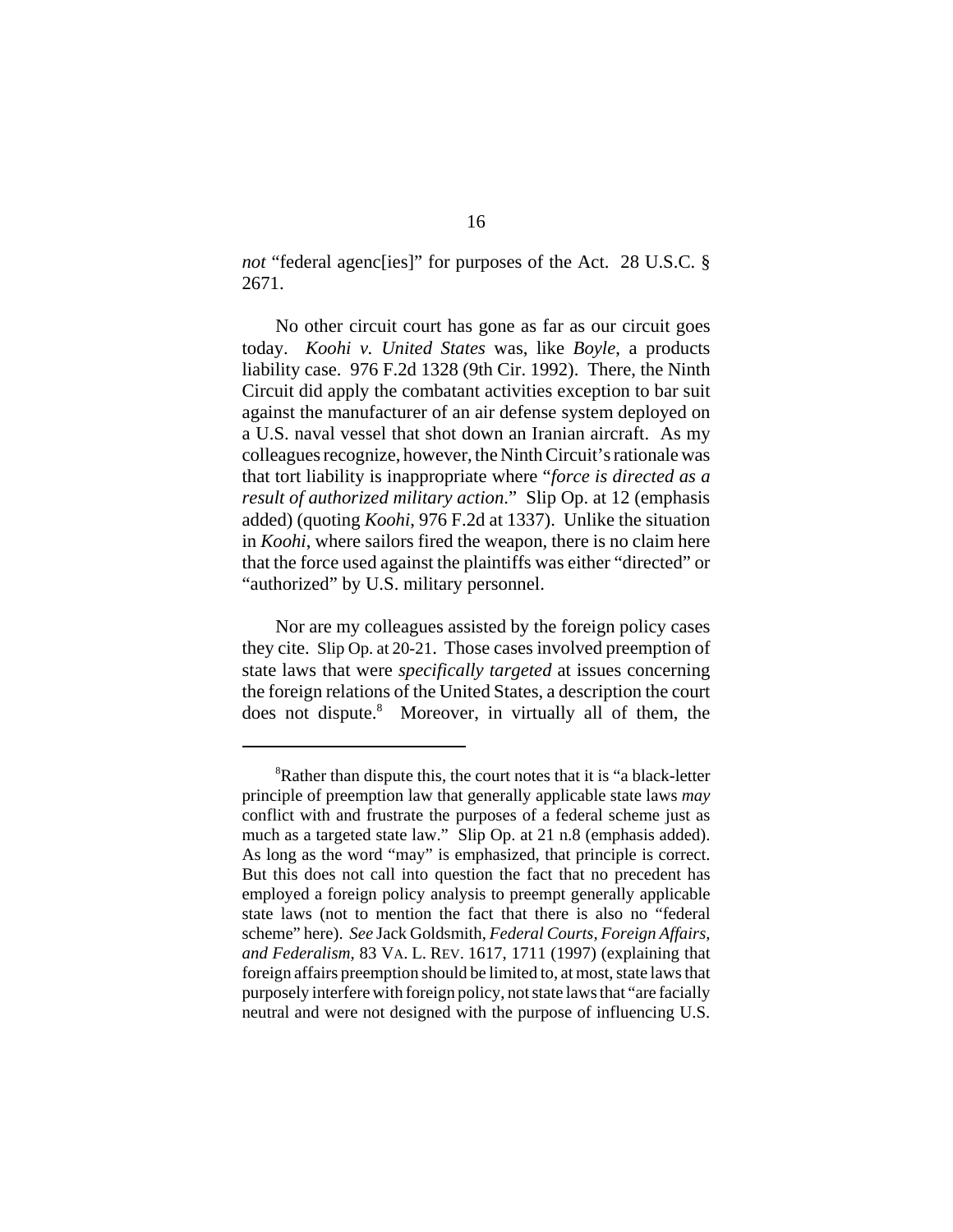preempted state laws conflicted with *express* congressional or executive policy regarding the targeted issues. Although the court does dispute this description as to two of the cited cases, the description is accurate. In *American Insurance Association v. Garamendi*, the Supreme Court found a "clear conflict" between a California statute applying only to Holocaust-era insurance "policies issued by European companies, in Europe, to European residents," and "express federal policy" contained in Executive Branch agreements with Germany, Austria, and France. 539 U.S. 396, 425-26 (2003). Similarly, in *Crosby v. National Foreign Trade Council*, the Court preempted a state statute that expressly purported to regulate foreign commerce with Burma in ways that "undermine[d] the intended purpose and 'natural effect'" of a congressional sanctions regime aimed directly at Burma. 530 U.S. 363, 373 (2000).<sup>9</sup>

foreign relations"). The three additional Supreme Court cases that the court cites, Slip Op. at 21 n.8, are simply inapposite. None involved foreign policy and all three involved statutory provisions that expressly preempted state law. *See Riegel v. Medtronic, Inc.*, 128 S. Ct. 999, 1007-8 (2008); *Bates v. Dow Agrosciences LLC*, 544 U.S. 431, 442-43 (2005); *Cipollone v. Liggett Group, Inc.*, 505 U.S. 504, 520-23 (1992) (plurality opinion).

<sup>9</sup> *See also Zschernig v. Miller*, 389 U.S. 429, 432, 440 (1968) (holding that an Oregon probate statute, which barred residents' inheritances from going to heirs in countries with confiscatory property laws, was being used to "withhold[] remittances to legatees residing in Communist countries" and thereby "intru[de] . . . into the field of foreign affairs"); *Hines v. Davidowitz*, 312 U.S. 52, 67, 74 (1941) (concluding that Pennsylvania's Alien Registration Act "stands as an obstacle to the accomplishment and execution of the full purposes and objectives of Congress" in enacting "a single integrated and all-embracing system" in the federal Alien Registration Act). *See generally Medellin v. Texas*, 128 S. Ct. 1346, 1371-72 (2008) (describing *Garamendi* as a mere foreign "claims-settlement case[]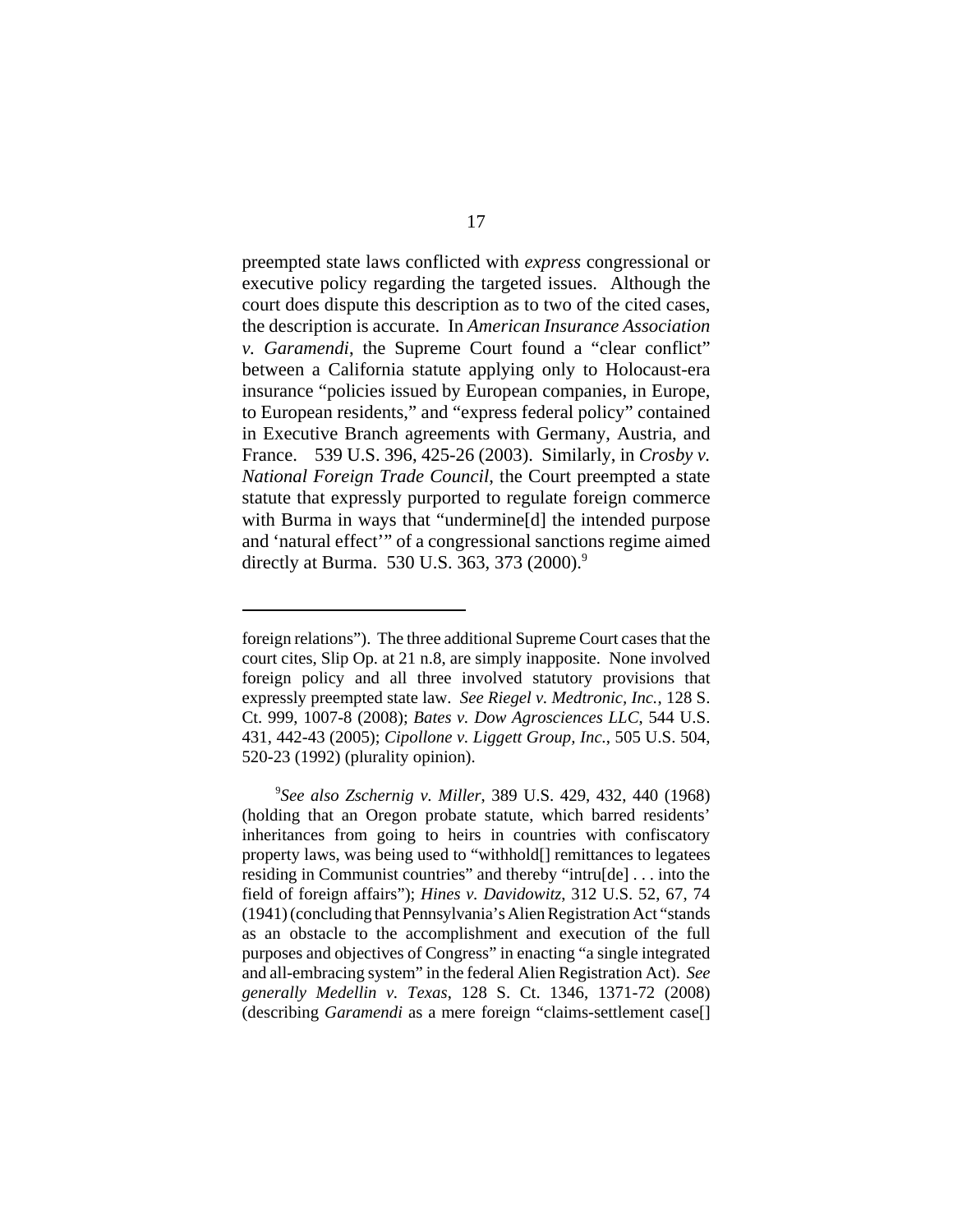The cases before us, by contrast, involve the application of facially neutral state tort law. And there is no express congressional or executive policy with which such law conflicts. See infra Part II.C.<sup>10</sup> No precedent has employed a foreign policy analysis to preempt state law under such circumstances.<sup>11</sup>

<sup>11</sup>*Cf. Medellin*, 128 S. Ct. at 1371-72 (refusing to preempt a "neutrally applicable state law[]" despite the President's affirmative

involv[ing] a narrow set of circumstances"); *Garamendi*, 539 U.S. at 417 (describing *Zschernig* as involving a state law that "in practice had invited minute inquiries concerning the actual administration of foreign law and so was providing occasions for state judges to disparage certain foreign regimes" (internal citation and quotation marks omitted)). The remaining case cited by the court, *Japan Line, Ltd. v. County of Los Angeles*, 441 U.S. 434 (1979), involved application of the Constitution's Foreign Commerce Clause to state taxation of foreign commerce.

 $10$ In a footnote to this part of their argument, my colleagues list a miscellany of federal civil and criminal statutes relating to torture. Although they describe the list as "comprehensive," Slip Op. at 23 n.9, that description is not Congress' characterization, but theirs. Nor is there any evidence that Congress affirmatively "*declined to* create a civil tort cause of action that plaintiffs could employ," *id.* (emphasis added) -- let alone that Congress intended these statutes to displace existing state or federal law. Indeed, the only evidence of the purpose of the principal civil statute the court cites, the Torture Victim Protection Act, 28 U.S.C. § 1350 note, is that it was intended to "enhance the remedy already available" for torture victims under the ATS, S.REP. NO. 102-249, at 5 (1991); *see* H.R. REP. NO. 102-367, at 4 (1991) (same). As for the federal criminal statutes, Congress has passed a myriad of such statutes covering virtually every area of modern life, and no court has ever suggested that in so doing the legislature intended to preempt existing state laws. If anything, the cited statutes -- all of which condemn torture -- confirm that there is no conflict between state law and federal policy on that issue.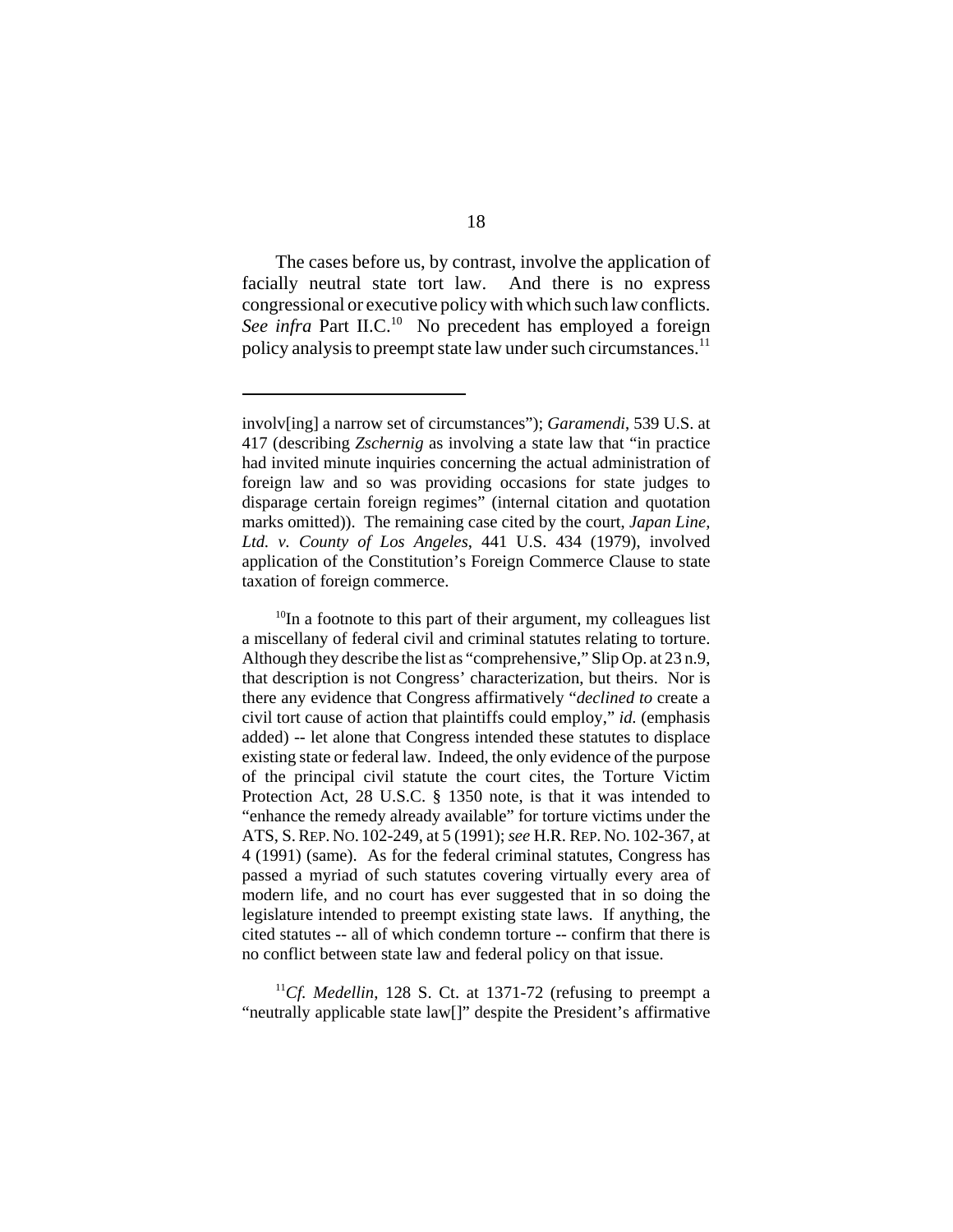My colleagues acknowledge that the "nature of the conflict" they perceive in these cases is "somewhat different from that in *Boyle* -- a sharp example of discrete conflict in which satisfying both state and federal duties . . . was impossible." Slip Op. at 13. "Rather," they say, here "it is the imposition per se" of state tort law "that conflicts with the FTCA's *policy* of eliminating tort concepts from the battlefield." *Id.* (emphasis added). In short, the court's decision to utilize the combatant activities exception requires it to shift from preemption based on conflictof-duty to preemption based on conflict-of-policy. But even if this shift were justified, we would still have no basis for ruling that such a conflict of policy exists.

1. According to the court, "the policy embodied by the combatant activities exception is simply the elimination of tort from the battlefield," and that policy is "equally implicated whether the alleged tortfeasor is a soldier or a contractor" under the circumstances at issue in these cases. Slip Op. at 12. The court is plainly correct that the FTCA's policy is to eliminate *the U.S. government's* liability for battlefield torts. That, after all, is what the FTCA says. But it is not plain that the FTCA's policy is to eliminate liability when the alleged tortfeasor is a contractor rather than a soldier. That, after all, is *not* what the FTCA says. *See W. Va. Univ. Hosps., Inc. v. Casey*, 499 U.S. 83, 98 (1991) (declaring that "[t]he best evidence of [congressional] purpose is the statutory text"). Nor, as the court

C

submission that United States foreign policy would be undermined); *Garamendi*, 539 U.S. at 425-26 (preempting a California insurance statute, but distinguishing it from "a generally applicable 'blue sky' law" because the California statute "effectively singles out only policies issued by European companies, in Europe, to European residents").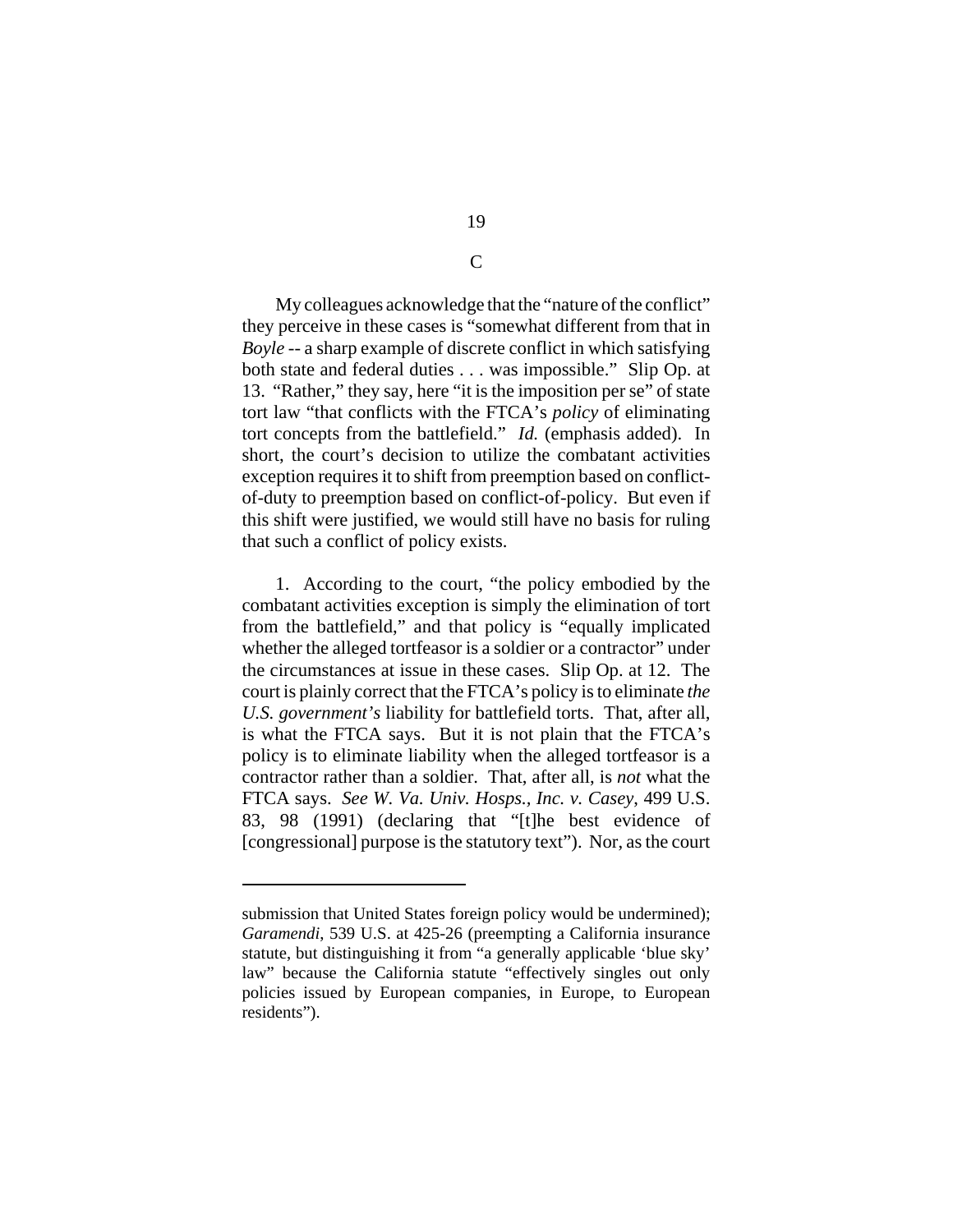recognizes, is there any support for its position in the "singularly barren" legislative history of the combatant activities exception. Slip Op. at 11 (quoting *Johnson v. United States*, 170 F.2d 767, 769 (9th Cir. 1948)).

Congress knows full well how to make its intention to preclude private liability known. *See, e.g.*, 22 U.S.C. § 2291- 4(b) (providing that interdiction of an aircraft over foreign territory pursuant to a presidentially approved program "shall not give rise to any civil action . . . against the United States or its employees *or agents*" (emphasis added)). It has not done so here. Rather, as already discussed, Congress expressly excluded contractors from the definition of federal agencies that retained sovereign immunity under the exceptions to the Act. *See* 28 U.S.C. § 2671.

Indeed, because the FTCA concerns only the immunity of the United States, the FTCA itself does not even protect soldiers or other government employees from tort suits. That protection is afforded by the Westfall Act, which provides that, "[u]pon certification by the Attorney General that the defendant employee was acting within the scope of his office or employment," the federal employee is dismissed and "the United States shall be substituted as the party defendant." 28 U.S.C.  $\S$  2679(d)(1). "Thereafter, the suit is governed by the FTCA and is subject to all of the FTCA's exceptions" to the waiver of sovereign immunity, including the combatant activities exception. *Wuterich v. Murtha*, 562 F.3d 375, 380 (D.C. Cir. 2009); *see* 28 U.S.C. § 2679(d)(4).

But contractors are not covered by the Westfall Act either. In fact, because that Act uses the FTCA's definitions, they are again expressly excluded from its protections. 28 U.S.C. § 2671. And yet, the court preempts this state tort action without requiring (or receiving) the Attorney General certification that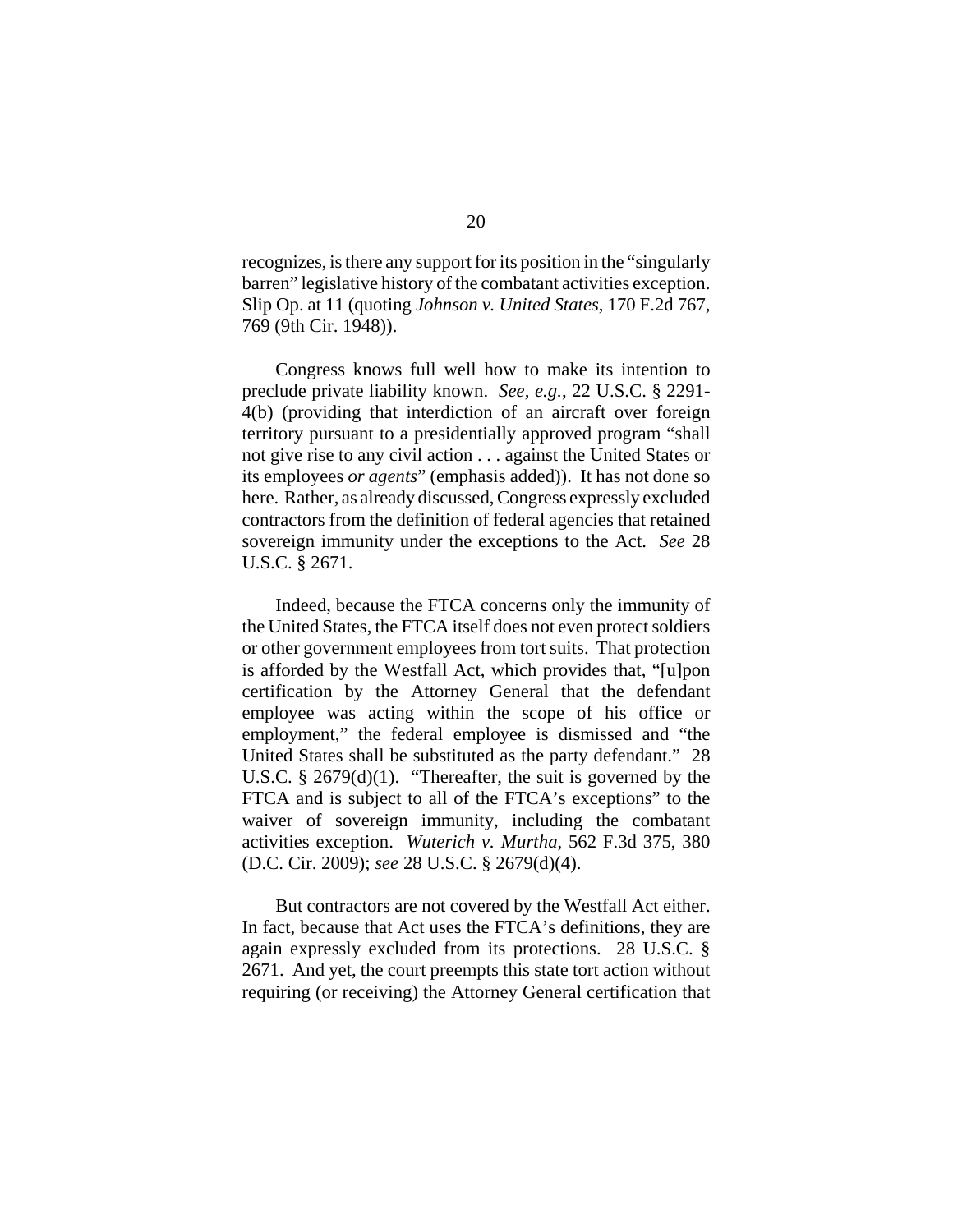would have been necessary had the defendants been government employees rather than private contractors. It thus grants private contractors *more* protection than our soldiers and other government employees receive. Such a congressional policy cannot be inferred from the language of the FTCA.

2. There is also no indication that the Executive Branch shares the court's judgment that military contractors must be exempt from tort law. To the contrary, DOD has advised contractors that accompany the Armed Forces in the field that they *are* subject to civil liability, and it has rejected a request to extend *Boyle* to all combatant activities. Moreover, it has lent no support whatsoever to the defense of the contractors here.

In a rulemaking "to implement DoD policy regarding contractor personnel authorized to accompany U.S. Armed Forces deployed outside the United States," the Department explicitly advised military contractors that "[i]nappropriate use of force could subject a contractor or its subcontractors or employees to prosecution or *civil liability* under the laws of the United States and the host nation." Contractor Personnel Authorized to Accompany U.S. Armed Forces, 73 Fed. Reg. 16,764, 16,764, 16,767 (Mar. 31, 2008) (emphasis added) [hereinafter DFARS Rule]; *see* 48 C.F.R. § 252.225-7040(b)(3) (iii) (same).<sup>12</sup> When contractors expressed concern about the consequences of this advisory for their defenses in tort litigation, DOD made clear that it thought "the rule adequately allocates risks." DFARS Rule, 73 Fed. Reg. at 16,768. And it specifically rejected a suggestion that it "invite courts" to expand the reach of *Boyle* by adopting "language that would

 $12$ As there is no existing federal common law of torts that could impose civil liability, DOD's warning of civil liability under the laws of the United States can only be a reference to state tort law.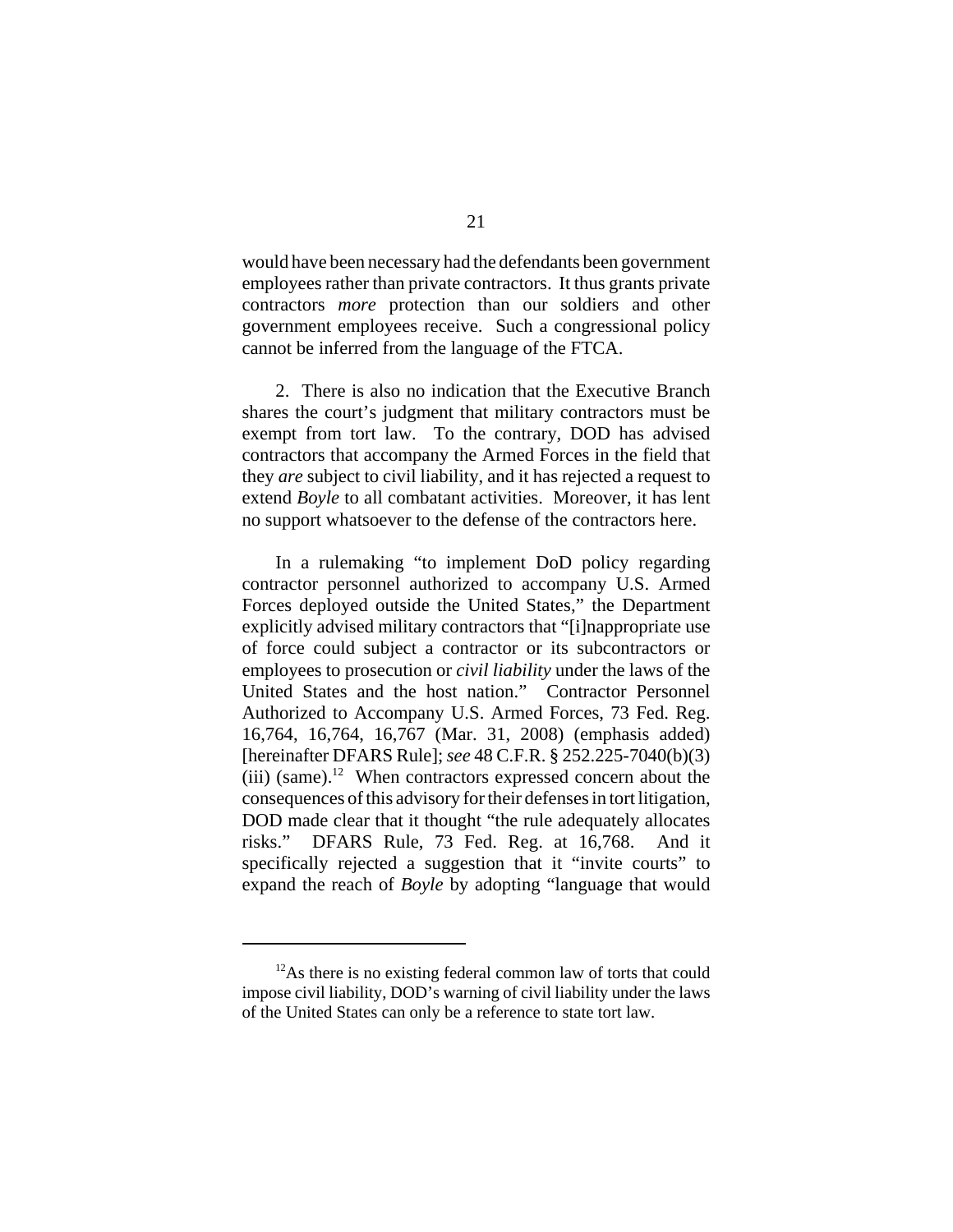immunize contractors from tort liability." *Id.* The Department stated:

> [T]he clause retains the current rule of law, holding contractors accountable for the negligent or willful actions of their employees, officers, and subcontractors. . . . The public policy rationale behind *Boyle* does not apply when a performance-based statement of work is used in a services contract, because the Government does not, in fact, exercise specific control over the actions and decisions of the contractor or its employees or subcontractors. . . . Contractors will still be able to defend themselves when injuries to third parties are caused by the actions or decisions of the Government. However, to the extent that contractors are currently seeking to avoid accountability to third parties for their own actions by raising defenses based on the sovereignty of the United States, this rule should not send a signal that would invite courts to shift the risk of loss to innocent third parties.

# *Id.*<sup>13</sup>

Nor has the Executive Branch evinced any concern about the imposition of tort liability in the cases now before us, notwithstanding the Army's knowledge of the ongoing

 $13$ <sup>13</sup>The court states that "there is no indication" in the above-quoted statement that DOD "considered, much less ruled out, whether tort suits against service contractors *working within the military chain of command* should be preempted." Slip Op. at 17 (emphasis added). But as discussed below, DOD's position is that contractors are *not* within the military chain of command. *See infra* Part III.A.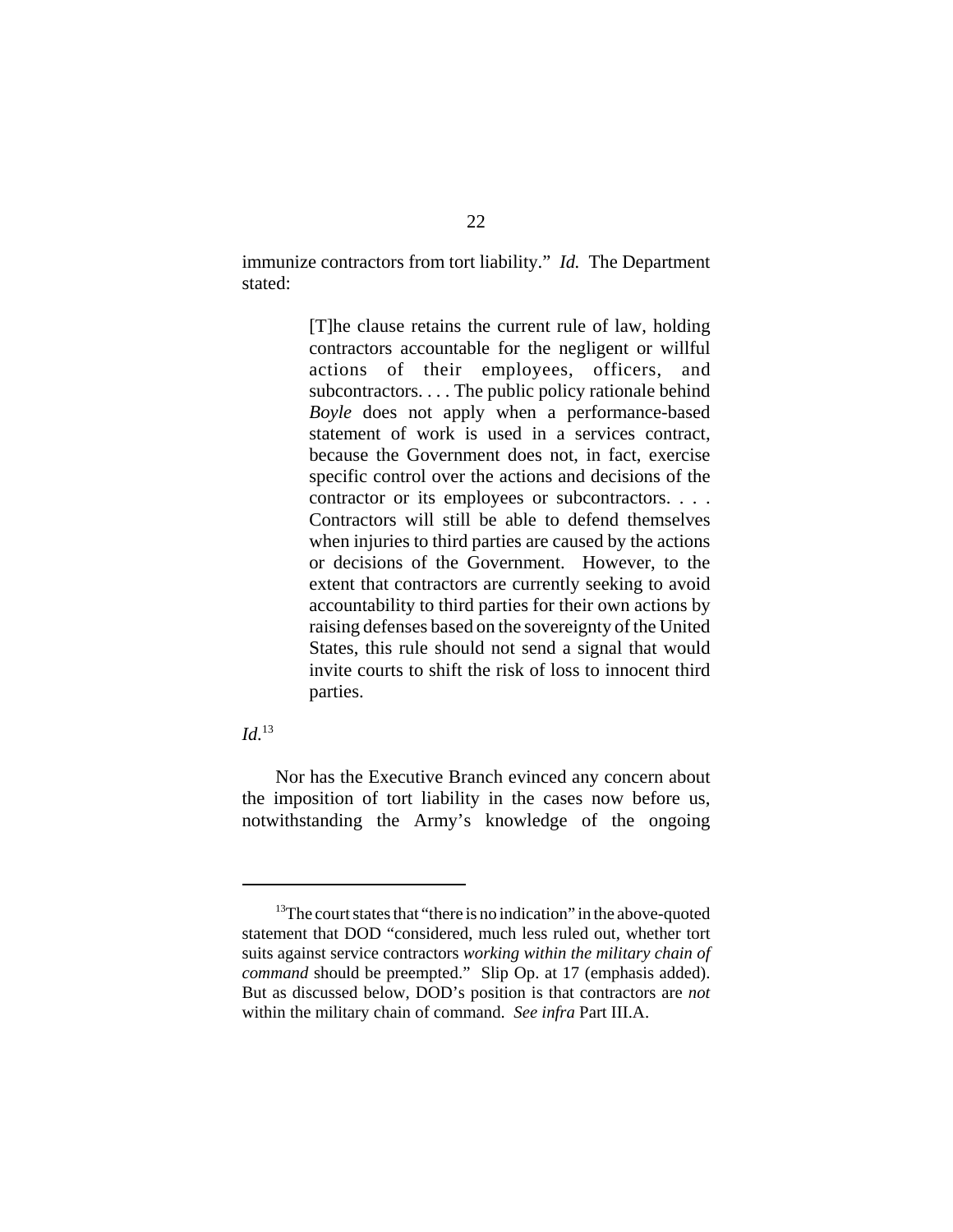litigation.<sup>14</sup> My colleagues are nonetheless convinced that the failure to institute criminal proceedings against the contractors "indicates the government's perception of the contract employees' role in the Abu Ghraib scandal." Slip Op. at 18.<sup>15</sup> No such inference from prosecutorial silence is warranted. The government may well believe that it faces a jurisdictional barrier to prosecution, *see supra* note 3; it may lack the evidence that these plaintiffs have; it may feel that its evidence is insufficient to satisfy the higher burden of proof applicable to a criminal prosecution; or it may simply prefer to rely on the tort system. What we cannot conclude, however, is that the government doubts "the contract employees' role in the Abu Ghraib scandal." Slip Op. at 18. *See* REPORT OF MAJ.GEN.FAY at 130- 34 (implicating two Titan and three CACI employees in wrongdoing at Abu Ghraib); *id.* at 84 (finding that "[t]he use of dogs in the manner directed by" a CACI employee "was clearly abusive and unauthorized"); *id.* at 133 (finding that a Titan employee "[a]ctively participated in detainee abuse").

The position DOD took in its rulemaking on contractor liability may reflect the government's general view that

<sup>14</sup>*Compare Garamendi*, 539 U.S. at 411, 413 (citing a letter from Deputy Secretary Eizenstat to California officials stating that the California statute threatened to derail U.S. negotiations with Germany, and the amicus brief of the United States in support of preemption); *Crosby*, 530 U.S. at 386 (reasoning that "repeated representations by the Executive Branch . . . demonstrate that the state Act stands in the way of Congress's diplomatic objectives"); *Boyle*, 487 U.S. at 501-02 (in which the United States appeared as amicus curiae in support of preemption); *Hines*, 312 U.S. at 56 (same).

<sup>&</sup>lt;sup>15</sup>The court also states that no "disciplinary" or "contract" proceedings" have been instituted. Slip Op. at 18. There is, however, nothing in the record indicating whether such proceedings have been brought.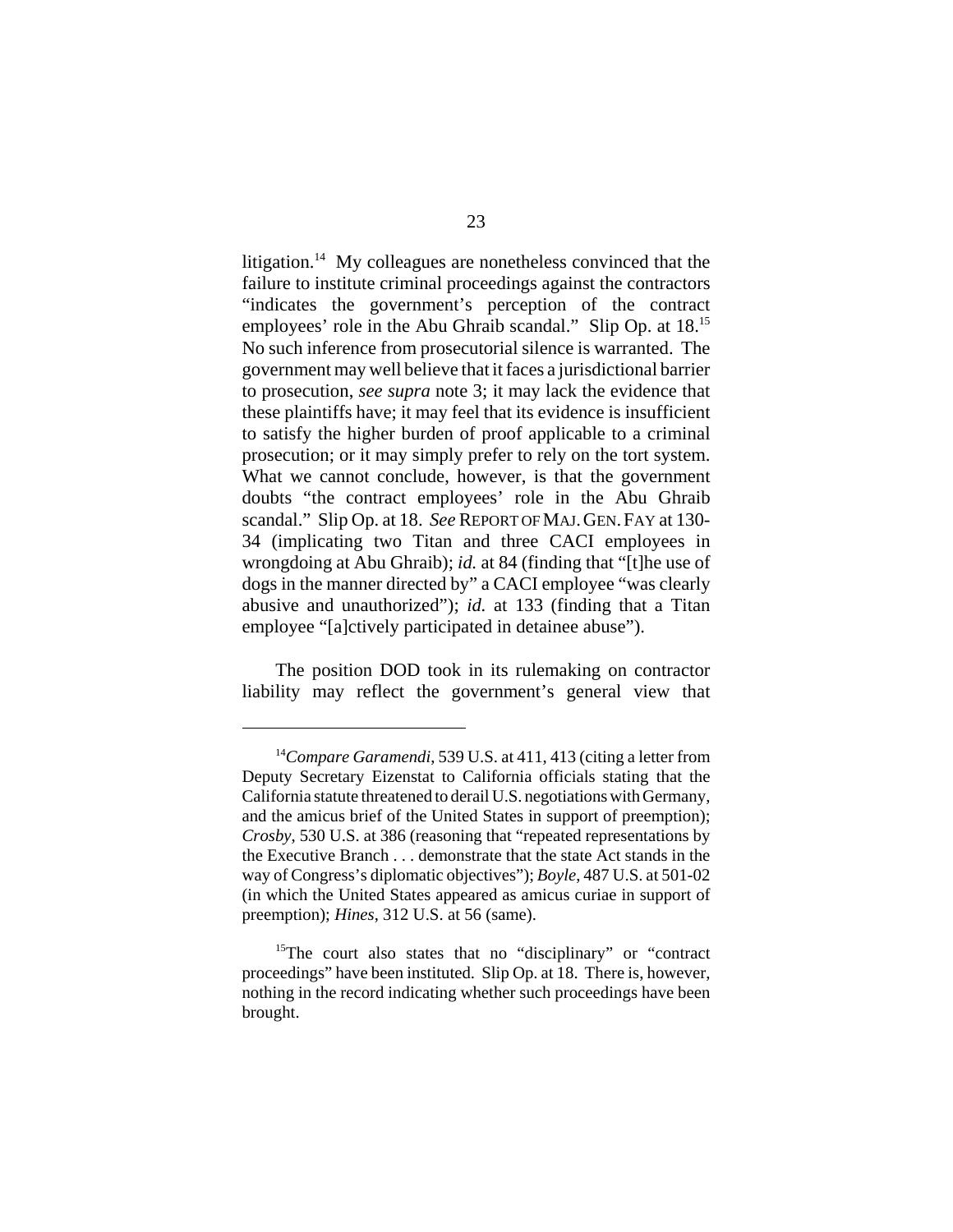permitting contractor liability will advance, not impede, U.S. foreign policy by demonstrating that "the United States is committed to ensuring that its contractors are subject to proper oversight and held accountable for their actions." U.S. Dep't of State, Press Release, Department of State Legal Adviser Promotes Accountability for Private Military and Security Companies (Sept. 17, 2008).<sup>16</sup> The government may have refrained from participating in the two cases now before us for the same reason. As President Bush stated, "the practices that took place in that prison are abhorrent and they don't represent America." White House, Press Release, President Bush Meets with Al Arabiya Television, 2004 WLNR 2540883 (May 5, 2004). Under these circumstances, the government's failure to defend the contractors may reflect the Executive Branch's view that the country's interests are better served by demonstrating that "people will be held to account according to our laws." White House, Press Release, Press Conference of the President, 2006 WLNR 10248633 (June 14, 2006). And the Executive may believe that one way to show that "people will be held to account" is to permit this country's legal system to take its ordinary course and provide a remedy for those who were wrongfully injured.

None of this is to suggest that we can know with certainty the unexpressed policy views of Congress or the Executive, or to discount the reasonableness of the policy concerns expressed by my colleagues. Quite the contrary. But the existence of plausible yet divergent assessments of the policy consequences of tort liability further counsels against judicial preemption. If Congress believes that such liability would hamper the war effort, it can amend the FTCA or the Westfall Act to protect

<sup>16</sup>*Available at* http://geneva.usmission.gov/Press2008/September/ 0917PrivateSecurity.html.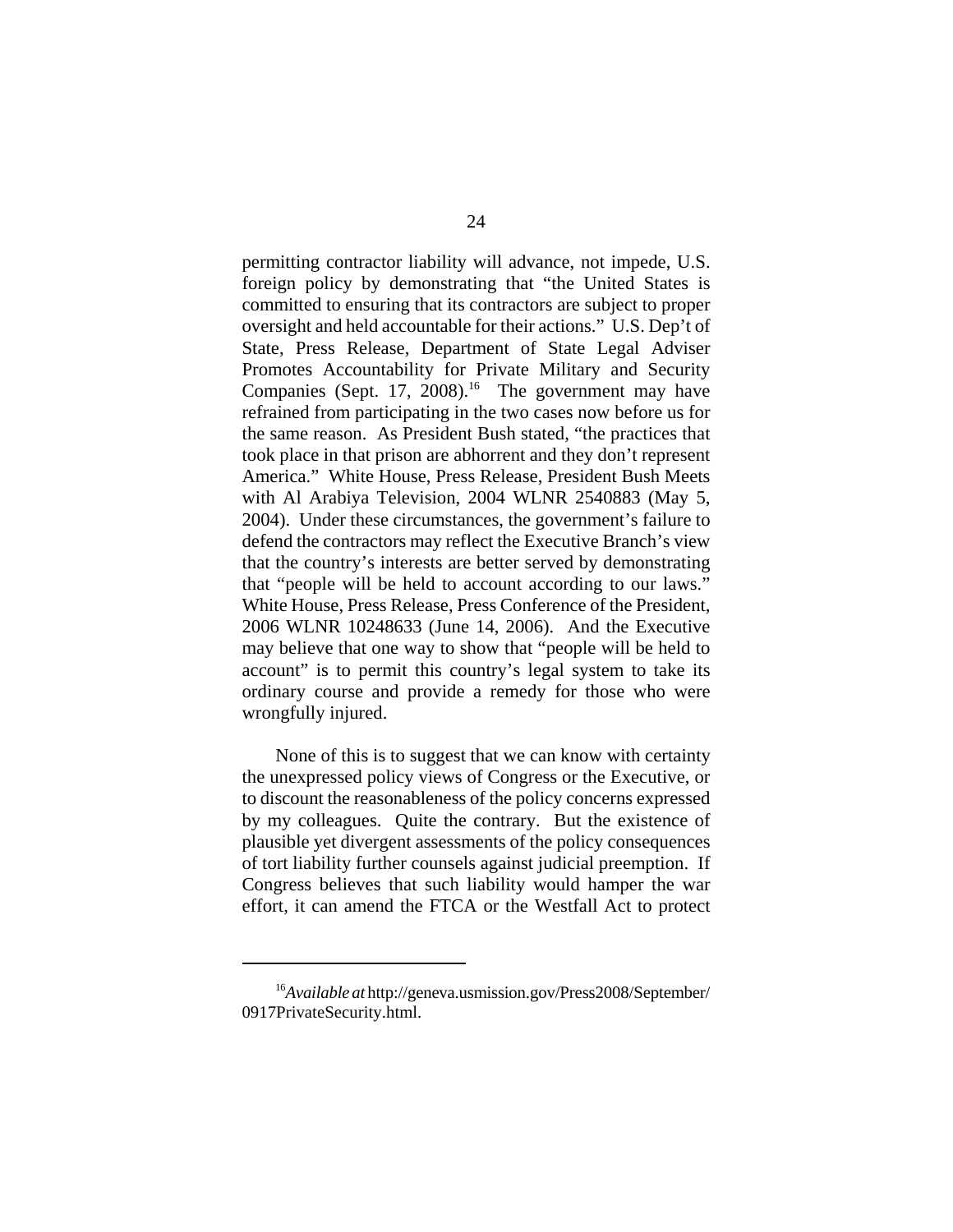private contractors. If the Executive is of that view, it can say so.

Under the rule adopted today, however, the court has removed an important tool from the Executive's foreign policy toolbox. Even if the Executive believes that U.S. interests would be advanced by subjecting private contractors to tort liability under these circumstances, today's decision makes it impossible to accomplish that end absent congressional action. That is a particularly ironic consequence of a rule that the court adopts based upon a quite proper concern that the Judiciary not interfere with the Executive's flexibility in the area of foreign policy.

3. In addition to their argument that the imposition of tort liability on contractors constitutes a per se conflict with the policy of the political branches, my colleagues raise more specific policy conflicts they believe tort suits would engender. Slip Op. at 13-14.

The court notes, for example, that "the costs of imposing tort liability on government contractors [will be] passed through to the American taxpayer, as was recognized in *Boyle*." *Id.* at 13. The *Boyle* Court did indeed recognize the risk of a monetary pass-through, but it did not respond by preempting all tort liability for government contractors. In fact, the Court thought that was "too broad" a response to the potential pass-through problem, *Boyle*, 487 U.S. at 510, and instead barred recovery only where there was a direct conflict with a governmentimposed duty, *see id.* at 512.

My colleagues also express concern that, in the absence of preemption, U.S. military personnel will be haled into court or deposition proceedings involving private contractors. Slip Op. at 13. But that concern does not require across-the-board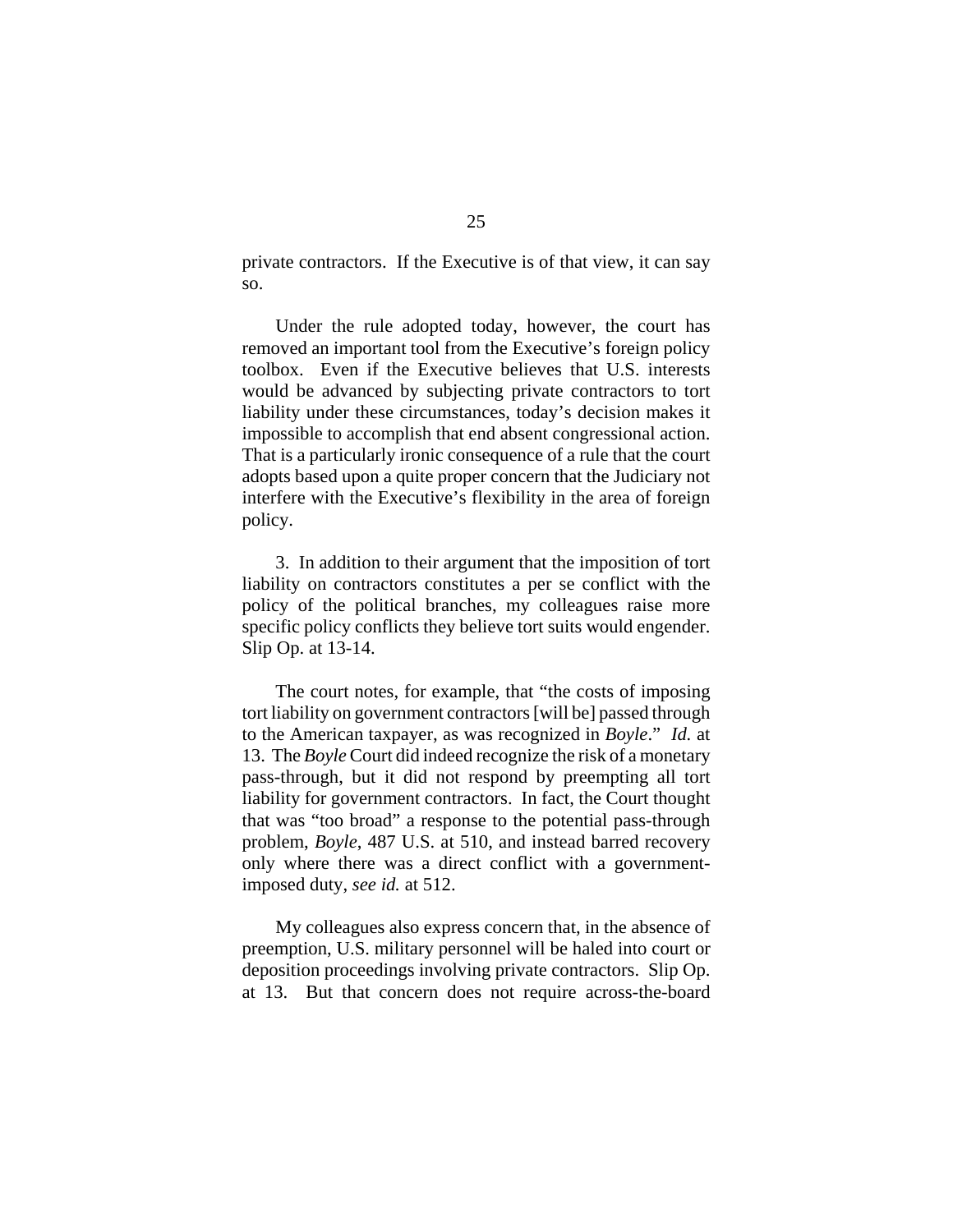preemption. Where discovery would hamper the military's mission, district courts can and must delay it -- until personnel return stateside, or until the end of the war if necessary.<sup>17</sup> Where production of witnesses or documents would damage national security regardless of timing, the usual privileges apply.<sup>18</sup> To deny preemption is not to grant plaintiffs free reign.<sup>19</sup>

<sup>17</sup>*See Watts v. SEC*, 482 F.3d 501, 509 (D.C. Cir. 2007) (noting that district courts have the tools, "in cases involving third-party subpoenas to government agencies or employees," to "properly accommodate the government's serious and legitimate concern that its employee resources not be commandeered into service by private litigants to the detriment of the smooth functioning of government operations" (internal quotation marks omitted)).

<sup>18</sup>*See Watts*, 482 F.3d at 508 (noting that Federal Rule of Civil Procedure 45 "requires that district courts quash subpoenas that call for privileged matter or would cause an undue burden"); *Ibrahim*, 391 F. Supp. 2d at 16 (declining "to dismiss otherwise valid claims at this early stage," but suggesting that the court would dismiss if "[m]anageability problems" emerge, "especially if discovery collides with government claims to state secrecy").

<sup>&</sup>lt;sup>19</sup>The court further suggests that "allowance of these claims will potentially interfere with the federal government's authority to punish and deter misconduct by its own contractors." Slip Op. at 14. The court does not say why punishment and civil liability cannot coexist, or indeed, why they do not complement each other. The prospect of material interference is hardly self-evident, as parallel government and private litigation is the norm in cases ranging from assault, to antitrust, to securities regulation. *See, e.g.*, *Wyeth*, 129 S. Ct. at 1202 (noting that state law tort suits can complement federal enforcement by the FDA). In any event, the executive branch -- which presumably knows more about what would interfere with its prerogatives than we do - has taken the position that civil liability should be available against military contractors. *See supra* Part II.C.2.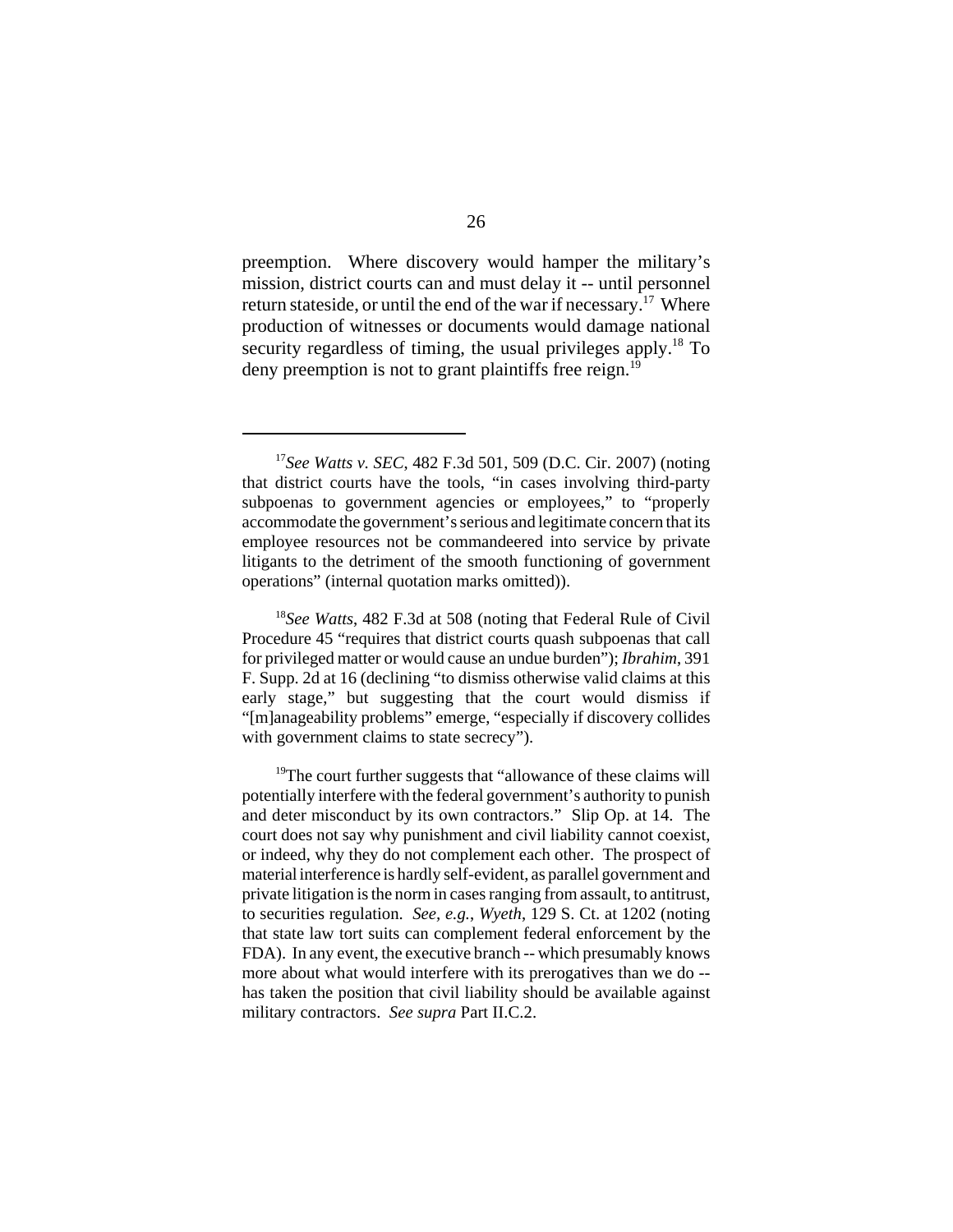4. The court further suggests that the broad field preemption it prescribes is required to properly balance the federal and state interests at stake in this kind of litigation. In support of this contention, the court declares that the "federal government's interest in preventing military policy from being subjected to fifty-one separate sovereigns . . . is not only broad -- it is also obvious." Slip Op. at 19. The point is indeed obvious, but also inapposite. As discussed above, there is nothing in the pleadings or record to suggest that the abuse alleged here was part of any "military policy." Moreover, even if there were a jurisdiction whose tort law conflicted with military policy, *Boyle* itself would provide a narrower answer: selective preemption of "only particular elements" of the state's law. *Boyle*, 487 U.S. at 508 (citing *United States v. Little Lake Misere Land Co.*, 412 U.S. 580, 595 (1973), for the proposition that, "assuming state law should generally govern federal land acquisitions, [the] particular state law at issue may not").<sup>20</sup>

The court also expresses puzzlement over what interest any state could "have in extending its tort law onto a foreign battlefield." Slip Op. at 17. But there is no issue of "extending" a state's law here; the case involves only the application of a state's traditional, generally applicable tort law. That such law

 $20$ My colleagues repeatedly raise the specter that the district court might apply Iraqi tort law. *See* Slip Op. at 11, 12, 19. But the plaintiffs reject Iraqi law as a basis for their claims, and the district court did not contemplate it. Plaintiffs-Appellees' Br. 53-54. Nor is it a realistic possibility. As we explained in *Sami v. United States*, "prevailing conflicts [of law] principles . . . permit application of an alternate substantive law when foreign law conflicts with a strong public policy of the forum." 617 F.2d 755, 763 (D.C. Cir. 1979) (footnote omitted). But even if that specter were more corporeal, it would at most warrant application of the selective preemption option mentioned above and discussed in *Boyle*, 487 U.S. at 508, not the kind of field preemption adopted in today's ruling.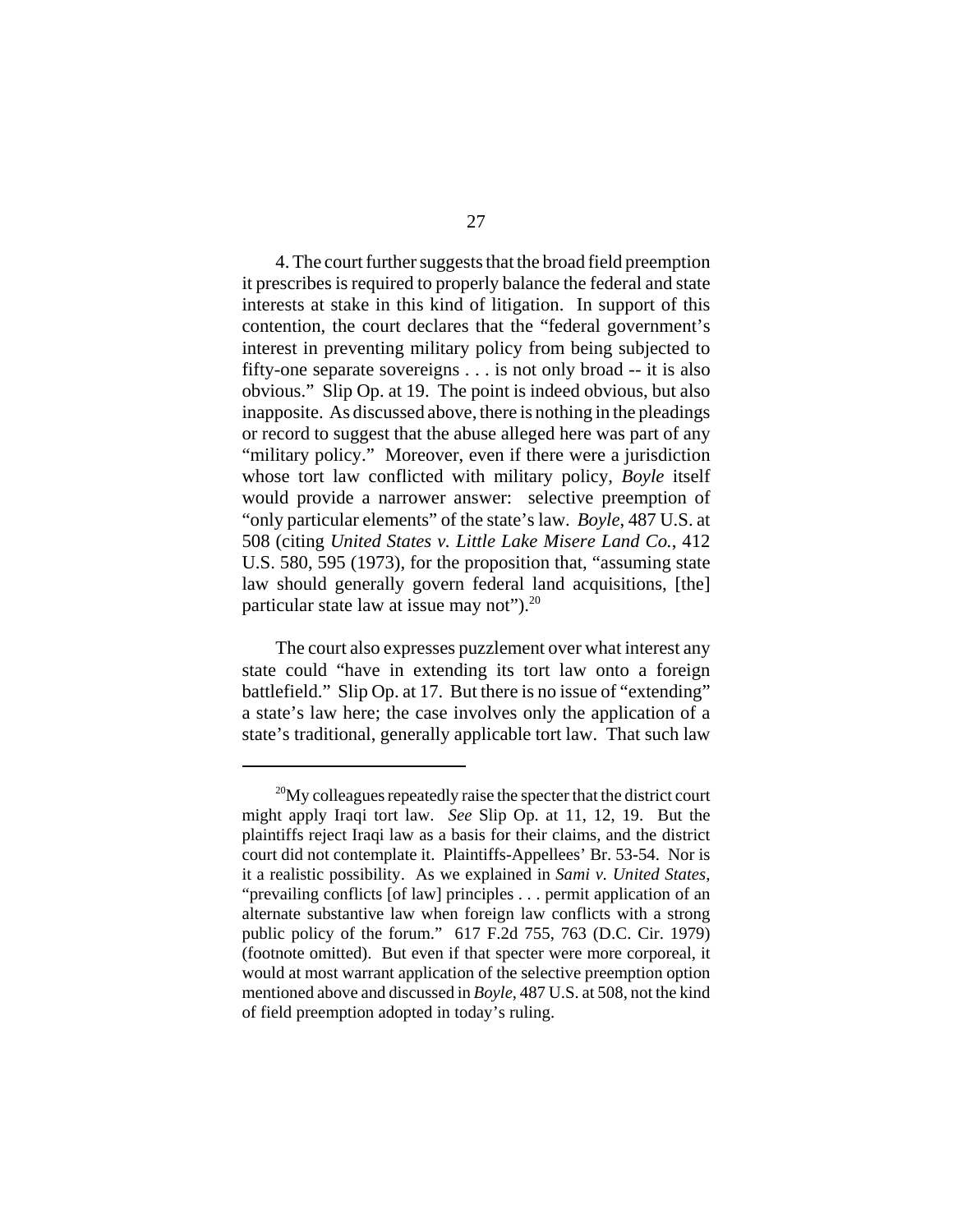may apply to conduct in a foreign country is hardly unusual. Under the Foreign Sovereign Immunities Act, for example, state tort law typically provides a cause of action even for plaintiffs who sue foreign sovereigns, including for conduct that takes place abroad.<sup>21</sup>

This is not to deny that many states would indeed have little or no interest in this particular litigation. But it is not clear that Virginia and California, $^{22}$  the states in which CACI and Titan maintain their principal places of business, have no interest in ensuring that their corporations refrain from abusing prisoners - even in a foreign country. *See* RESTATEMENT (SECOND) OF CONFLICT OF LAWS  $\S$  9 cmt. f (1971) ("[A] person is most closely related to the state of his domicil[e], and this state has jurisdiction to apply its local law to determine certain of his interests even when he is outside its territory. It may, for example, . . . forbid him to do certain things abroad.").

More important, even if the court were correct that "the interests of any U.S. state . . . are *de minimis* in this dispute" because "all alleged abuse occurred in Iraq against Iraqi citizens," Slip Op. at 21, today's decision cuts a much wider swath. It would bar suit even if the victims of the contractors'

<sup>21</sup>*See, e.g.*, *Republic of Austria v. Altmann*, 541 U.S. 677, 685 & n.4 (2004); *First Nat'l City Bank v. Banco Para El Comercio Exterior de Cuba*, 462 U.S. 611, 622 n.11; *Verlinden B.V. v. Cent. Bank of Nigeria*, 461 U.S. 480, 491 (1983); *Kilburn v. Socialist People's Libyan Arab Jamahiriya*, 376 F.3d 1123, 1125, 1129 (D.C. Cir. 2004).

<sup>&</sup>lt;sup>22</sup>The *Saleh* plaintiffs originally filed their complaint in federal district court in Titan's home jurisdiction of California, from which the case was transferred at CACI's request. *Saleh v. Titan Corp.*, 361 F. Supp. 2d 1152, 1155 (S.D. Cal. 2005). Our district court has not yet addressed the question of which state law should apply, having limited initial proceedings to the question of preemption.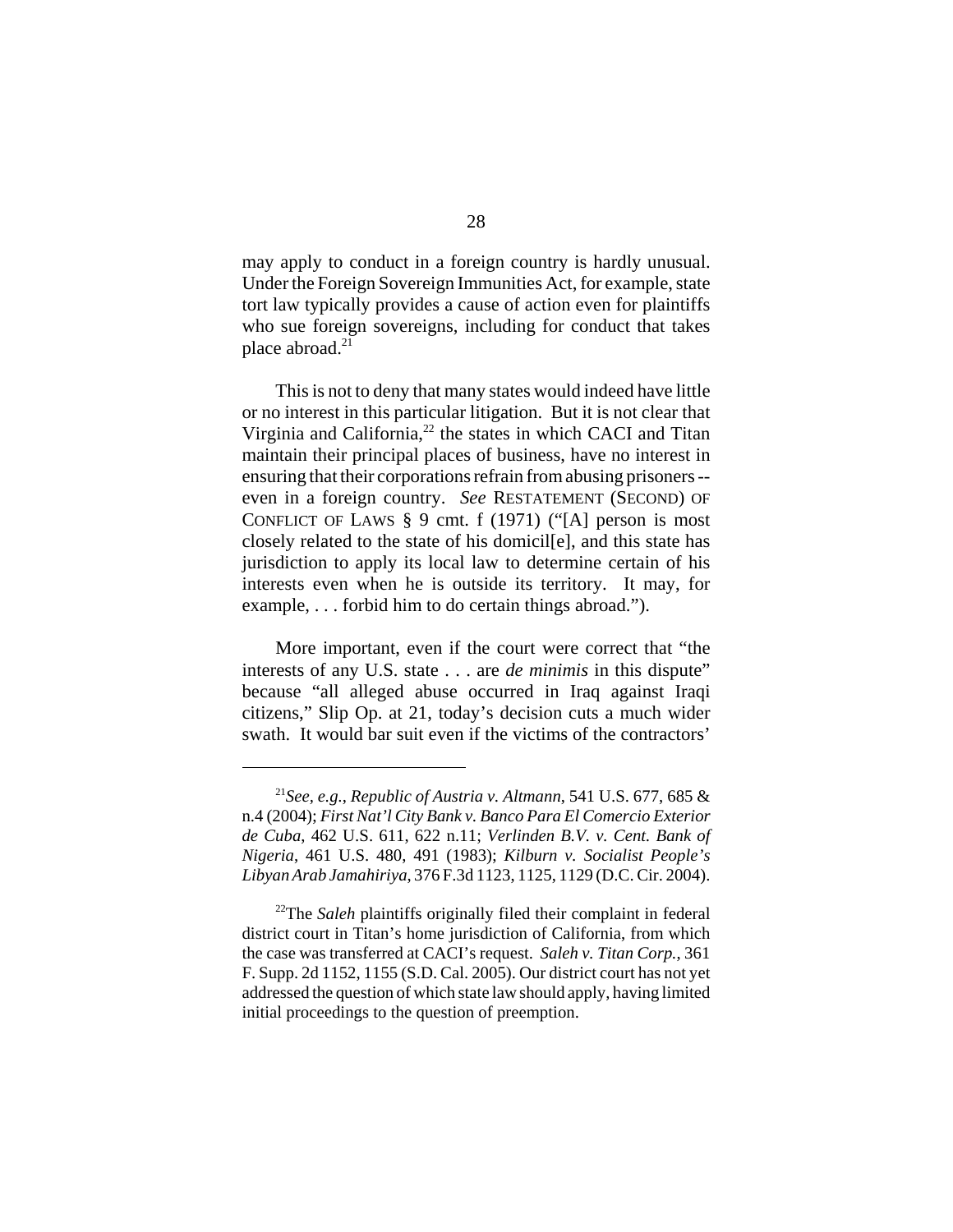assaults were fellow Virginians or Californians -- including fellow employees of the same contractors. *See, e.g.*, *Jones v. Halliburton Co.*, 625 F. Supp. 2d 339 (S.D. Tex. May 9, 2008) (tort suit by a Texas woman alleging rape by fellow contractor employees in Iraq). Indeed, the decision would bar suit even if the victims were soldiers whom the contractors were hired to support. The rule the court has announced, then, is not truly one in which the "breadth of displacement" of state law is "inversely proportional to state interests." Slip Op. at 21. Rather, and notwithstanding its best intentions, the court has crafted a rule that overrides state interests altogether, regardless of their strength in a given case.

In any event, there are certainly ways short of broad preemption to ensure that a trial court neither asserts jurisdiction over a case that lacks a significant connection with the forum, nor applies the law of a state with no interest in the matter. The doctrine of forum non conveniens is one such tool.<sup>23</sup> So, too, are the limits that states impose on the extraterritorial reach of their own courts, $24$  as well as limitations imposed by the Constitution's Due Process Clause.25 Indeed, if my colleagues

<sup>23</sup>*See, e.g.*, *Torres v. S. Peru Copper Corp.*, 113 F.3d 540, 541 (5th Cir. 1997) (dismissing extraterritorial tort claims under forum non conveniens).

<sup>24</sup>*See, e.g.*, *Gorman v. Ameritrade Holding Corp.*, 293 F.3d 506, 509-10 (D.C. Cir. 2002) (noting the limits of the District of Columbia's long-arm statute).

<sup>25</sup>*See Phillips Petroleum Co. v. Shutts*, 472 U.S. 797, 818 (1985) (barring extraterritorial application of a state's substantive law unless the state has a "significant contact or significant aggregation of contacts, creating state interests, such that choice of its law is neither arbitrary nor fundamentally unfair"); *see also Helicopteros Nacionales de Colom., S.A. v. Hall*, 466 U.S. 408, 414 (1984) (holding that, for in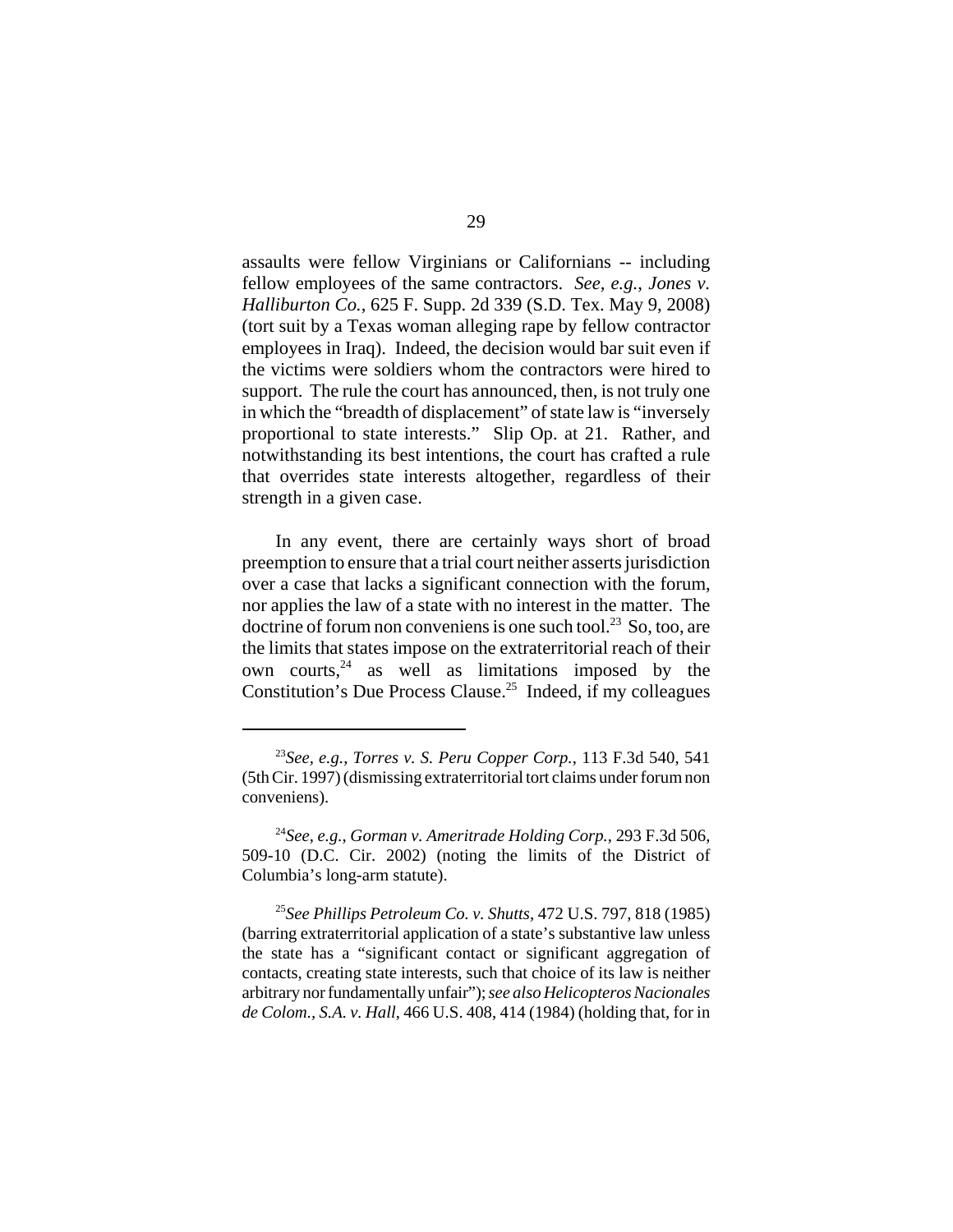are right about the state interests at stake here, it is possible that one of these doctrines could end these cases without resort to nontextual preemption.

Finally, even if the prospect of applying state laws in this kind of case would present an insurmountable conflict with federal interests, *Boyle* again counsels a different disposition from that which my colleagues adopt. As *Boyle* explained, "where the federal interest requires a uniform rule, the entire body of state law applicable to the area conflicts [with] *and is replaced by federal rules*." 487 U.S. at 507 (emphasis added). Accordingly, where the Supreme Court finds field preemption appropriate, it does not normally preempt state law and simply leave the field vacant. Instead, it substitutes a federal common law regime.26 That is what the Court did in *Clearfield Trust Co. v. United States*, the case my colleagues cite as the archetypal example of "field preemption." Slip Op. at 10, 11; *see* 318 U.S. 363, 366-67 (1943) (holding that the rights and obligations of the United States with respect to commercial paper must be governed by a uniform federal rule). It is also what my colleagues' own analysis would dictate. *See* Slip Op. at 13 (arguing that the government's "interest in combat is always

personam jurisdiction to be asserted over a nonresident corporate defendant, there must be "'certain minimum contacts with [the forum] such that the maintenance of the suit does not offend traditional notions of fair play and substantial justice'" (quoting *Int'l Shoe Co. v. Washington*, 326 U.S. 310, 316 (1945))).

<sup>26</sup>*See, e.g.*, *Banco Nacional de Cuba v. Sabbatino*, 376 U.S. 398, 427 (1964) (displacing New York's "act of state" rule because "the scope of the act of state doctrine must be determined according to federal law"); *Textile Workers Union of Am. v. Lincoln Mills of Ala.*, 353 U.S. 448, 456 (1957) (holding that, because collective bargaining agreements require uniform interpretation, federal law based on "the policy of our national labor laws" must substitute for state law).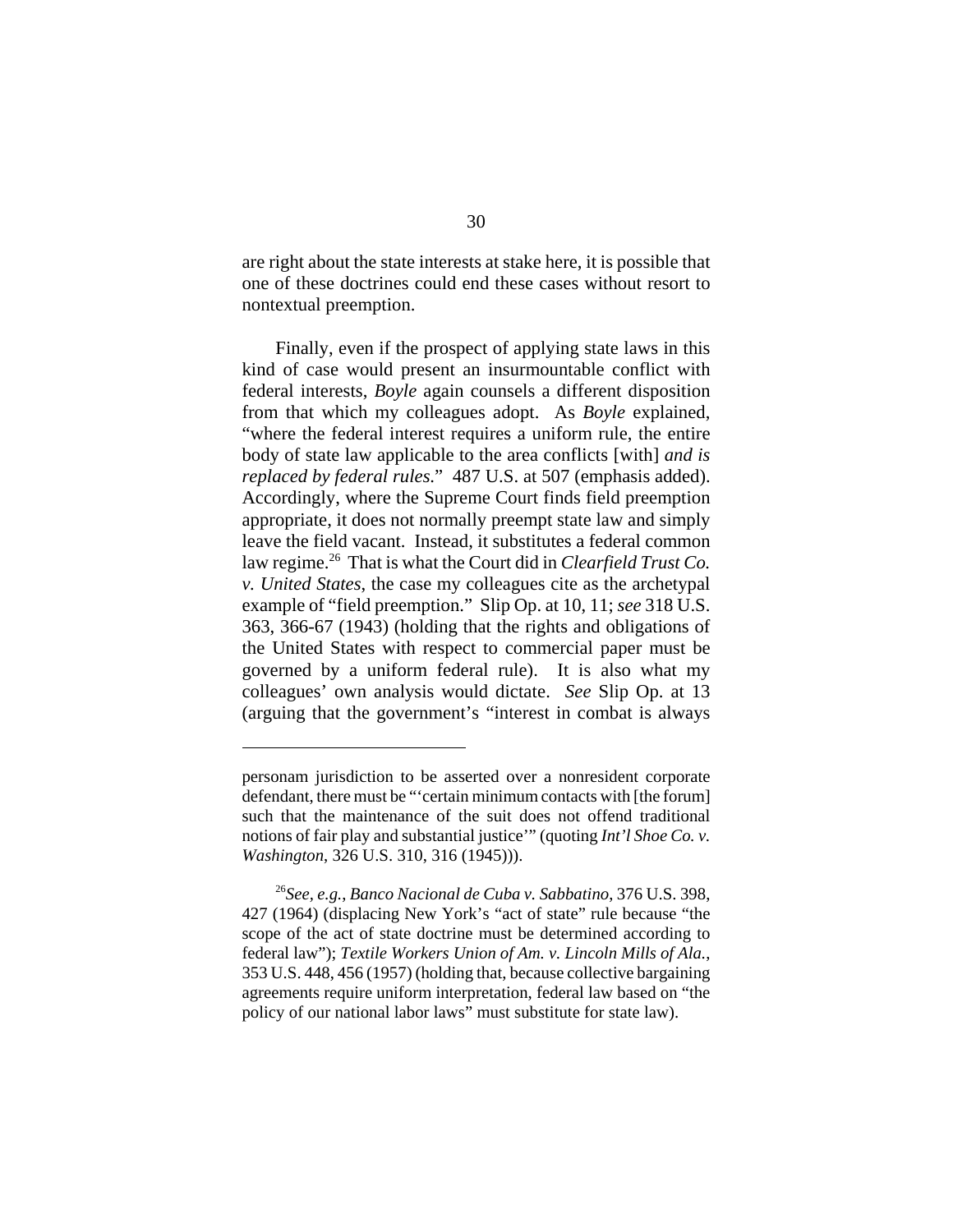'precisely contrary' to the imposition of a *non-federal* tort duty" (emphasis added)). Yet here, the court simply leaves the field.<sup>27</sup>

## III

For the reasons just stated, the preemption question in these cases should be controlled by *Boyle*, which authorizes displacement of state law only when a federal contract imposes a directly conflicting duty on a contractor. Because there is no such conflict here -- indeed, because the duties imposed are congruent rather than incompatible -- there is no warrant for preemption.

Nonetheless, I cannot say that my colleagues' arguments in favor of extending *Boyle* to the combatant activities exception lack weight. What I can say, in agreement with them, is that even if we do extend *Boyle*, "the 'scope of displacement' of the preempted non-federal substantive law must be carefully tailored so as to coincide with the bounds of the federal interest being protected." Slip Op. at 14 (quoting *Boyle*, 487 U.S. at 512). Subpart III.A sets out what the appropriate "scope of displacement" would be were we to rely upon the combatant activities exception, and then explains why these cases fall outside that scope. Subpart III.B discusses the problems posed by the essentially untailored test my colleagues apply instead.

<sup>&</sup>lt;sup>27</sup>The court states that preemption of state law will not leave the plaintiffs "totally bereft of all remedies . . . as they will still retain rights under the Foreign Claims Act." Slip Op. at 14. But plaintiffs have no "rights" under that Act, which merely authorizes designated officials to make (or not make) certain payments as a matter of their unreviewable discretion. 10 U.S.C. §§ 2734, 2735; *see Collins v. United States*, 67 F.3d 284, 286-89 (Fed. Cir. 1995); *Niedbala v. United States*, 37 Fed. Cl. 43, 46, 50 (1996).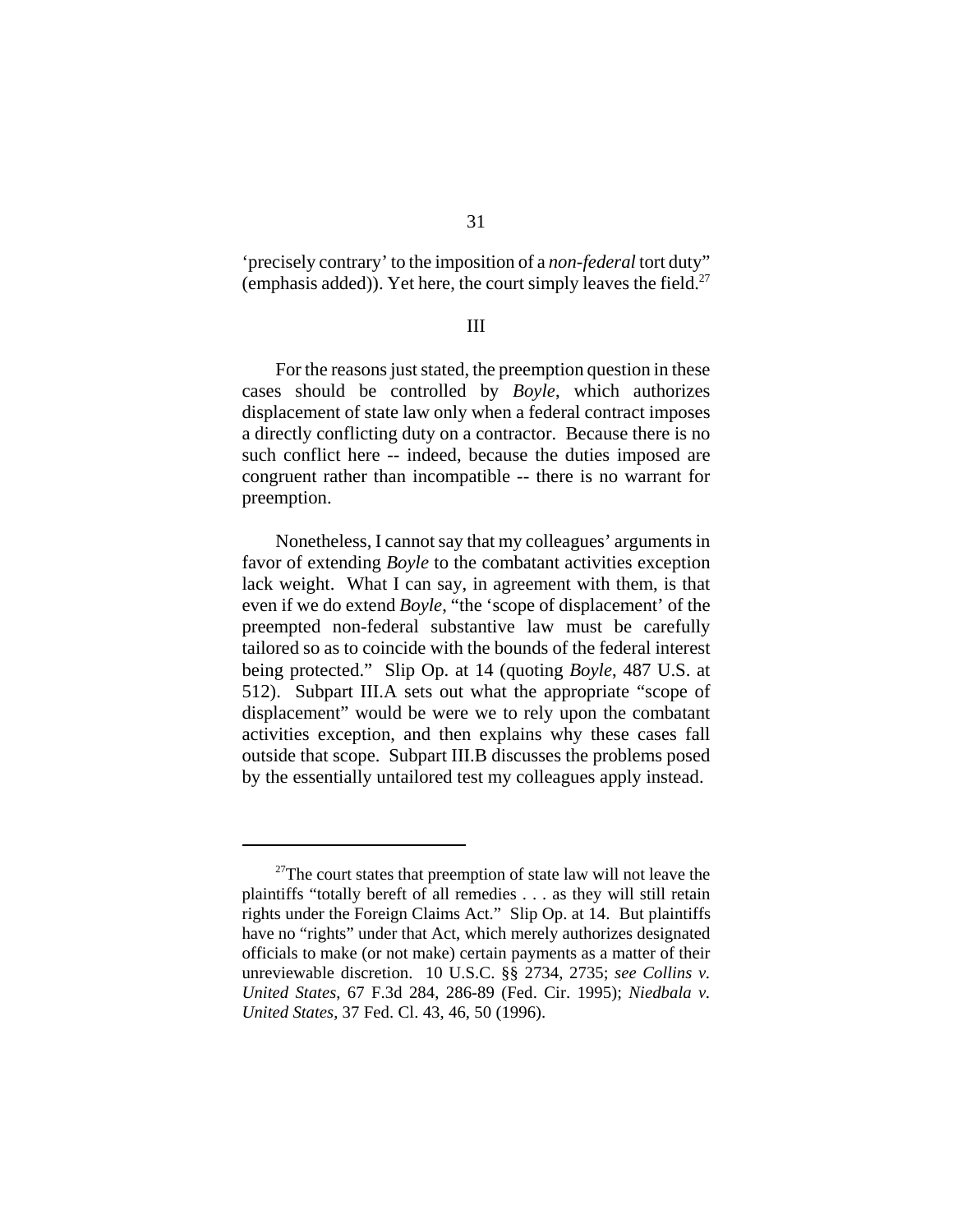The FTCA's combatant activities exception preserves the United States' sovereign immunity for "[a]ny claim arising out of the combatant activities of the military or naval forces . . . during time of war." 28 U.S.C. § 2680(j). According to the statutory text, that exception -- like the discretionary function exception, the other exceptions, and the FTCA as a whole - applies only in "civil actions . . . against the United States" and only for injuries caused by an "employee of the Government." *Id.* § 1346(b)(1). In light of the FTCA's text, the *Boyle* Court crafted preemption conditions that would assure that the discretionary function in question "was considered by a Government officer, and not merely by the contractor itself." 487 U.S. at 512. If we are to extend *Boyle* to the combatant activities exception, we must demand the same assurance. Hence, for preemption to be appropriate, it must be for "claim[s] arising out of the combatant activities *of the military or naval forces*," 28 U.S.C. § 2680(j) (emphasis added), and not for those arising out of acts performed "by the contractor itself," *Boyle*,

How, then, can we tell whether a contractor's conduct actually involved the combatant activities of the military? In this respect, I agree with my colleagues that, at a minimum, the contractor must be "under the military's control." Slip Op. at 12. I disagree, however, as to how to determine the existence of such control. In the military, control is achieved through the chain of command. And the official view of the U.S. Department of Defense is that private contractors accompanying the Armed Forces in the field are *not* in that chain.

487 U.S. at 512.

The DOD's position, as set out in its regulations governing "Contractors Accompanying the Force," is that contractors are responsible for the supervision of their own employees and that

#### A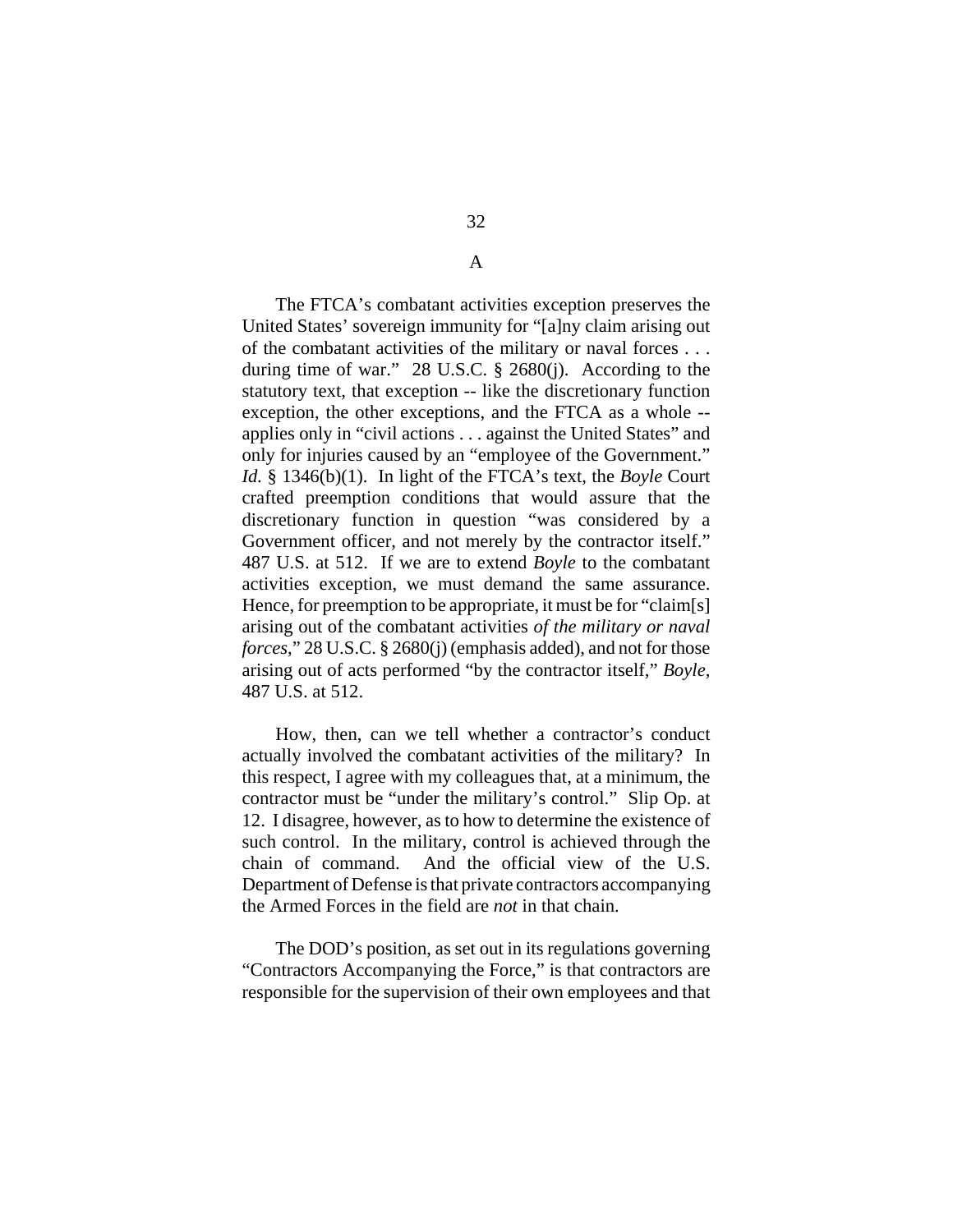their personnel are not in the military chain of command. The regulations state:

> The commercial firm(s) providing battlefield support services will perform the necessary supervisory and management functions of their employees. Contractor employees are not under the direct supervision of military personnel in the chain of command.

U.S. DEP'T OF THE ARMY, REG. 715-9, CONTRACTORS ACCOMPANYING THE FORCE § 3-2(f) (1999). The regulations further state: "Contracted support service personnel shall not be supervised or directed by military or Department of the Army (DA) civilian personnel." *Id.* § 3-3(b). Titan's contract with the Army is consistent with this position. *See* Titan Statement of Work § C-1.1 (*Titan* J.A. 386) ("The Contractor shall provide all . . . supervision, and other items and services . . . necessary to provide foreign language interpretation and translation services in support of United States (U.S.) Forces.").<sup>28</sup>

The Army Field Manual on "Contractors on the Battlefield" is, if anything, even more emphatic on these points:

> Management of contractor activities is accomplished through the responsible contracting organization, not the chain of command. Commanders do not have direct control over contractors or their employees (contractor employees are not the same as government

 $28$ Titan's contract further states that "[p]ersonnel performing work under this contract shall remain employees of the Contractor and will not be considered employees of the Government." *Id.* § C-1.4.1 (*Titan* J.A. 387). CACI's contract states that its employees "are considered non-combatants." CACI Statement of Work ¶ 20(j) (*CACI* J.A. 332).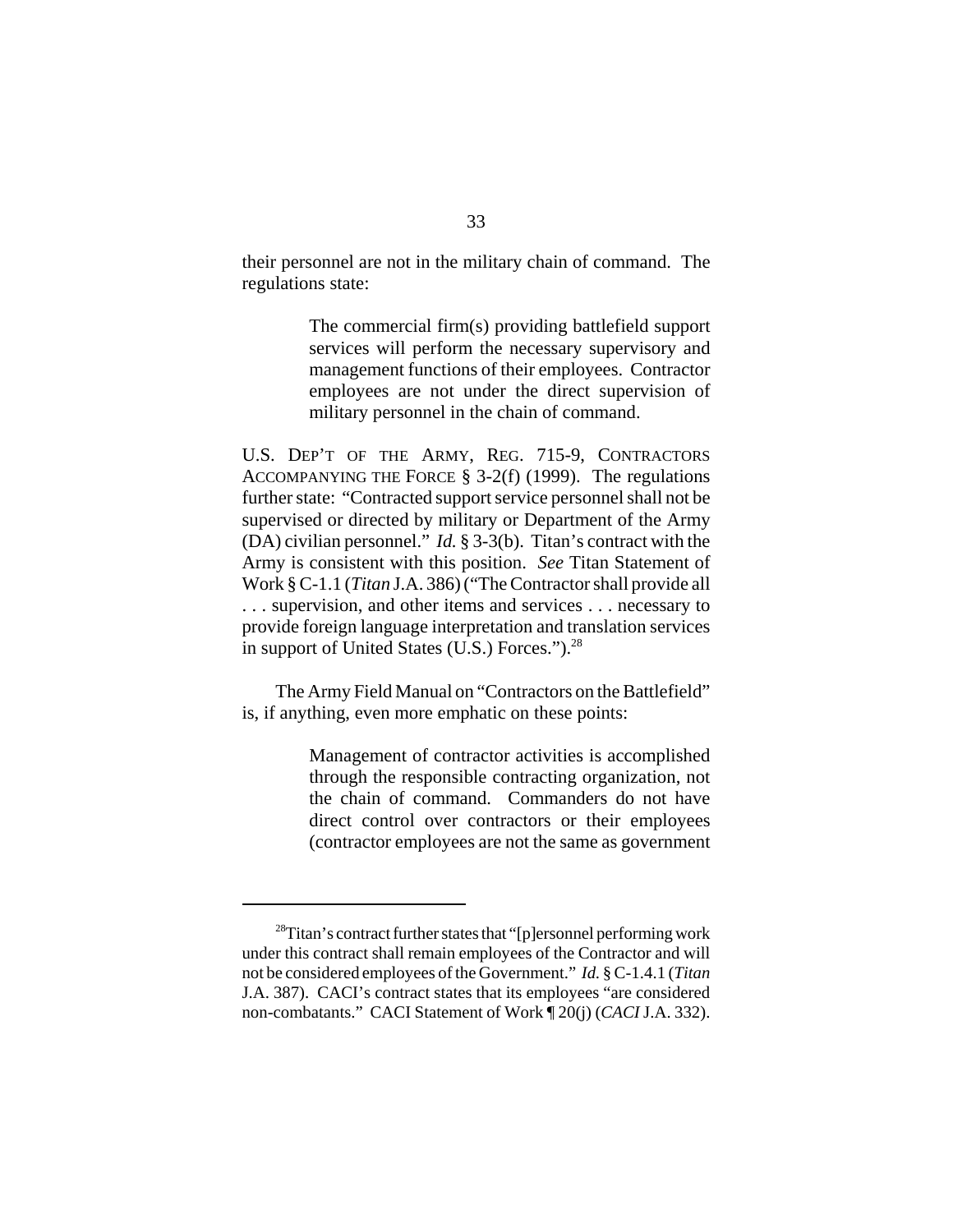employees); only contractors manage, supervise, and give directions to their employees.

U.S. DEP'T OF THE ARMY, FIELD MANUAL 3-100.21, CONTRACTORS ON THE BATTLEFIELD § 1-22 (2003). As the Field Manual further explains:

> It is important to understand that the terms and conditions of the contract establish the relationship between the military (US Government) and the contractor; this relationship does not extend through the contractor supervisor to his employees. Only the contractor can directly supervise its employees. The military chain of command exercises management control through the contract.

*Id.* § 1-25; *see also id.* § 4-45 ("Maintaining discipline of contractor employees is the responsibility of the contractor's management structure, not the military chain of command. . . . It is the contractor who must take direct responsibility and action for his employee's conduct."); JOINT CHIEFS OF STAFF, JOINT PUB. 4-0, DOCTRINE FOR LOGISTIC SUPPORT OF JOINT OPERATIONS, at V-8 (2000) (*Titan* J.A. 568) (stating that "[c]ontract employees are disciplined by the contractor" and that "[c]ommanders have no penal authority to compel contractor personnel to perform their duties").

In sum, under the existing regulatory regime, contractor personnel are not subject to the command and control of the military. The responsibility for their supervision belongs to their civilian employers. "Management of contractor activities is accomplished through the responsible contracting organization, not the chain of command." FIELD MANUAL 3- 100.21, § 1-22. And "[c]ontracted support service personnel shall not be supervised or directed by military or Department of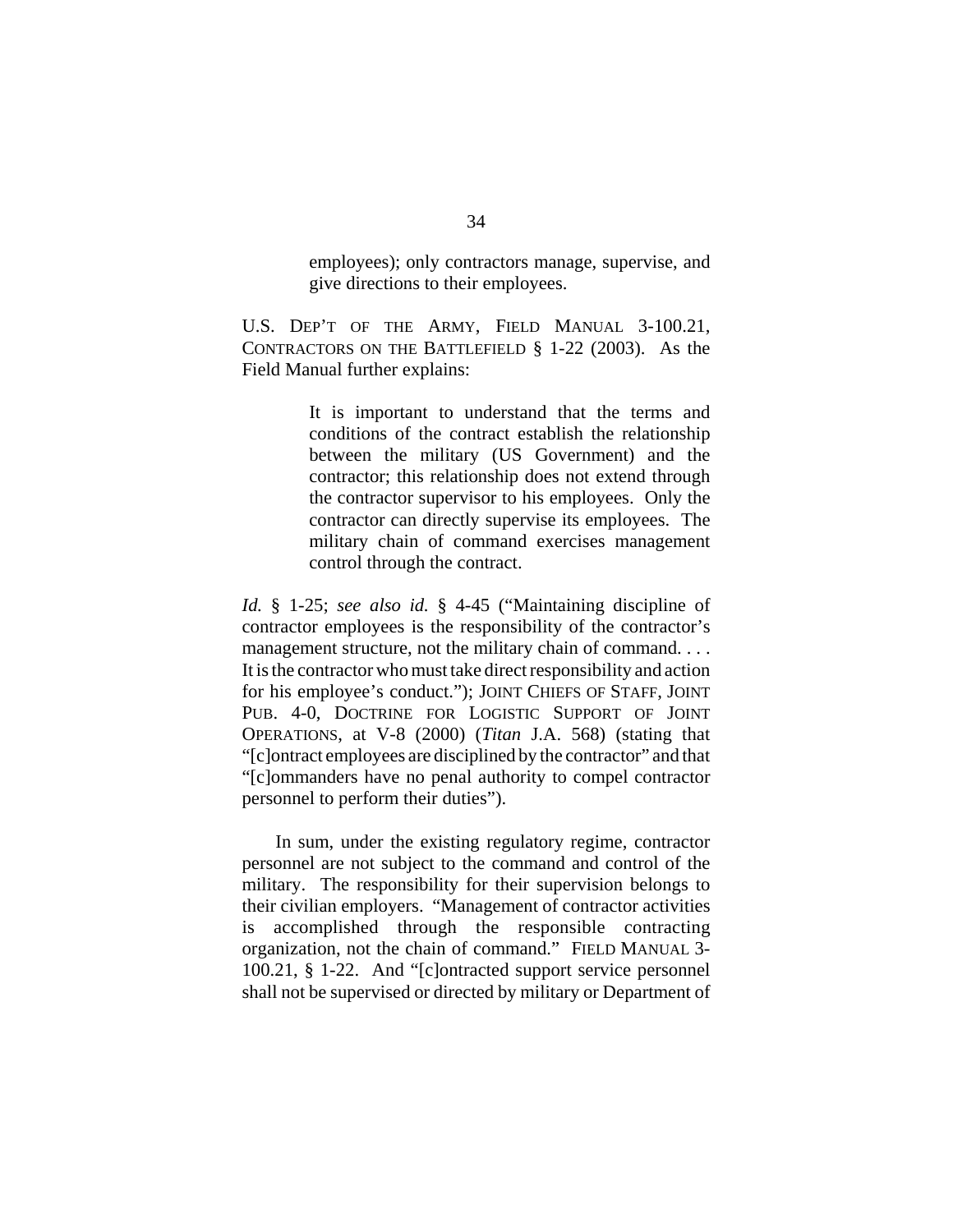the Army (DA) civilian personnel." ARMY REG. 715-9, § 3-3(b). The government exercises control only "through the contract," FIELD MANUAL 3-100.21, § 1-25, which gives the government no more control than any contracting party has over its counterparty. And that -- without more -- is not enough to make the conduct of a contractor "the combatant activities *of the military or naval forces*." 28 U.S.C. § 2680(j) (emphasis added).

Of course, the fact that preemption is not warranted by application of the combatant activities exception does not mean that preemption is never warranted. If a plaintiff challenges contractor activity that has been authorized or directed by the military, preemption by application of the discretionary function exception may result -- as it did in *Boyle*. There is no evidence in the record of these cases, however, that the brutality the plaintiffs allege was authorized or directed by the United States.

#### B

My colleagues reach a different disposition than I do under the combatant activities exception because they employ a different test for preemption. The test they adopt is as follows: "During wartime, where a private service contractor is integrated into combatant activities over which the military retains command authority, a tort claim arising out of the contractor's engagement in such activities shall be preempted." Slip Op. at 16. But what does "integrated into" mean? How "integrated" into combatant activities must the contractor be? And what does "retains command authority" mean in light of the DOD regulations discussed above? My colleagues have created a vague and amorphous test and, in so doing, have invited precisely the kind of litigation they fear.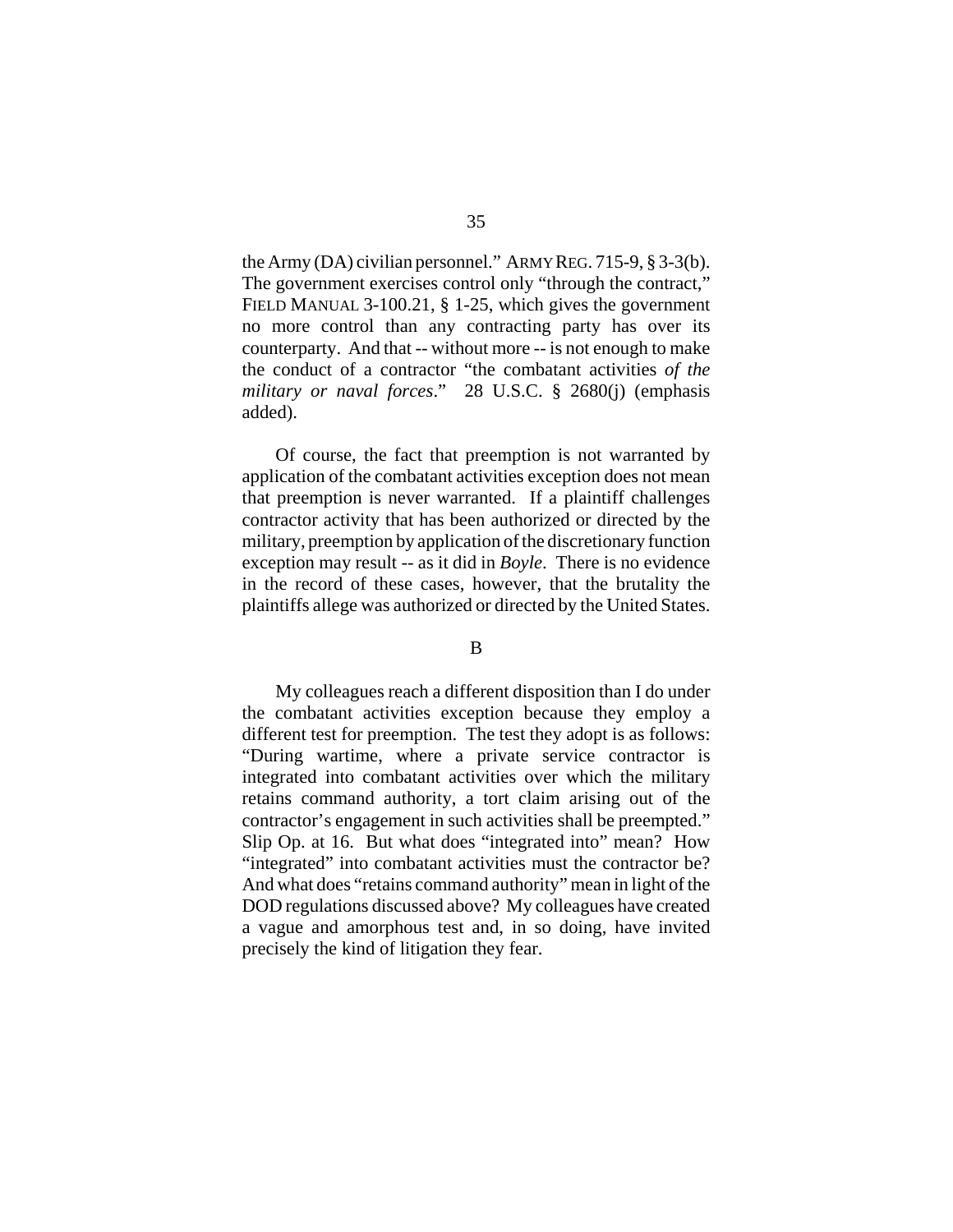Today's opinion further holds that "the district judge properly focused" not on "the contract terms," but "on the chain of command *and the degree of integration that, in fact, existed* between the military and both contractors' employees." Slip Op. at 7 (emphasis added). But why should that be the proper focus? Why should we ignore the military's own description of its chain of command -- as set forth in its contracts, regulations, and manuals -- and instead investigate the facts on the ground? Does this not again invite the wide-ranging judicial inquiry - with affidavits, depositions, and conflicting testimony -- that the court rightly abjures? The irony is again evident: we must have a robust contractor defense so as not to interfere with the Executive's conduct of war; but in applying that defense, we do not take the military at its word and instead inquire into the actual operation of its chain of command.

None of these problems are apparent in today's opinion, but that is only because the court does not apply its test to the facts of these cases. Instead, it simply states that "there is no dispute that [the contract employees] were in fact integrated and performing a common mission with the military under ultimate military command." Slip Op. at 11. But there is in fact considerable dispute over whether the contract employees were truly under the military's command at Abu Ghraib. The plaintiffs made that point in this court, $29$  and they submitted substantial evidence of lack of military control in the district court.

For example, the plaintiffs submitted an affidavit from the Brigadier General in charge at Abu Ghraib, who declared: "The

<sup>29</sup>*See, e.g.*, Plaintiffs-Appellants' Br. 25 ("A reasonable jury could certainly find that the [Titan] translators who conspired with CACI employees to abuse Plaintiffs were not under the United States military's command or control.").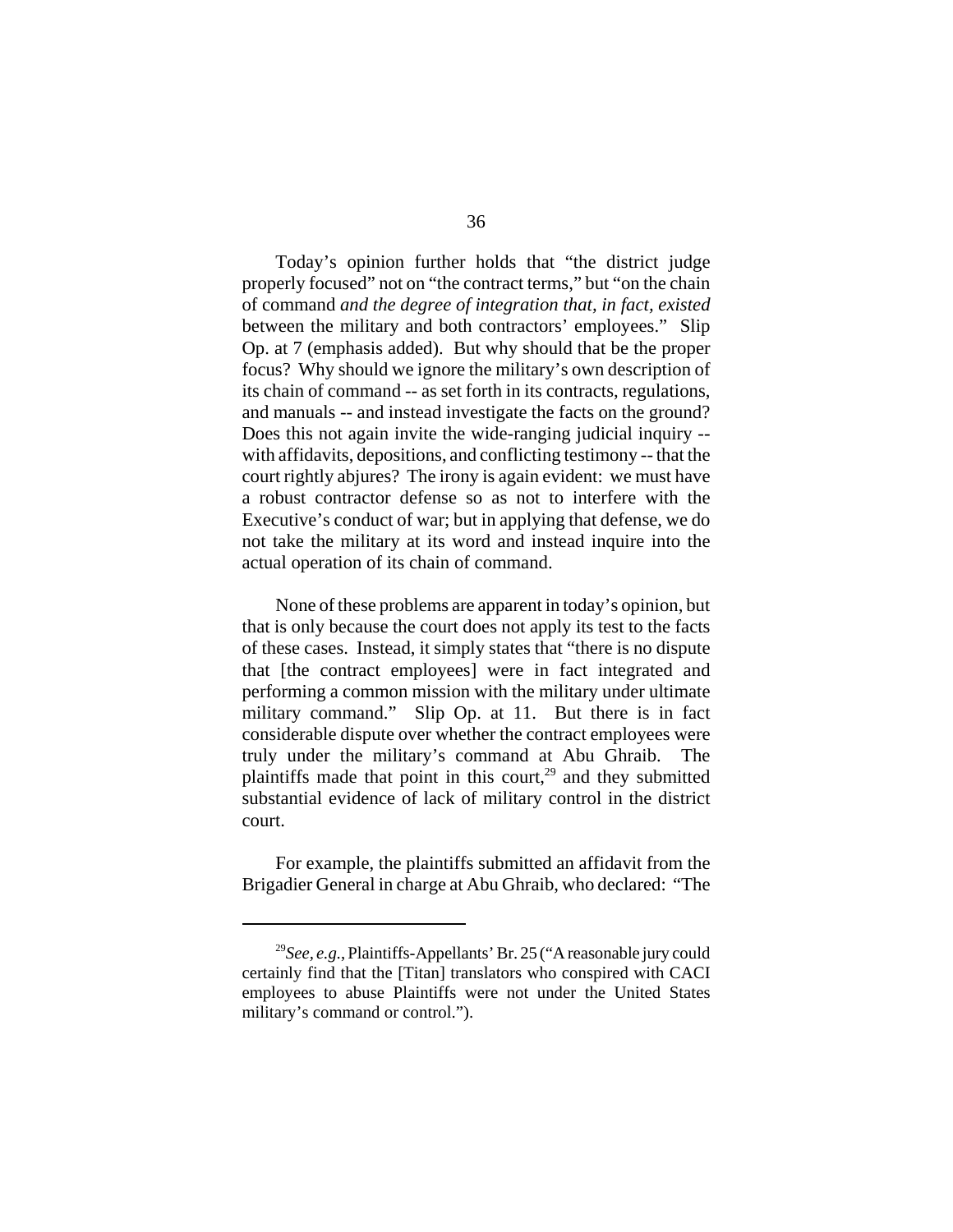Titan translators and other corporate employees were not integrated into the military chain of command. . . . [M]ilitary officials could not give Titan translators and other corporate employees direct orders." Decl. of Brig. Gen. Janis Karpinski ¶ 7 (*Titan* J.A. 725-26). Similarly, an affidavit from a Military Intelligence Specialist at the prison stated: "Titan translators . . . did not act like soldiers, and my unit did not treat them like soldiers. They did not fall within the military chain of command . . . . [W]e had no means of disciplining Titan translators if they did not do what we requested." Decl. of Anthony Lagouranis ¶¶ 11-12 (*Titan* J.A. 733). Affidavits from Titan employees were in accord. A Titan Translator affirmed that: "I received assignments from soldiers, and tried to maintain a good relationship with them, but they could not give me orders. I was employed by Titan -- and only Titan could fire me. I did not report to a military chain of command." Decl. of Marwan Mawiri ¶ 9 (*Titan* J.A. 519). And a Titan employee who supervised Titan translators in Iraq declared: "Only the Titan management had the power to supervise and discipline Titan translators. . . . The military could not fire or discipline a Titan employee." Decl. of Thomas Crowley ¶¶ 7-8 (*Titan* J.A. 515).

Needless to say, there was contrary evidence as well. But surely the plaintiffs' testimonial affidavits, alone or in combination with DOD's regulatory and contractual statements, are sufficient to create a genuine issue of material fact. And for that reason, the defendants are not entitled to judgment as a matter of law at the current stage of this litigation, even under my colleagues' own test. *See* FED. R. CIV. P. 56(c) (providing that summary judgment should be granted only if "there is no genuine issue as to any material fact"); *see also Boyle*, 487 U.S. at 514 (holding that "whether the facts establish the conditions for the [preemption] defense is a question for the jury"). That the court does not reach this conclusion only confirms the